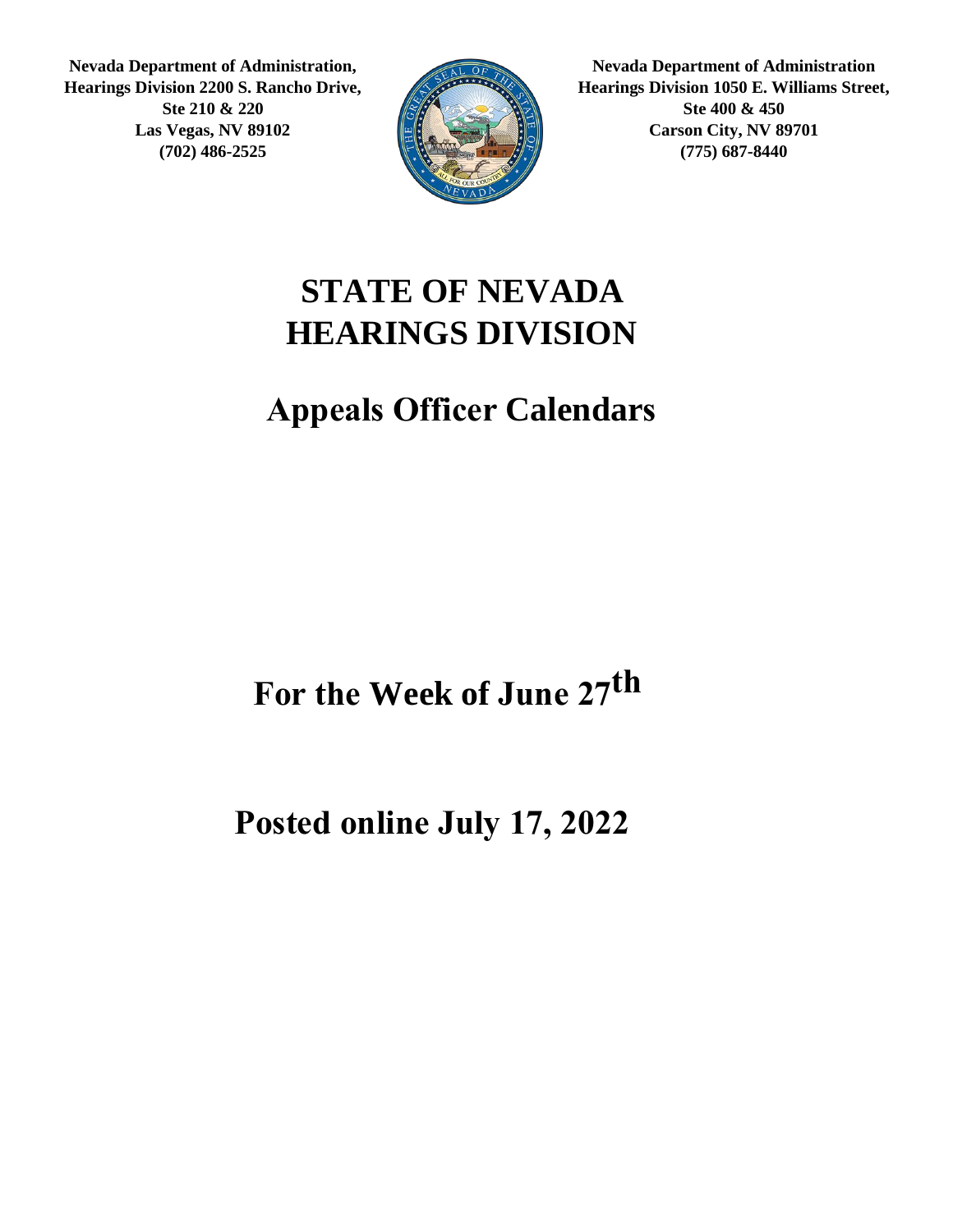#### **JUN 27,2022 Appeals Officer,CHARLES J YORK**

**9:00AM** - **5:00PM No Hearings Today**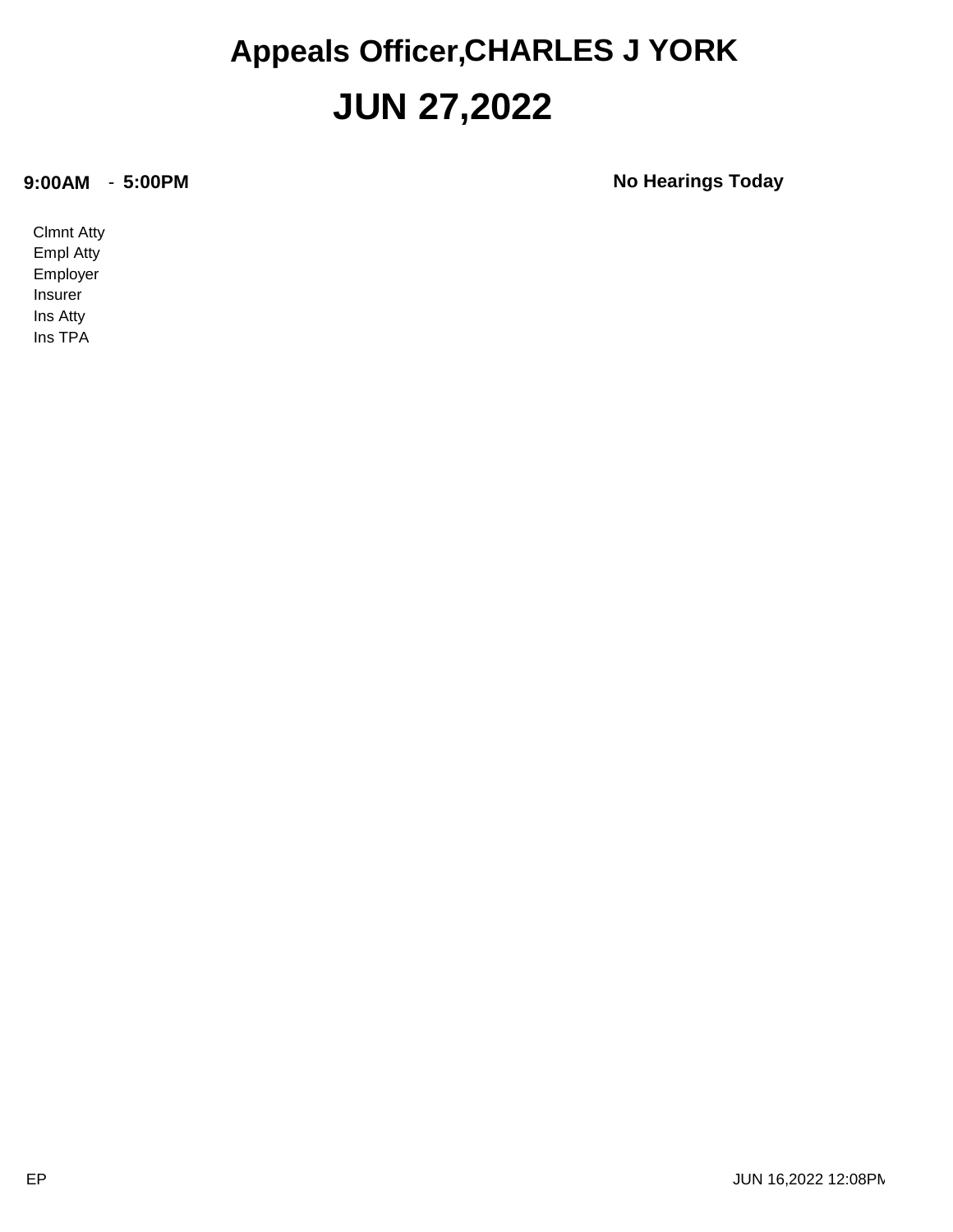#### **JUN 28,2022 Appeals Officer,CHARLES J YORK**

**9:00AM** - **5:00PM No Hearings Today**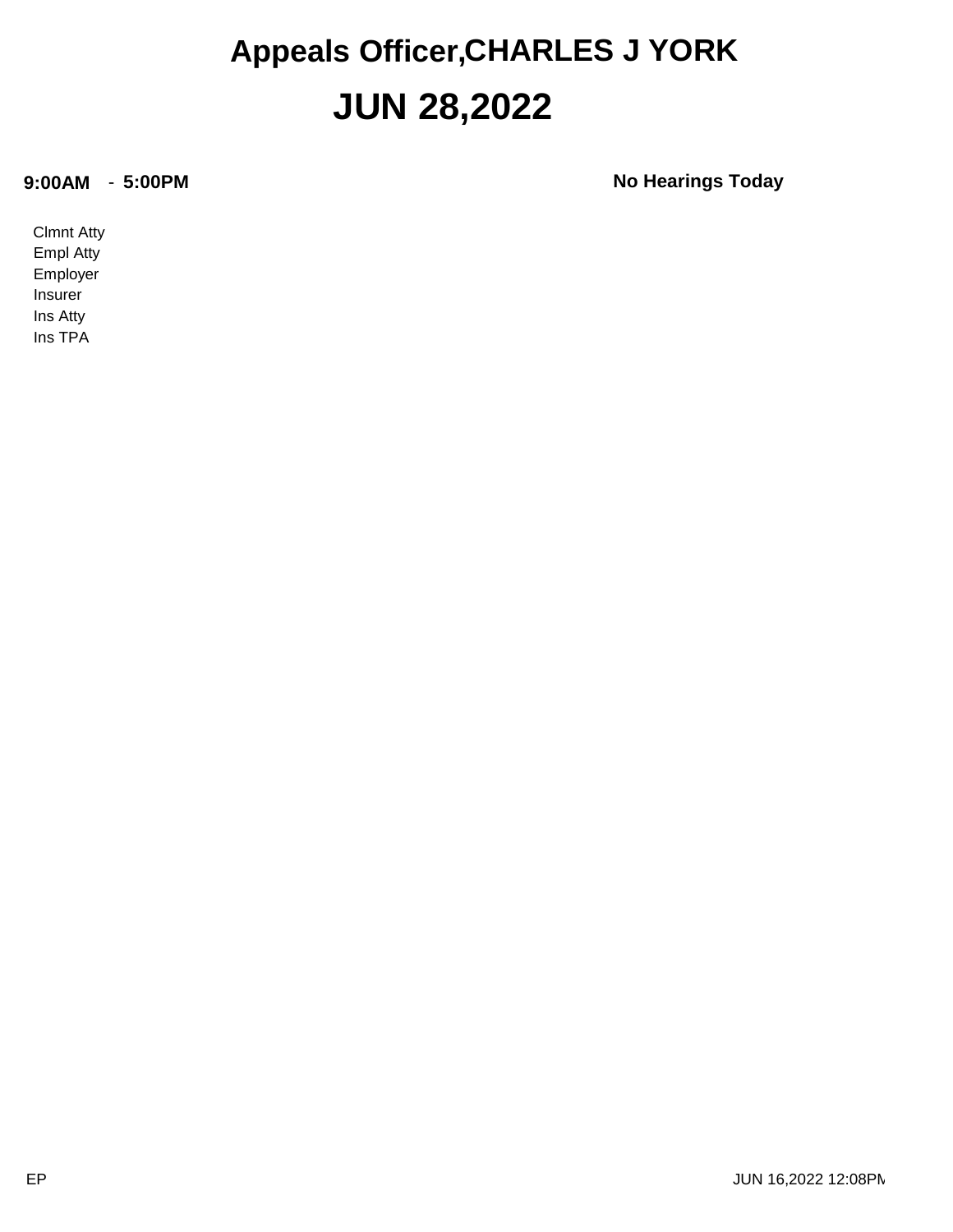#### **JUN 29,2022 Appeals Officer,CHARLES J YORK**

**9:00AM** - **5:00PM No Hearings Today**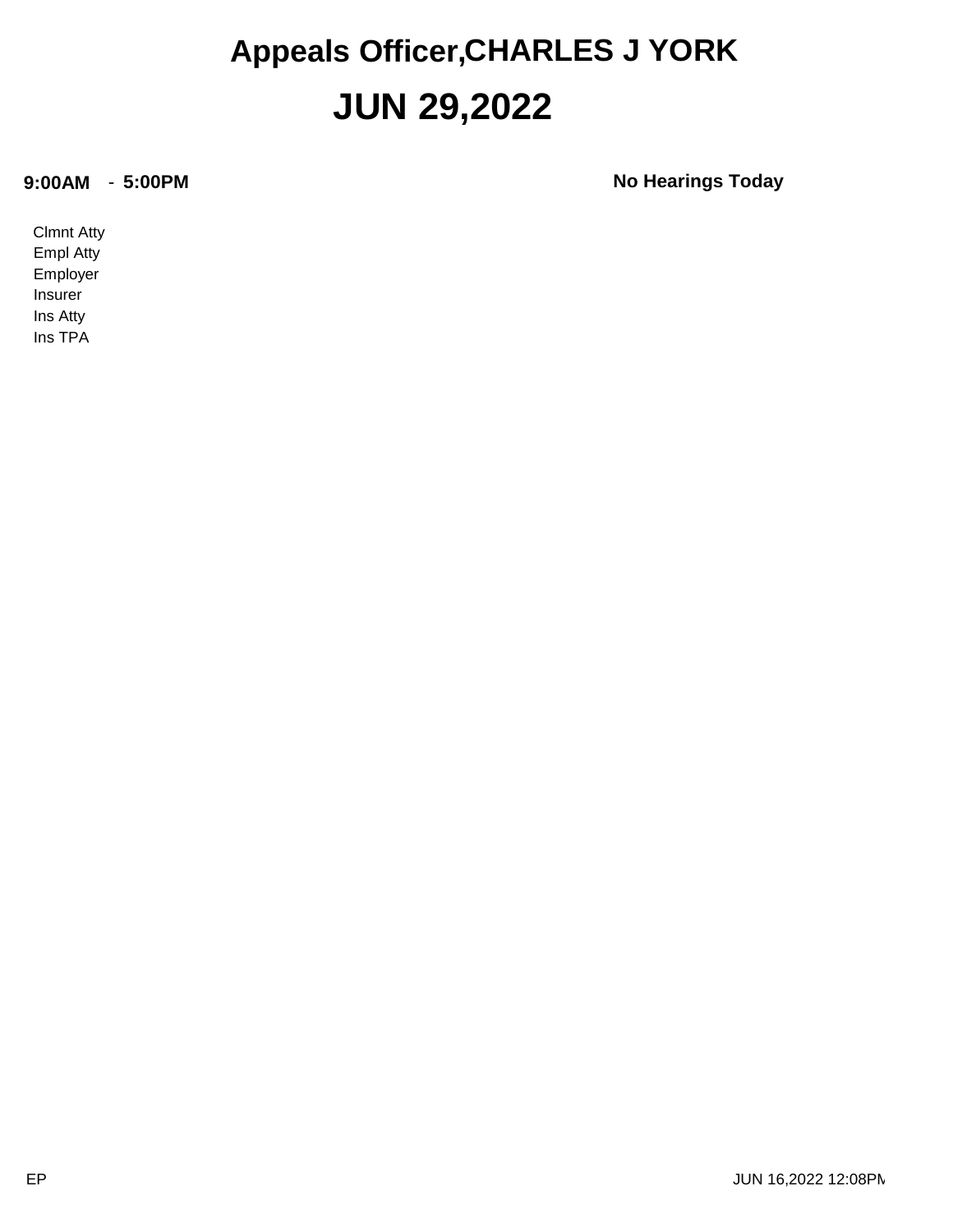#### **JUN 30,2022 Appeals Officer,CHARLES J YORK**

**8:00AM** - **5:00PM No Hearings Today**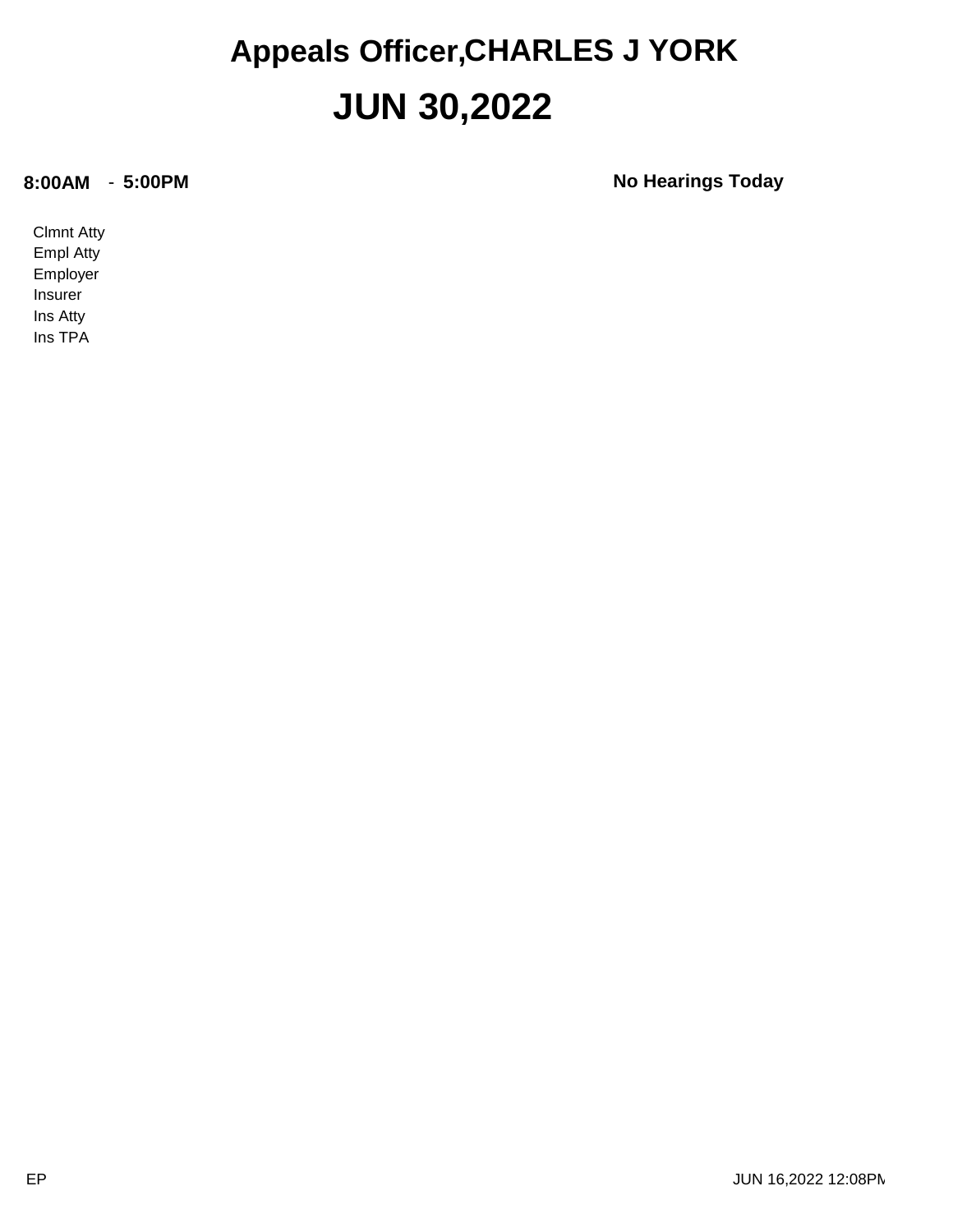#### **JUN 27,2022 Appeals Officer,Denise S McKay**

**8:00AM** - **5:00PM No Hearings Today**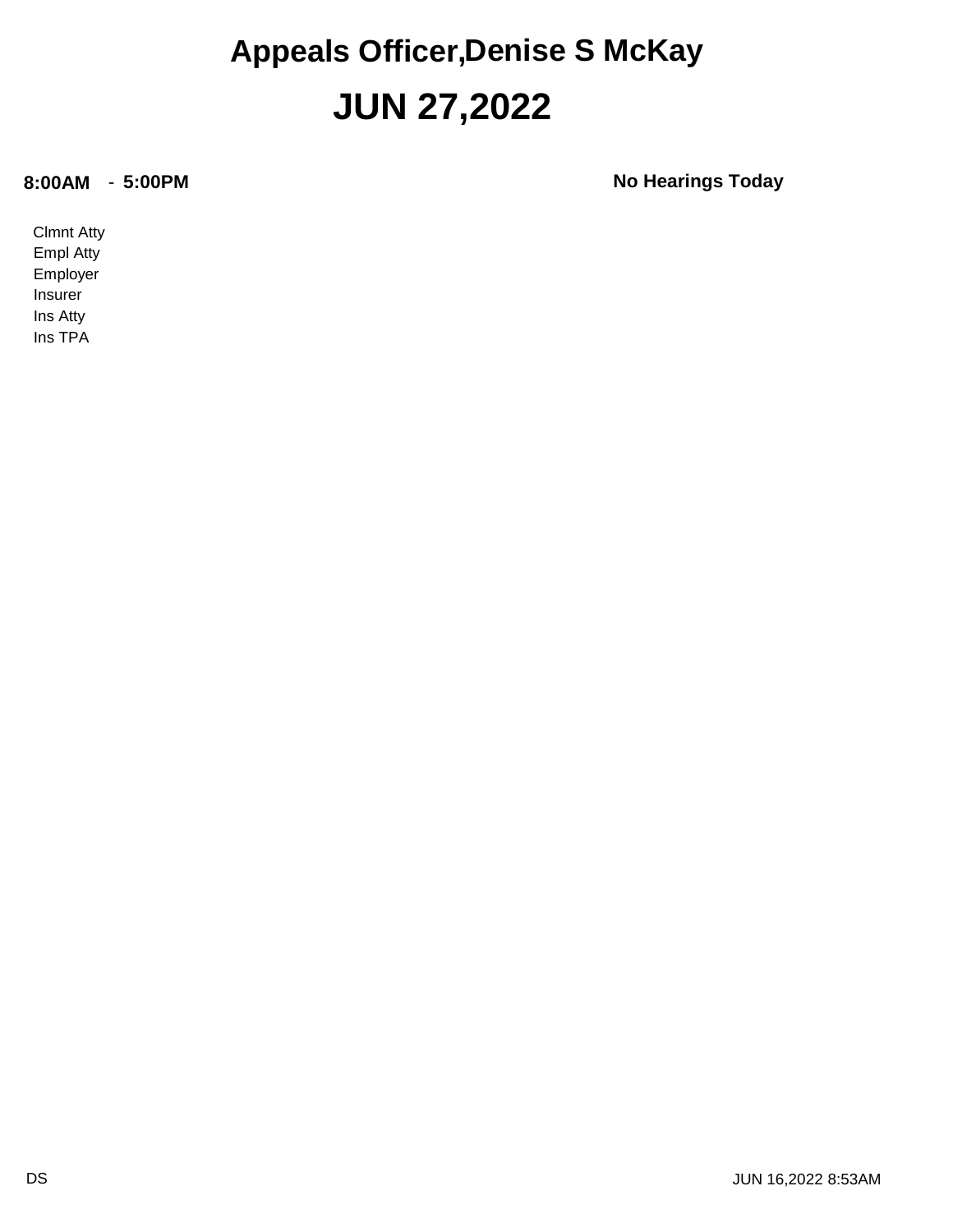#### **JUN 28,2022 Appeals Officer,Denise S McKay**

**8:00AM** - **5:00PM No Hearings Today**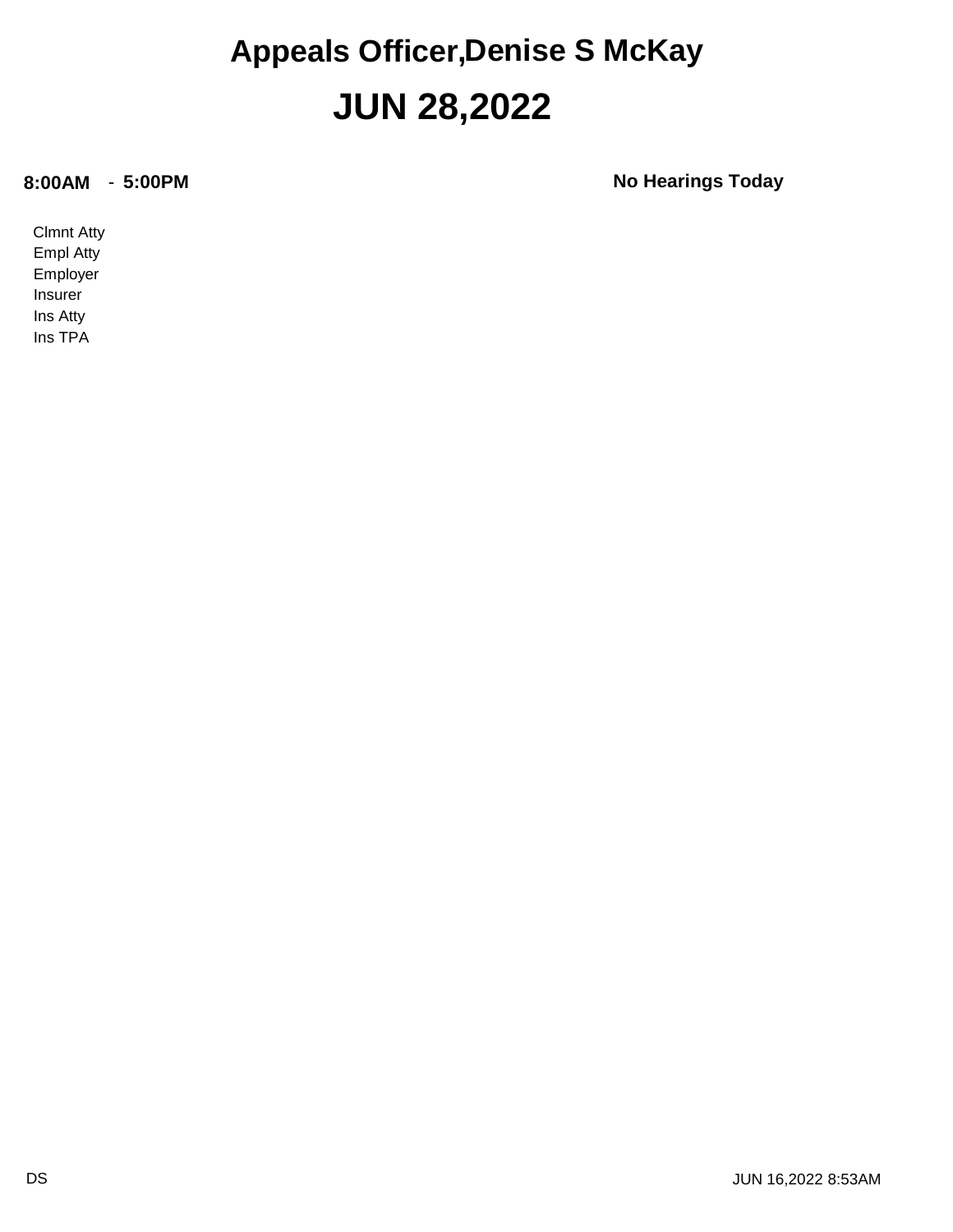#### **JUN 29,2022 Appeals Officer,Denise S McKay**

**8:00AM** - **5:00PM No Hearings Today**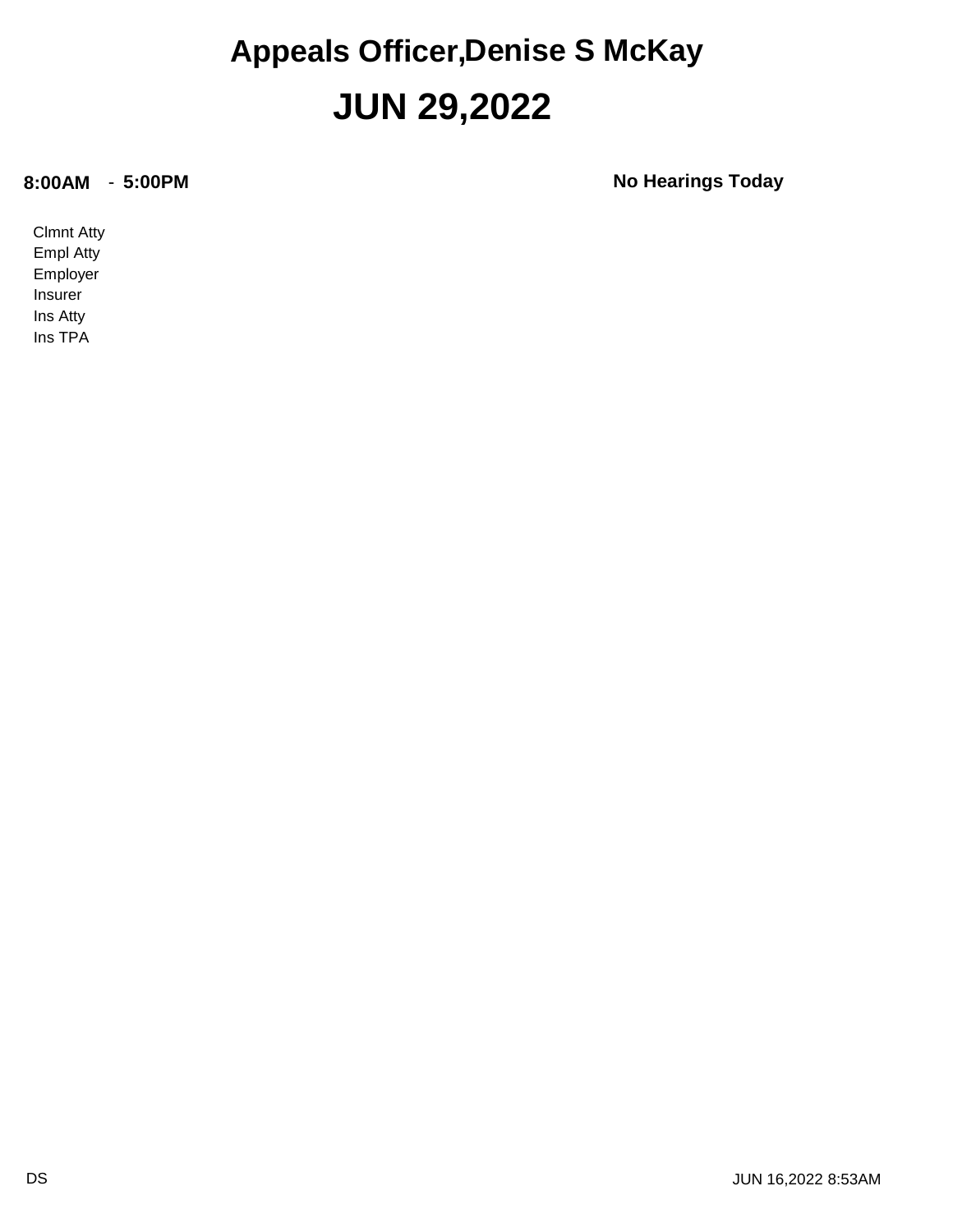#### **JUN 30,2022 Appeals Officer,Denise S McKay**

**8:00AM** - **5:00PM No Hearings Today**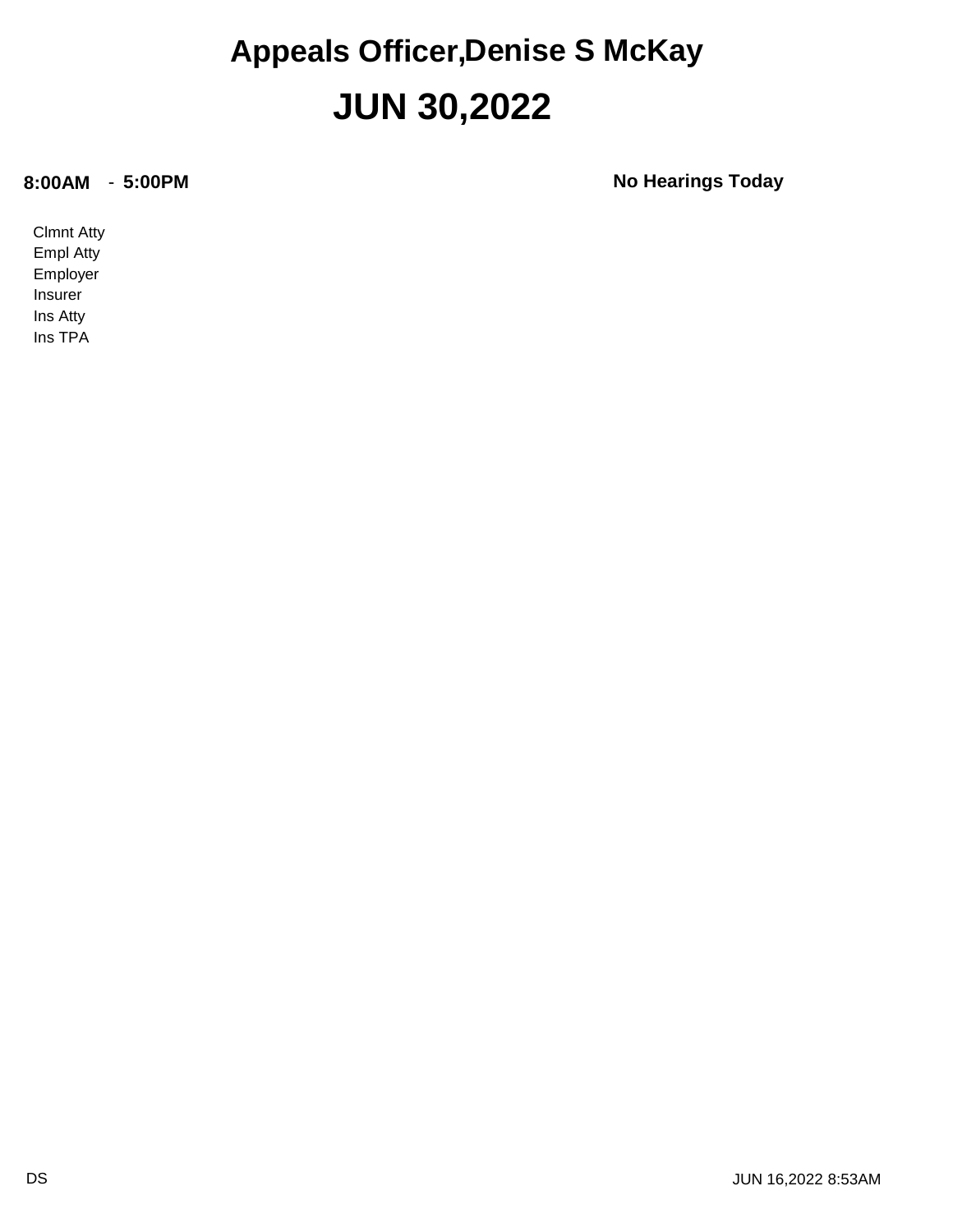#### **JUL 1,2022 Appeals Officer,Denise S McKay**

#### **8:00AM** - **5:00PM No Hearings Today**

| <b>Clmnt Atty</b><br><b>Empl Atty</b><br>Employer<br>Insurer<br>Ins Atty<br>Ins TPA |           |                                                                                                |                                                                    |
|-------------------------------------------------------------------------------------|-----------|------------------------------------------------------------------------------------------------|--------------------------------------------------------------------|
| 8:30AM                                                                              | $-8:30AM$ | <b>WILLIAMSON, KARIN</b>                                                                       | 2011916 Email Status Check                                         |
| Clmt.Atty.<br>Empl.Atty.<br>Employer<br>Insurer                                     |           | <b>KEVIN P KAMPSCHROR ESQ</b><br><b>WYNN RESORTS LLC OCIP</b><br><b>SEDGWICK CMS INC</b>       |                                                                    |
| Ins.Atty.<br>Ins TPA                                                                |           | <b>DANIEL SCHWARTZ ESQ</b>                                                                     |                                                                    |
| 8:30AM                                                                              | $-8:30AM$ | <b>WILLIAMS, TRISTAN</b>                                                                       | 2205583 Email Status Check<br>2216259-DM                           |
| Clmt.Atty.<br>Empl.Atty.                                                            |           | <b>KEVIN P KAMPSCHROR ESQ</b>                                                                  |                                                                    |
| Employer                                                                            |           | <b>AMAZON WAREHOUSE</b>                                                                        |                                                                    |
| Insurer<br>Ins.Atty.<br>Ins TPA                                                     |           | <b>SEDGWICK CMS INC</b><br><b>HOOKS MENG CLEMENT, PLLC</b>                                     |                                                                    |
| 8:30AM                                                                              | $-8:30AM$ | SEASE-HUNTSMAN, KIMBERLY                                                                       | 1701718 E-MAIL STATUS CHECK<br>1714191-DM 1800438-DM 1801207-DM 18 |
| Clmt.Atty.<br>Empl.Atty.                                                            |           | <b>JASON MILLS ESQ</b>                                                                         |                                                                    |
| Employer<br>Insurer<br>Ins.Atty.<br>Ins TPA                                         |           | <b>EMERGENCY MEDICAL SERVICES COF</b><br><b>SEDGWICK CMS INC</b><br><b>DANIEL SCHWARTZ ESQ</b> |                                                                    |
| 8:30AM - 8:30AM                                                                     |           | <b>BANEGAS, GRACIELA</b>                                                                       | 1908364 E-MAIL STATUS CHECK<br>2003389-DM 2209006-DM 2212642-DM    |
| Clmt.Atty.<br>Empl.Atty.                                                            |           | <b>JENNY LEE ESQ</b>                                                                           |                                                                    |
| Employer<br>Insurer<br>Ins.Atty.                                                    |           | <b>TREASURE ISLAND HOTEL</b><br><b>SEDGWICK CMS INC</b><br><b>JOHN LAVERY ESQ</b>              |                                                                    |
| Ins TPA                                                                             |           |                                                                                                |                                                                    |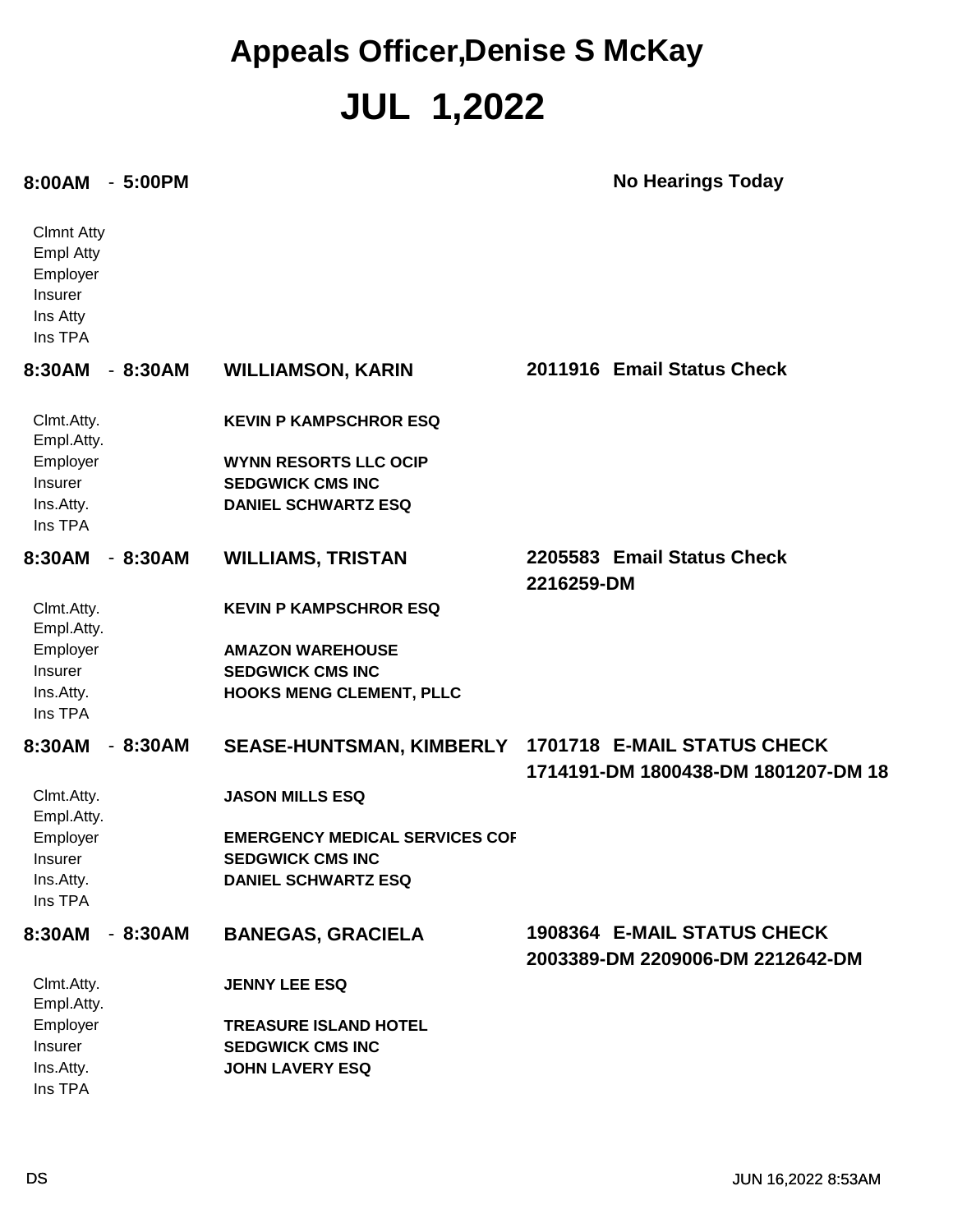#### **Appeals Officer,Denise S McKay**

**JUL 1,2022**

| 8:30AM - 8:30AM                                    |           | OROZCO, DEBRA L.                                                           | 2108337 E-MAIL STATUS CHECK<br>2110839-DM 2111138-DM 2205334-DM 22 |
|----------------------------------------------------|-----------|----------------------------------------------------------------------------|--------------------------------------------------------------------|
| Clmt.Atty.<br>Empl.Atty.                           |           | <b>BILLIE-MARIE MORRISON ESQ</b>                                           |                                                                    |
| Employer<br><b>Insurer</b><br>Ins.Atty.<br>Ins TPA |           | <b>AMAZON.COM</b><br><b>SEDGWICK CMS INC</b><br><b>DANIEL SCHWARTZ ESQ</b> |                                                                    |
| 8:30AM - 8:30AM                                    |           | JIMENEZ-GUERRERO, HERIBERT2112878 E-MAIL Status Check                      |                                                                    |
|                                                    |           |                                                                            | 2113140-DM 2118271-DM 2202770-DM 22                                |
| Clmt.Atty.<br>Empl.Atty.                           |           | <b>ERICA TOSH ESQ</b>                                                      |                                                                    |
| Employer                                           |           | THE PROPER IMAGE                                                           |                                                                    |
| Insurer                                            |           | <b>GALLAGHER BASSETT</b>                                                   |                                                                    |
| Ins.Atty.<br>Ins TPA                               |           | <b>DANIEL SCHWARTZ ESQ</b>                                                 |                                                                    |
| 8:30AM                                             | - 8:30AM  | LEV, GINGER L                                                              | 2111057 E-MAIL STATUS CHECK                                        |
|                                                    |           |                                                                            | 2117226-DM 2202011-DM 2202270-DM 22                                |
| Clmt.Atty.<br>Empl.Atty.                           |           | <b>BILLIE-MARIE MORRISON ESQ</b>                                           |                                                                    |
| Employer                                           |           | <b>OASIS LAS VEGAS LLC</b>                                                 |                                                                    |
| Insurer                                            |           | <b>WCF INSURANCE</b>                                                       |                                                                    |
| Ins.Atty.<br>Ins TPA                               |           | <b>DANIEL SCHWARTZ ESQ</b>                                                 |                                                                    |
| 8:30AM                                             | $-8:30AM$ | <b>ARNETT, DON</b>                                                         | 1909969 Email Status Check                                         |
| Clmt.Atty.<br>Empl.Atty.                           |           | <b>LINA SAKALAUSKAS ESQ</b>                                                |                                                                    |
| Employer                                           |           | <b>MARBLE GRANITE &amp; TILE INC</b>                                       |                                                                    |
| Insurer                                            |           | <b>EMPLOYERS INS CO OF NV</b>                                              |                                                                    |
| Ins.Atty.<br>Ins TPA                               |           | JEAN PARRAGUIRRE, ESQ.                                                     |                                                                    |
|                                                    |           |                                                                            |                                                                    |
| 8:30AM - 9:00AM                                    |           | <b>JACKSON, LISA</b>                                                       | 2204842 Email Status Check                                         |
| Clmt.Atty.<br>Empl.Atty.                           |           | <b>KEVIN P KAMPSCHROR ESQ</b>                                              |                                                                    |
| Employer                                           |           | <b>NEVADA PROPERTY 1 LLC DBA THE C</b>                                     |                                                                    |
| Insurer                                            |           | <b>SOMPO INT'L INSURANCE</b>                                               |                                                                    |
| Ins.Atty.<br>Ins TPA                               |           | <b>DANIEL SCHWARTZ ESQ</b>                                                 |                                                                    |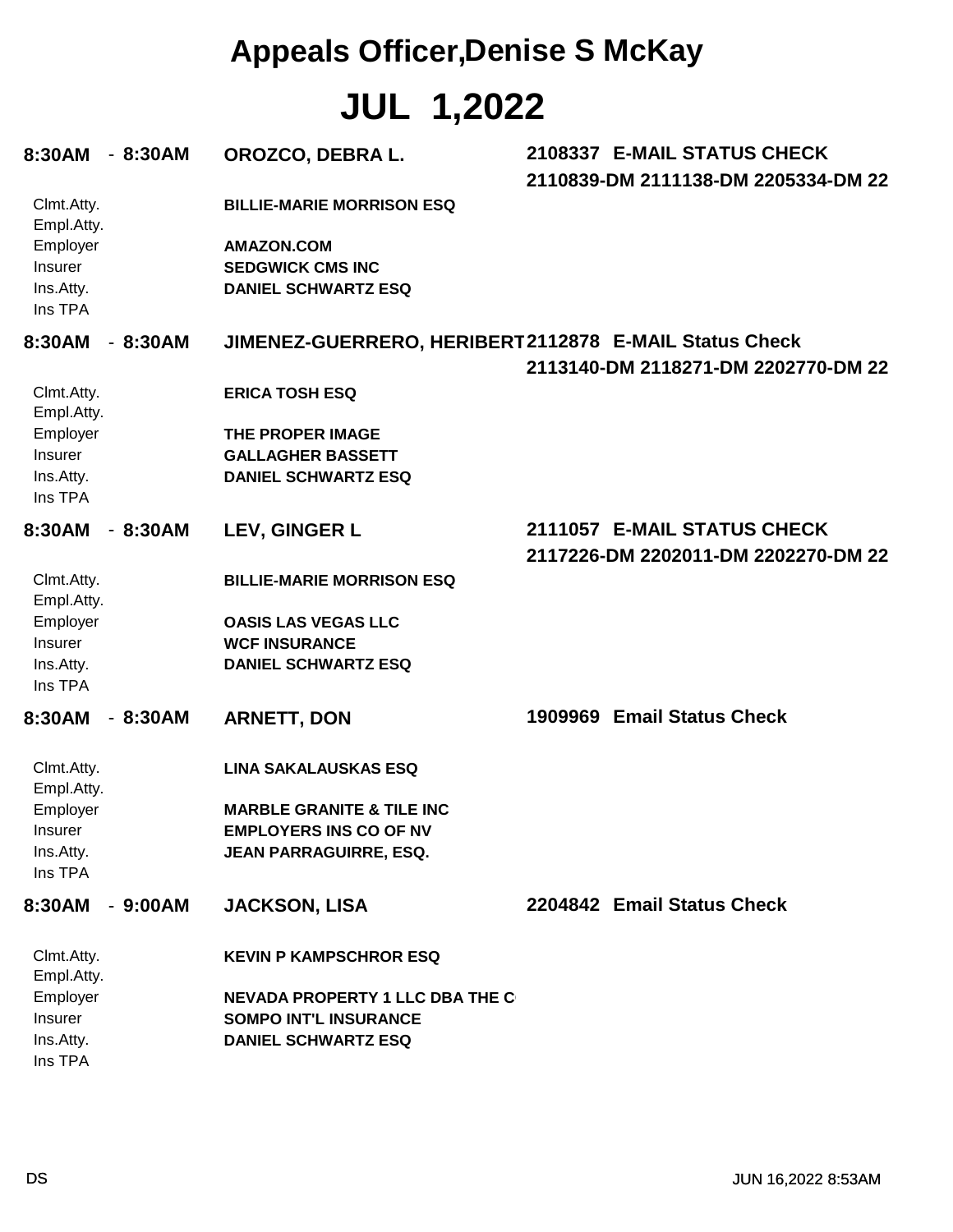#### **Appeals Officer,Denise S McKay**

**JUL 1,2022**

| 8:30AM                                                                  | $-8:30AM$ | <b>CORTES, JACOB</b>                                                                              | 2203806 E-MAIL STATUS CHECK<br>2203901-DM 2210188-DM |
|-------------------------------------------------------------------------|-----------|---------------------------------------------------------------------------------------------------|------------------------------------------------------|
| Clmt.Atty.<br>Empl.Atty.<br>Employer<br>Insurer<br>Ins.Atty.<br>Ins TPA |           | <b>JAVIER A ARGUELLO ESQ</b><br><b>HOOKS MENG CLEMENT, PLLC</b><br><b>ARIA HOTEL &amp; CASINO</b> | <b>DISMISSED</b>                                     |
| 8:30AM                                                                  | $-8:30AM$ | <b>GOINS, LATOYA</b>                                                                              | 2203599 E-MAIL STATUS CHECK<br>2209004-DM 2212402-DM |
| Clmt.Atty.<br>Empl.Atty.                                                |           | <b>JULIE SMITH ESQ</b>                                                                            | <b>DISMISSED</b>                                     |
| Employer                                                                |           | <b>AMAZON.COM</b>                                                                                 |                                                      |
| <b>Insurer</b><br>Ins.Atty.                                             |           | <b>SEDGWICK CMS INC</b><br><b>ALEXANDER M BROWN ESQ</b>                                           |                                                      |
| Ins TPA                                                                 |           |                                                                                                   |                                                      |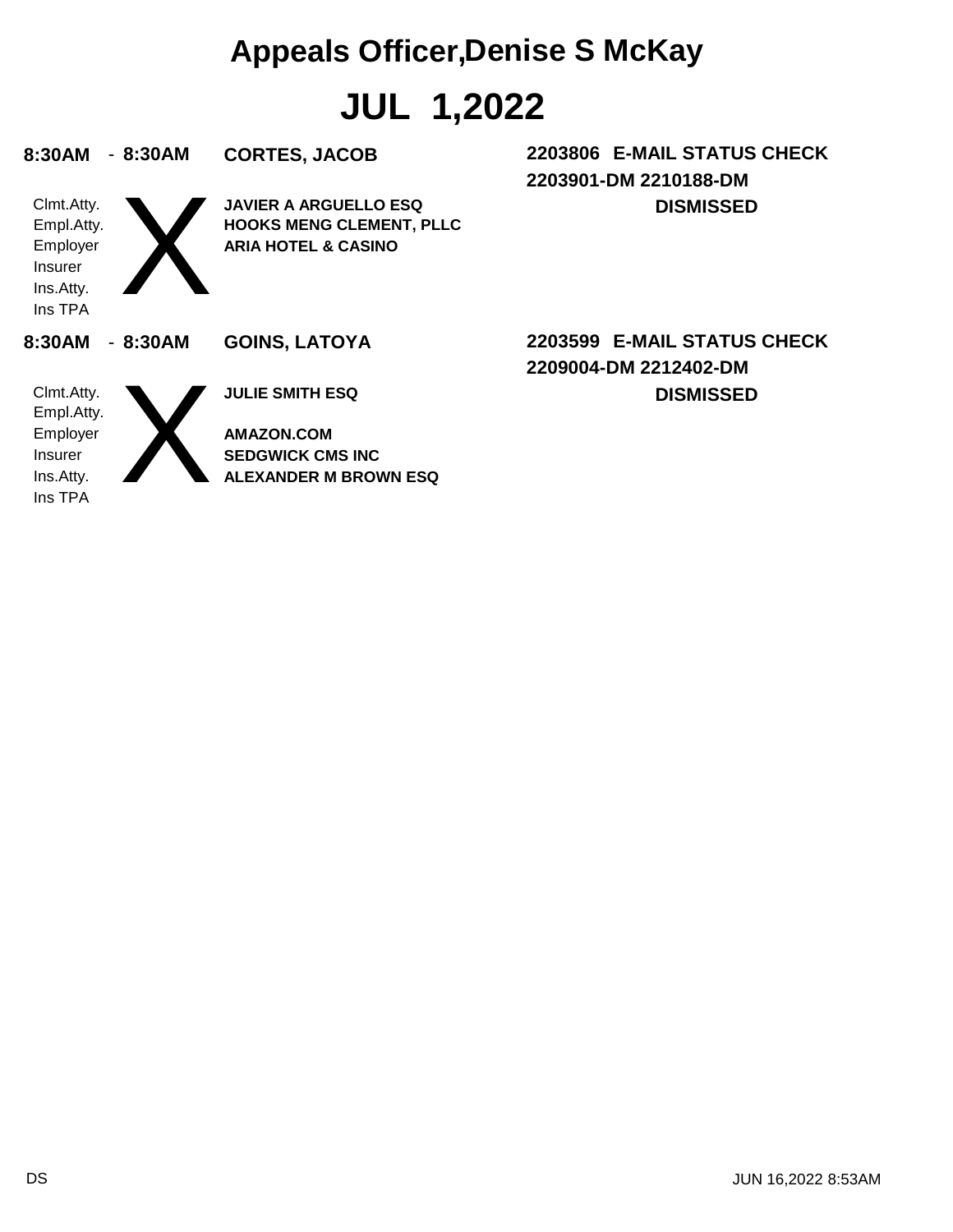#### **JUN 27,2022 Appeals Officer,Gregory A. Krohn**

| 8:30AM - 8:30AM                                                         |            | <b>AGUILAR-ORTIZ, LUIS A</b>                                                                                 | <b>Email Status Check</b><br>2204523                              |
|-------------------------------------------------------------------------|------------|--------------------------------------------------------------------------------------------------------------|-------------------------------------------------------------------|
| Clmt.Atty.<br>Empl.Atty.<br>Employer<br>Insurer<br>Ins.Atty.            |            | <b>ERICA TOSH ESQ</b><br><b>GREEK CHICKEN</b><br><b>EMPLOYERS INS CO OF NV</b><br><b>DAVID BENAVIDEZ ESQ</b> |                                                                   |
| Ins TPA                                                                 |            |                                                                                                              |                                                                   |
| 8:30AM<br>$\sim$                                                        | 8:30AM     | <b>SOKOLSKY, RONALD</b>                                                                                      | 2104520 Email Status Check<br>2106689-GK 2108668-GK 2111125-GK 21 |
| Clmt.Atty.<br>Empl.Atty.                                                |            | <b>H DOUGLAS CLARK ESQ</b>                                                                                   |                                                                   |
| Employer<br><b>Insurer</b><br>Ins.Atty.<br>Ins TPA                      |            | <b>SMITHS FOOD &amp; DRUG/THE KROGER (</b><br><b>SEDGWICK CMS INC</b><br><b>DANIEL SCHWARTZ ESQ</b>          |                                                                   |
| 8:30AM<br>$\overline{\phantom{a}}$                                      | 8:30AM     | <b>RAKBAN, HISHAM</b>                                                                                        | 2110859 Email Status Check<br>2111615-GK                          |
| Clmt.Atty.<br>Empl.Atty.                                                |            | <b>JAVIER A ARGUELLO ESQ</b>                                                                                 |                                                                   |
| Employer<br>Insurer<br>Ins.Atty.<br>Ins TPA                             |            | <b>CONVERSE PROFESSIONAL GROUP</b><br><b>EMPLOYERS INS CO OF NV</b><br><b>KRISTINE DAVIS ESQ</b>             |                                                                   |
| 8:30AM<br>$\blacksquare$                                                | 8:30AM     | <b>FRANKLIN, ANDRE</b>                                                                                       | 2203896 Telephone Conference Counse                               |
| Clmt.Atty.<br>Empl.Atty.<br>Employer<br>Insurer<br>Ins.Atty.<br>Ins TPA |            | <b>JOSHUA DAVIDSON ESQ</b><br><b>DANIEL SCHWARTZ ESQ</b><br><b>LVMPD - HEALTH DETAIL</b><br><b>CCMSI</b>     |                                                                   |
| 9:00AM                                                                  | $-10:00AM$ | <b>TALAVERA, ERWIN</b>                                                                                       | 2112485 1 Hr.Hrg.<br>2112487-GK                                   |
| Clmt.Atty.<br>Empl.Atty.<br>Employer<br>Insurer<br>Ins.Atty.<br>Ins TPA |            | <b>DAVID ROTHENBERG ESQ</b><br><b>DANIEL SCHWARTZ ESQ</b><br><b>LVMPD - HEALTH DETAIL</b><br><b>CCMSI</b>    |                                                                   |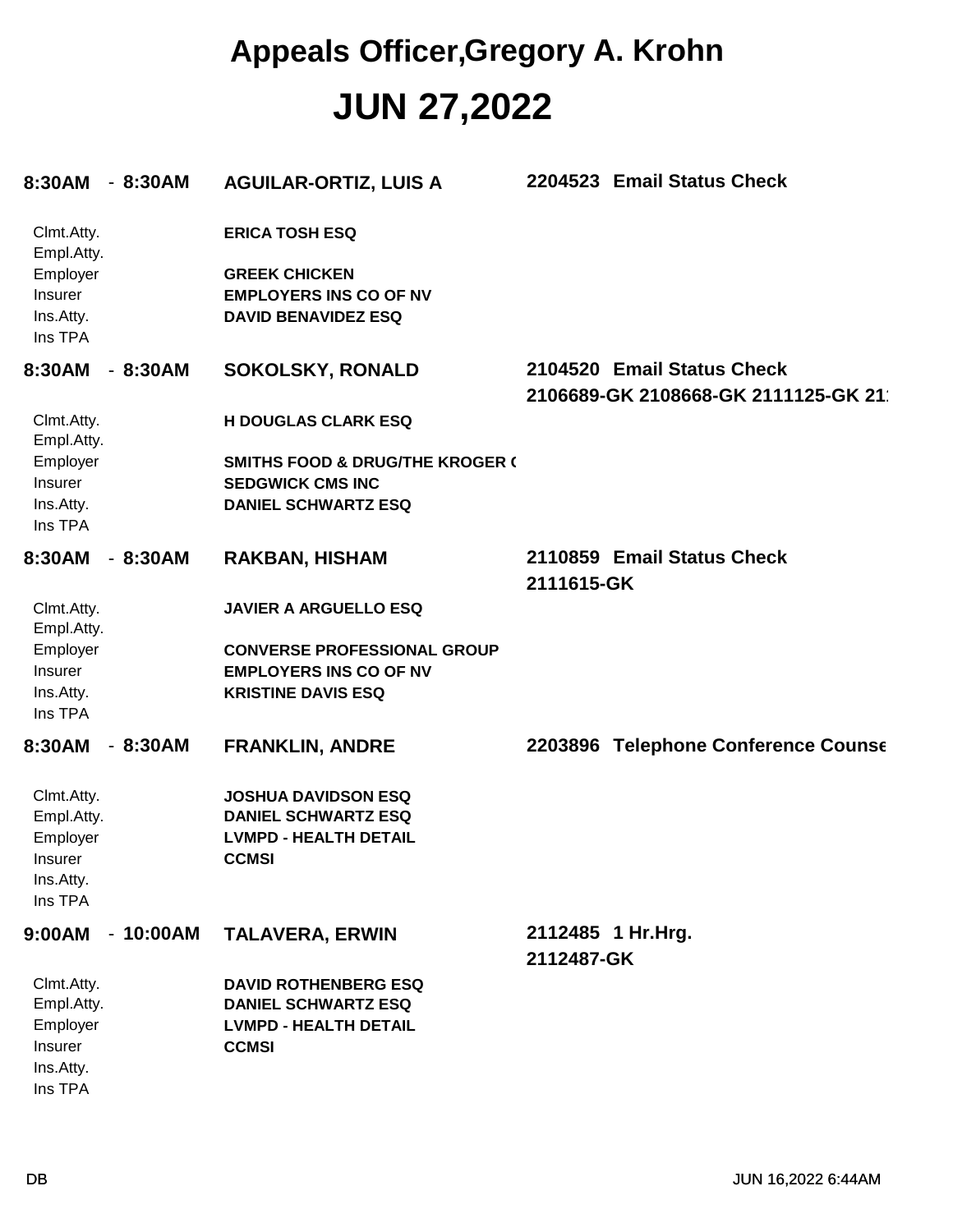### **JUN 27,2022 Appeals Officer,Gregory A. Krohn**

| 10:00AM - 11:00AM                                                              | <b>NERBONNE, DANIEL</b>                                                                              | 1904005 1 Hr. Hrg.<br>1913192-GK 1917377-GK |
|--------------------------------------------------------------------------------|------------------------------------------------------------------------------------------------------|---------------------------------------------|
| Clmt.Atty.<br>Empl.Atty.<br>Employer<br><b>Insurer</b><br>Ins.Atty.<br>Ins TPA | <b>LISA M ANDERSON ESQ</b><br><b>DANIEL SCHWARTZ ESQ</b><br><b>CITY OF HENDERSON</b><br><b>CCMSI</b> |                                             |
|                                                                                |                                                                                                      |                                             |
| 11:00AM - 12:00PM                                                              | <b>MASANIAI, PUA</b>                                                                                 | 2202203 1 Hr.Hrg.<br>2206208-GK 2206209-GK  |
| Clmt.Atty.<br>Empl.Atty.                                                       | <b>THOMAS ASKEROTH</b>                                                                               |                                             |
| Employer                                                                       | <b>AUTONATION</b>                                                                                    |                                             |
| <b>Insurer</b>                                                                 | <b>GALLAGHER BASSETT</b>                                                                             |                                             |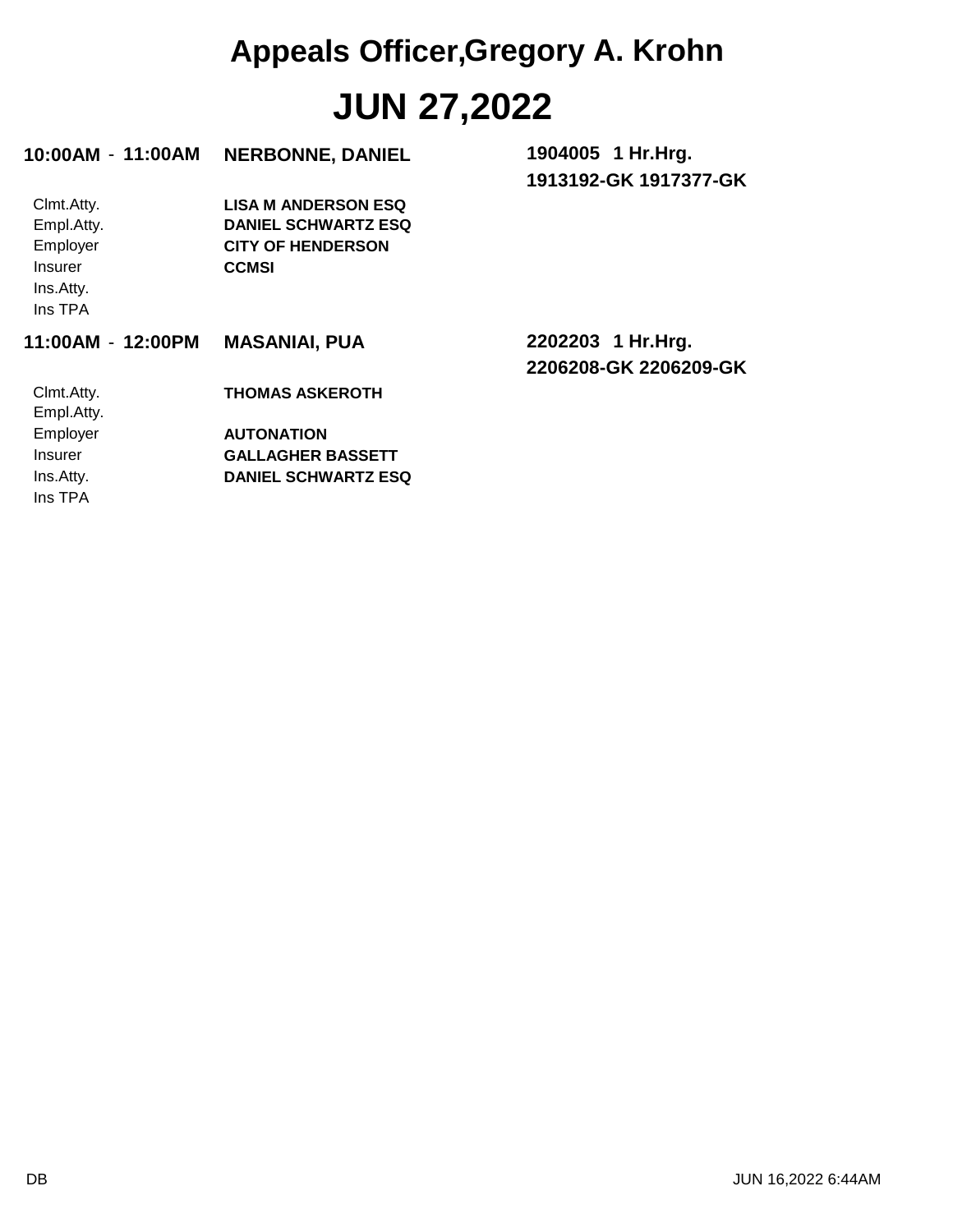#### **JUN 28,2022 Appeals Officer,Gregory A. Krohn**

| 8:30AM                     | $-8:30AM$ | CONTRERAS-MORATAYA, AMELI.2112993 Email Status Check |                                                             |
|----------------------------|-----------|------------------------------------------------------|-------------------------------------------------------------|
| Clmt.Atty.<br>Empl.Atty.   |           | <b>ERICA TOSH ESQ</b>                                |                                                             |
| Employer                   |           | <b>WALGREENS HDQTRS</b>                              |                                                             |
| Insurer                    |           | <b>ZURICH</b>                                        |                                                             |
| Ins.Atty.<br>Ins TPA       |           | <b>DANIEL SCHWARTZ ESQ</b>                           |                                                             |
| 8:30AM                     | $-8:30AM$ | RODRIGUEZ-SALAZAR, JANETH 2017893 Email Status Check |                                                             |
| Clmt.Atty.<br>Empl.Atty.   |           | <b>IDA M YBARRA ESQ</b>                              |                                                             |
| Employer                   |           | <b>NEVADA PROPERTY 1 LLC DBA THE C</b>               |                                                             |
| Insurer                    |           | <b>GALLAGHER BASSETT</b>                             |                                                             |
| Ins.Atty.<br>Ins TPA       |           | <b>DANIEL SCHWARTZ ESQ</b>                           |                                                             |
| 8:30AM                     | $-8:30AM$ | <b>CAMPBELL, EVELYN</b>                              | 1813492 Email Status Check                                  |
|                            |           |                                                      | 1813493-GK 1816152-GK 1909484-GK                            |
| Clmt.Atty.                 |           | <b>IDA M YBARRA ESQ</b>                              |                                                             |
| Empl.Atty.                 |           |                                                      |                                                             |
| Employer                   |           | <b>SOUTHWEST AIRLINES</b>                            |                                                             |
| Insurer                    |           | <b>SEDGWICK CMS INC</b>                              |                                                             |
| Ins.Atty.<br>Ins TPA       |           | <b>DANIEL SCHWARTZ ESQ</b>                           |                                                             |
| 8:30AM                     | $-8:30AM$ | <b>KOLEV, BORISLAV</b>                               | 1900755 Email Status Check<br>1901822-GK 1907636/1907637-GK |
| Clmt.Atty.<br>Empl.Atty.   |           | <b>BILLIE-MARIE MORRISON ESQ</b>                     |                                                             |
| Employer<br><b>Insurer</b> |           | <b>MGM GRAND HOTEL/CASINO</b>                        |                                                             |
| Ins.Atty.<br>Ins TPA       |           | <b>DANIEL SCHWARTZ ESQ</b>                           |                                                             |
| 8:30AM                     | $-8:30AM$ | <b>RODRIGUEZ, JOSE</b>                               | 2217235 Email Status Check                                  |
| Clmt.Atty.<br>Empl.Atty.   |           | <b>AUSTIN SORRELS ESQ</b>                            |                                                             |
| Employer                   |           | <b>GALVEZ'S LDP INC</b>                              |                                                             |
| Insurer                    |           | <b>SEDGWICK CMS INC</b>                              |                                                             |
| Ins.Atty.                  |           | <b>DANIEL SCHWARTZ ESQ</b>                           |                                                             |
| Ins TPA                    |           |                                                      |                                                             |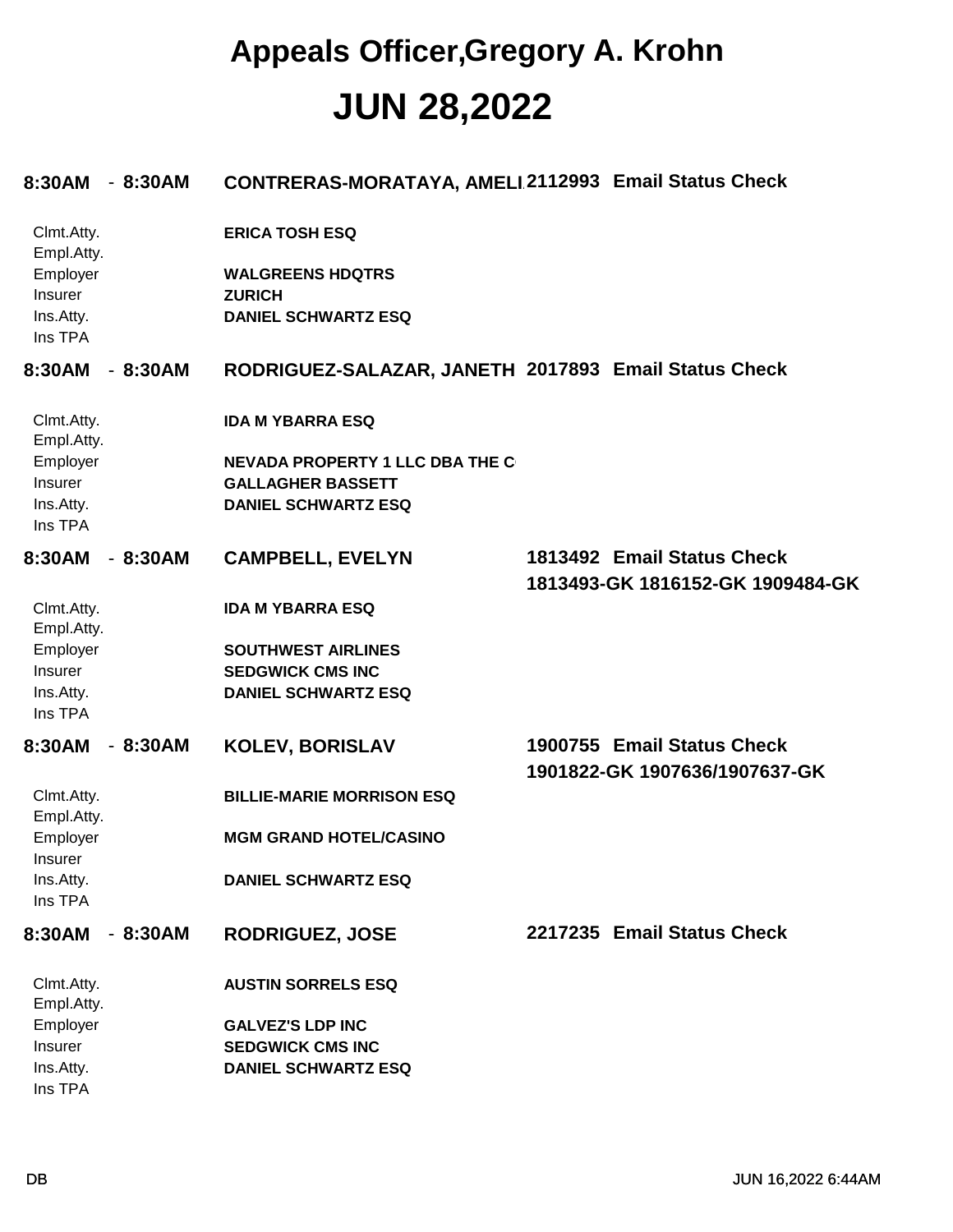## **JUN 28,2022 Appeals Officer,Gregory A. Krohn**

| $9:00AM - 10:00AM$               |           | PRISTAVOVA, STEFKA                                                                        | 2205654 1 Hr.Hrg.                                        |
|----------------------------------|-----------|-------------------------------------------------------------------------------------------|----------------------------------------------------------|
| Clmt.Atty.<br>Empl.Atty.         |           | <b>KEVIN P KAMPSCHROR ESQ</b>                                                             |                                                          |
| Employer<br>Insurer              |           | <b>AMAZON.COM</b>                                                                         |                                                          |
| Ins.Atty.<br>Ins TPA             |           | <b>DANIEL SCHWARTZ ESQ</b>                                                                |                                                          |
| 10:00AM - 10:59AM                |           | <b>ROSALES, ROSA</b>                                                                      | 2209217 1 Hr.Hrg.<br>2210747-GK 2212440-GK 2213532-GK 22 |
| Clmt.Atty.<br>Empl.Atty.         |           | <b>ERICA TOSH ESQ</b>                                                                     |                                                          |
| Employer<br>Insurer<br>Ins.Atty. |           | <b>LAS VEGAS PIZZA LLC</b><br><b>BERKLEY ASSIGNED RISK SVCS</b><br><b>JOHN LAVERY ESQ</b> |                                                          |
| Ins TPA                          |           |                                                                                           |                                                          |
| 11:00AM - 12:00PM                |           | <b>CAJATOR, JONAS</b>                                                                     | 2205663 1 Hr.Hrg.                                        |
| Clmt.Atty.<br>Empl.Atty.         |           | <b>JAVIER A ARGUELLO ESQ</b>                                                              |                                                          |
| Employer<br>Insurer              |           | <b>ACE PARKING MANAGEMENT</b><br><b>SEDGWICK CMS INC</b>                                  |                                                          |
| Ins.Atty.<br>Ins TPA             |           | <b>DANIEL SCHWARTZ ESQ</b>                                                                |                                                          |
| 12:30PM - 12:59PM                |           | <b>SAWKO, GINA</b>                                                                        | 2202204 1/2 Hr. Hearing<br>2209317-GK 2216057-GK         |
| Clmt.Atty.<br>Empl.Atty.         |           | <b>THOMAS ASKEROTH</b>                                                                    |                                                          |
| Employer                         |           | <b>TRENCH PLATE RENTAL</b>                                                                |                                                          |
| Insurer<br>Ins.Atty.             |           | <b>SEDGWICK CMS INC</b><br><b>DANIEL SCHWARTZ ESQ</b>                                     |                                                          |
| Ins TPA                          |           |                                                                                           |                                                          |
| 1:00PM                           | $-1:59PM$ | <b>CHURCH, BRENT</b>                                                                      | 2113821 1 Hr.Hrg.<br>2200242-GK 2203855-GK 2217320-GK    |
| Clmt.Atty.<br>Empl.Atty.         |           | <b>KEVIN P KAMPSCHROR ESQ</b>                                                             |                                                          |
| Employer<br>Insurer              |           | <b>SWITCH</b><br>THE HARTFORD                                                             |                                                          |
| Ins.Atty.<br>Ins TPA             |           | <b>ERIC R LARSEN ESQ</b>                                                                  |                                                          |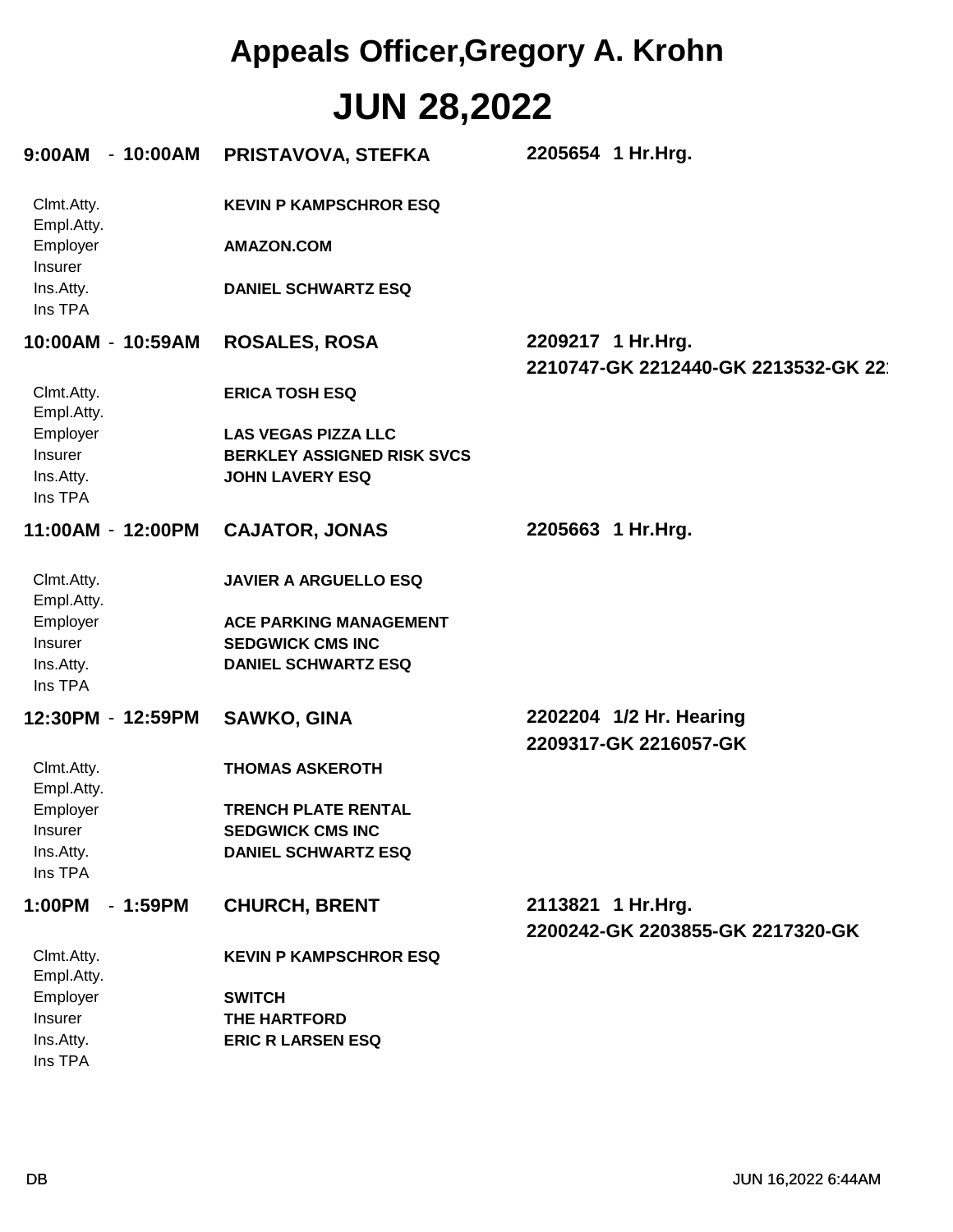# **JUN 28,2022 Appeals Officer,Gregory A. Krohn**

| 2:00PM                                                                  | $-3:00PM$ | <b>RIGGS, ROGER</b>                                                                                                             | 2206572 1 Hr.Hrg.                                                  |
|-------------------------------------------------------------------------|-----------|---------------------------------------------------------------------------------------------------------------------------------|--------------------------------------------------------------------|
| Clmt.Atty.<br>Empl.Atty.<br>Employer<br>Insurer<br>Ins.Atty.<br>Ins TPA |           | <b>JOSHUA DAVIDSON ESQ</b><br><b>DANIEL SCHWARTZ ESQ</b><br><b>CLARK COUNTY SCHOOL DISTRICT</b><br>SIERRA NEVADA ADMINISTRATORS |                                                                    |
| 2:00PM                                                                  | $-2:00PM$ | <b>BAILOUS, TRAVIA</b>                                                                                                          | 2217748 Stacked<br><b>TO 2217748-GAK</b>                           |
| Clmt.Atty.<br>Empl.Atty.<br>Employer<br>Insurer<br>Ins.Atty.<br>Ins TPA |           | <b>JULIE SMITH ESQ</b><br><b>AMAZON</b><br><b>SEDGWICK CMS INC</b><br><b>ALEXANDER M BROWN ESQ</b>                              | <b>CONSOLIDATED</b>                                                |
| 3:00PM                                                                  | $-3:29PM$ | <b>DONLEY, CRAIG</b>                                                                                                            | 1809713 1/2 Hr. Final Argument<br>1809917-GK 1811732-GK 1811840-GK |
| Clmt.Atty.<br>Empl.Atty.                                                |           | <b>MICHAEL GASKILL ESQ</b>                                                                                                      |                                                                    |
| Employer<br>Insurer<br>Ins.Atty.                                        |           | <b>CITY OF LAS VEGAS</b><br><b>CCMSI</b><br><b>DANIEL SCHWARTZ ESQ</b>                                                          |                                                                    |
| Ins TPA                                                                 |           |                                                                                                                                 |                                                                    |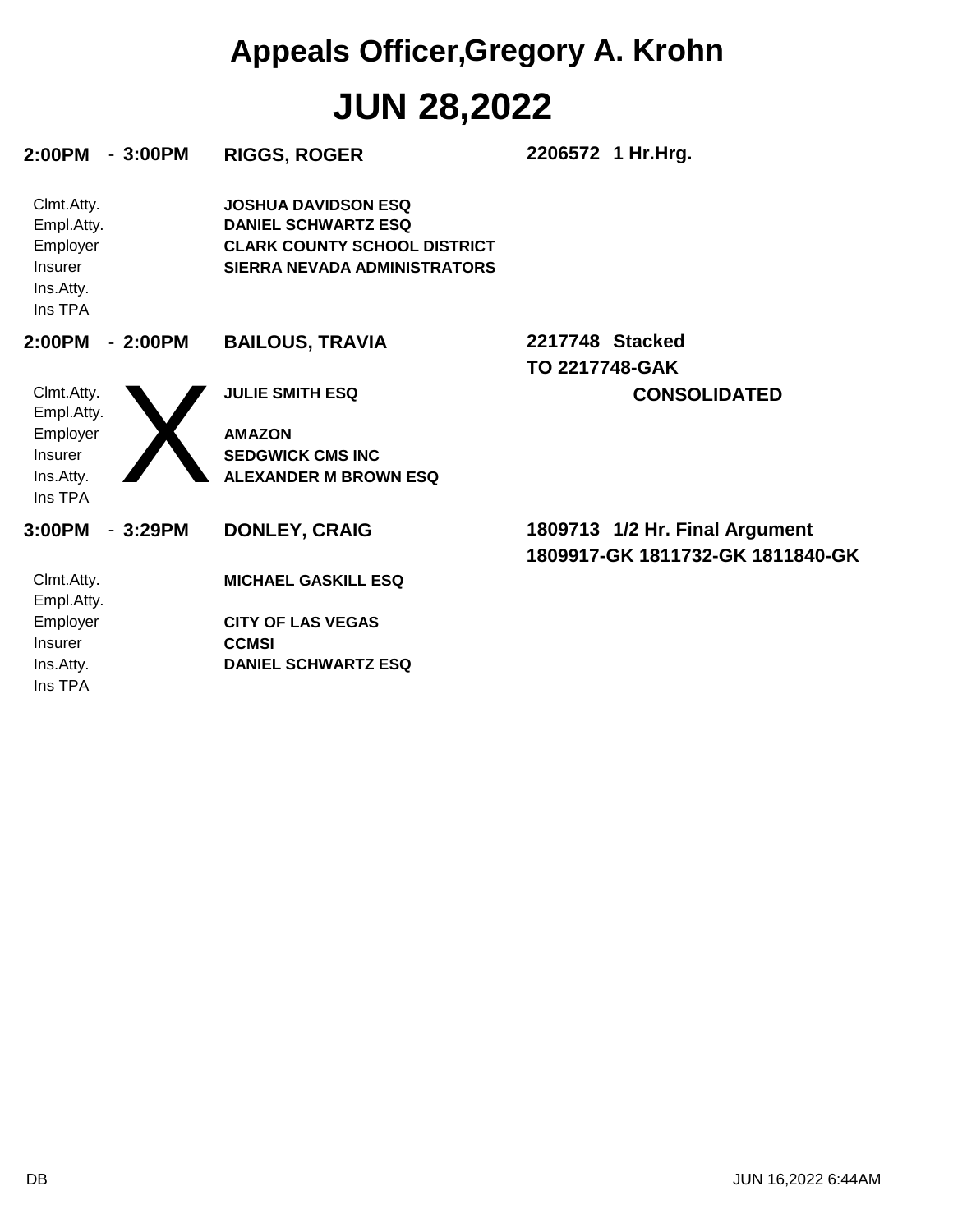#### **JUN 29,2022 Appeals Officer,Gregory A. Krohn**

| 8:30AM                                                                  | $-8:30AM$         | <b>CASTILLO-DIAZ, GUILLERMO</b>                                                                                                  | 2214512 Email Status Check                                     |
|-------------------------------------------------------------------------|-------------------|----------------------------------------------------------------------------------------------------------------------------------|----------------------------------------------------------------|
| Clmt.Atty.<br>Empl.Atty.<br>Employer<br>Insurer<br>Ins.Atty.<br>Ins TPA |                   | <b>ERICA TOSH ESQ</b><br><b>DANIEL SCHWARTZ ESQ</b><br><b>PARK MGM</b>                                                           |                                                                |
| 8:30AM                                                                  | $-8:30AM$         | <b>WILLIAMS, CHRISTOPHER</b>                                                                                                     | 2204383 Email Status Check<br>2205758-GK 2214505-GK            |
| Clmt.Atty.<br>Empl.Atty.                                                |                   | <b>BRITTANY YOUNG ESQ</b>                                                                                                        |                                                                |
| Employer<br>Insurer<br>Ins.Atty.<br>Ins TPA                             |                   | <b>ADVANCED HOME HEALTH CARE</b><br><b>GALLAGHER BASSETT</b><br><b>DANIEL SCHWARTZ ESQ</b>                                       |                                                                |
| 8:30AM                                                                  | $-8:30AM$         | <b>FALCON-ALVAREZ, CARLOS</b>                                                                                                    | 2210705 Email Status Check                                     |
| Clmt.Atty.<br>Empl.Atty.<br>Employer<br>Insurer<br>Ins.Atty.<br>Ins TPA |                   | <b>KEVIN P KAMPSCHROR ESQ</b><br>THREE AMIGOS RESTAURANT GROUP<br><b>MARKEL SERVICE INCORPORATED</b><br><b>MATTHEW SMITH ESQ</b> |                                                                |
| 8:30AM                                                                  | $-8:30AM$         | YOUNG, SHAMELLE                                                                                                                  | 2111714 Email Status Check<br>2113208-GK 2117829-GK 2216472-GK |
| Clmt.Atty.<br>Empl.Atty.<br>Employer<br>Insurer<br>Ins.Atty.<br>Ins TPA |                   | <b>JULIE SMITH ESQ</b><br><b>ABM INDUSTRIES INC</b><br><b>ESIS</b><br><b>DANIEL SCHWARTZ ESQ</b>                                 |                                                                |
|                                                                         | 10:00AM - 11:00AM | <b>JACKSON, TRACEY</b>                                                                                                           | 2113528 1 Hr.Hrg.<br>2202020-GK                                |
| Clmt.Atty.<br>Empl.Atty.                                                |                   | <b>JOSHUA DAVIDSON ESQ</b>                                                                                                       |                                                                |
| Employer<br>Insurer<br>Ins.Atty.<br>Ins TPA                             |                   | <b>EXPRESS MESSENGER SYSTEMS NC</b><br><b>SEDGWICK CMS INC</b><br><b>JOHN LAVERY ESQ</b>                                         |                                                                |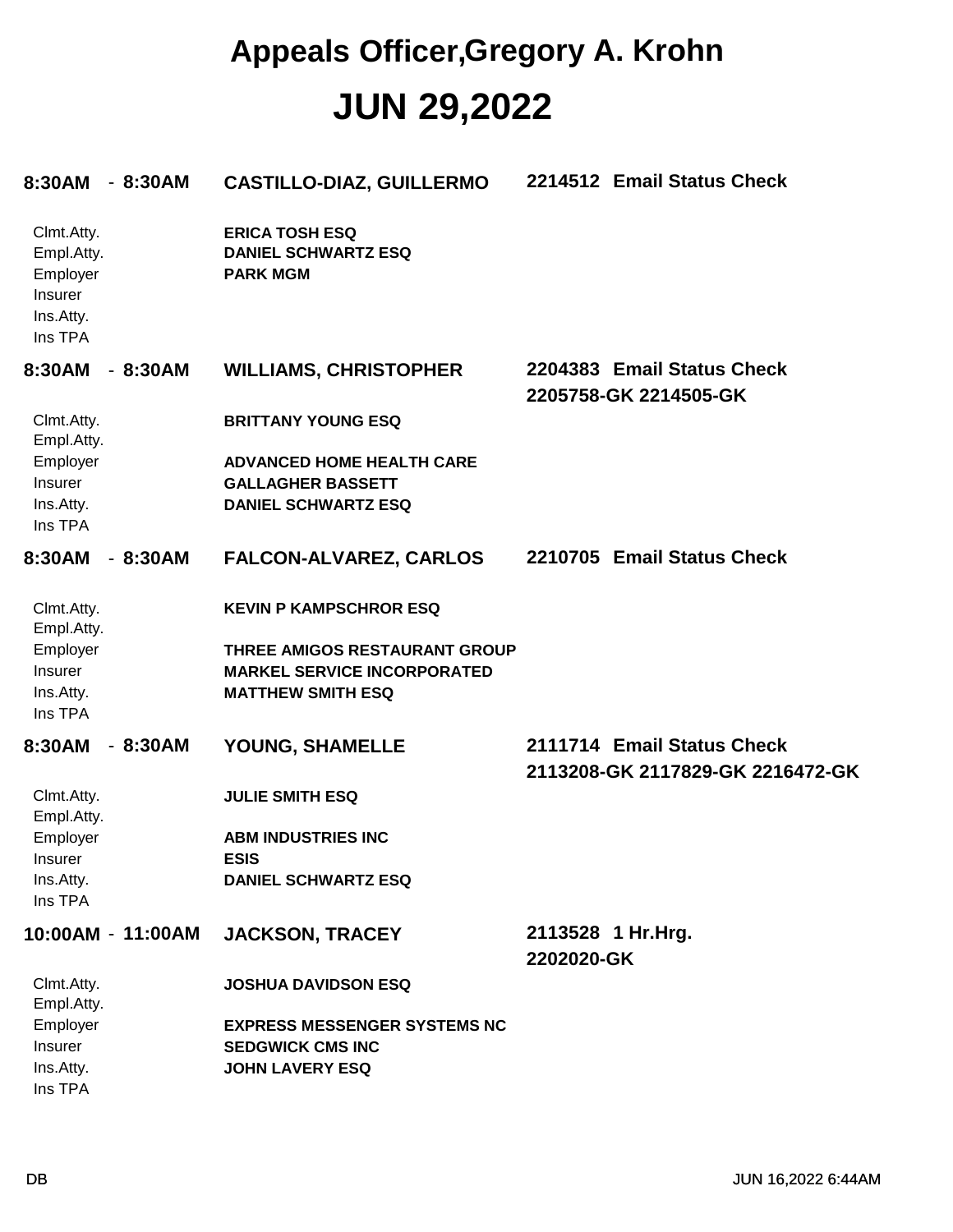# **JUN 29,2022 Appeals Officer,Gregory A. Krohn**

| 11:00AM - 12:00PM                                                              | <b>ALLEY, DALE</b>                                                                                       | 2206316 Email Status Check |
|--------------------------------------------------------------------------------|----------------------------------------------------------------------------------------------------------|----------------------------|
| Clmt.Atty.<br>Empl.Atty.<br>Employer<br><b>Insurer</b><br>Ins.Atty.<br>Ins TPA | <b>JOSHUA DAVIDSON ESQ</b><br><b>DANIEL SCHWARTZ ESQ</b><br><b>LVMPD - HEALTH DETAIL</b><br><b>CCMSI</b> |                            |
| 12:30PM - 1:00PM                                                               | <b>TOUTOULIS, ANAID</b>                                                                                  | 2212089 1/2 Hr. Hearing    |
| Clmt.Atty.<br>Empl.Atty.<br>Employer<br><b>Insurer</b><br>Ins.Atty.<br>Ins TPA | <b>JAVIER A ARGUELLO ESQ</b><br><b>DANIEL SCHWARTZ ESQ</b><br><b>BELLAGIO</b>                            |                            |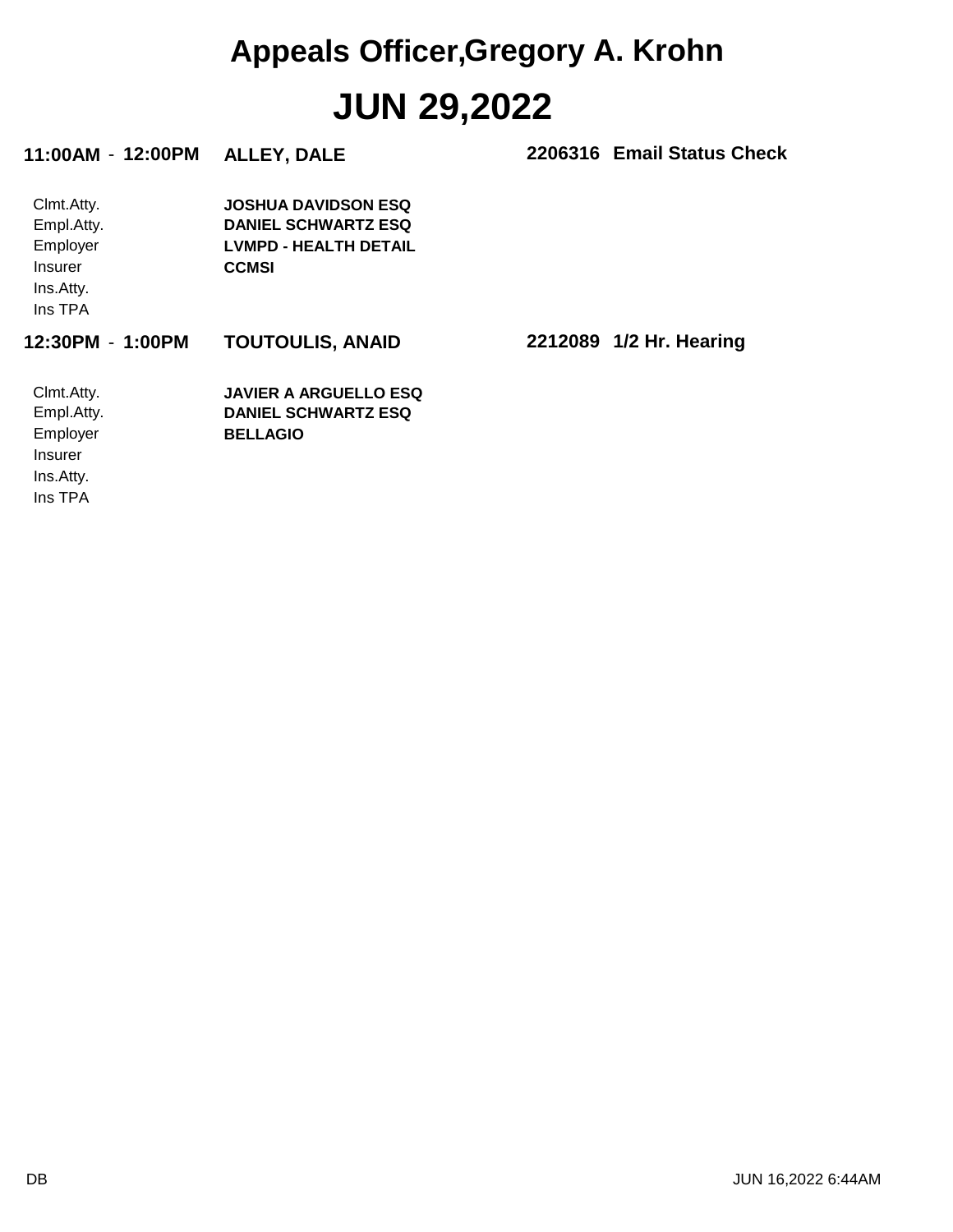#### **JUN 30,2022 Appeals Officer,Gregory A. Krohn**

| 8:30AM                                                                  | $-8:30AM$ | <b>TALBOT, KELLY</b>                                                                                      | 2200285 Email Status Check               |
|-------------------------------------------------------------------------|-----------|-----------------------------------------------------------------------------------------------------------|------------------------------------------|
| Clmt.Atty.<br>Empl.Atty.<br>Employer<br>Insurer<br>Ins.Atty.<br>Ins TPA |           | <b>ADAM MUSLUSKY ESQ</b><br><b>SOUTHWEST AIRLINES</b><br><b>SEDGWICK CMS INC</b>                          |                                          |
| 8:30AM                                                                  | $-8:30AM$ | <b>RODRIGUEZ, ORACIO</b>                                                                                  | 2204688 Email Status Check               |
| Clmt.Atty.<br>Empl.Atty.                                                |           | <b>TARA-LYNN ADAMS ESQ</b>                                                                                |                                          |
| Employer                                                                |           | <b>PATRIOT FRAMING LLC</b>                                                                                |                                          |
| <b>Insurer</b>                                                          |           | AIG                                                                                                       |                                          |
| Ins.Atty.<br>Ins TPA                                                    |           | <b>ANNALISA N GRANT ESQ</b>                                                                               |                                          |
| 8:30AM                                                                  | $-8:30AM$ | <b>ZIROS, ANASTASSIOS</b>                                                                                 | 2112812 Email Status Check<br>2201292-GK |
| Clmt.Atty.<br>Empl.Atty.<br>Employer<br>Insurer<br>Ins.Atty.<br>Ins TPA |           | <b>DAVID ROTHENBERG ESQ</b><br><b>DANIEL SCHWARTZ ESQ</b><br><b>LVMPD - HEALTH DETAIL</b><br><b>CCMSI</b> |                                          |
| 8:30AM                                                                  | $-8:30AM$ | <b>PENA, EDWIN</b>                                                                                        | 2118061 Email Status Check               |
| Clmt.Atty.<br>Empl.Atty.                                                |           | <b>LISA M ANDERSON ESQ</b>                                                                                |                                          |
| Employer                                                                |           | <b>STILL INC BAR</b>                                                                                      |                                          |
| <b>Insurer</b>                                                          |           | <b>EMPLOYERS INS CO OF NV</b>                                                                             |                                          |
| Ins.Atty.<br>Ins TPA                                                    |           | <b>KRISTINE DAVIS ESQ</b>                                                                                 |                                          |
| 8:30AM                                                                  | $-8:30AM$ | <b>LOPEZ, ARACELI</b>                                                                                     | 2210635 Email Status Check               |
| Clmt.Atty.<br>Empl.Atty.                                                |           | <b>KEVIN P KAMPSCHROR ESQ</b>                                                                             |                                          |
| Employer                                                                |           | <b>AIRCO AVIATION</b>                                                                                     |                                          |
| Insurer                                                                 |           | <b>GALLAGHER BASSETT</b>                                                                                  |                                          |
| Ins.Atty.<br>Ins TPA                                                    |           | <b>DANIEL SCHWARTZ ESQ</b>                                                                                |                                          |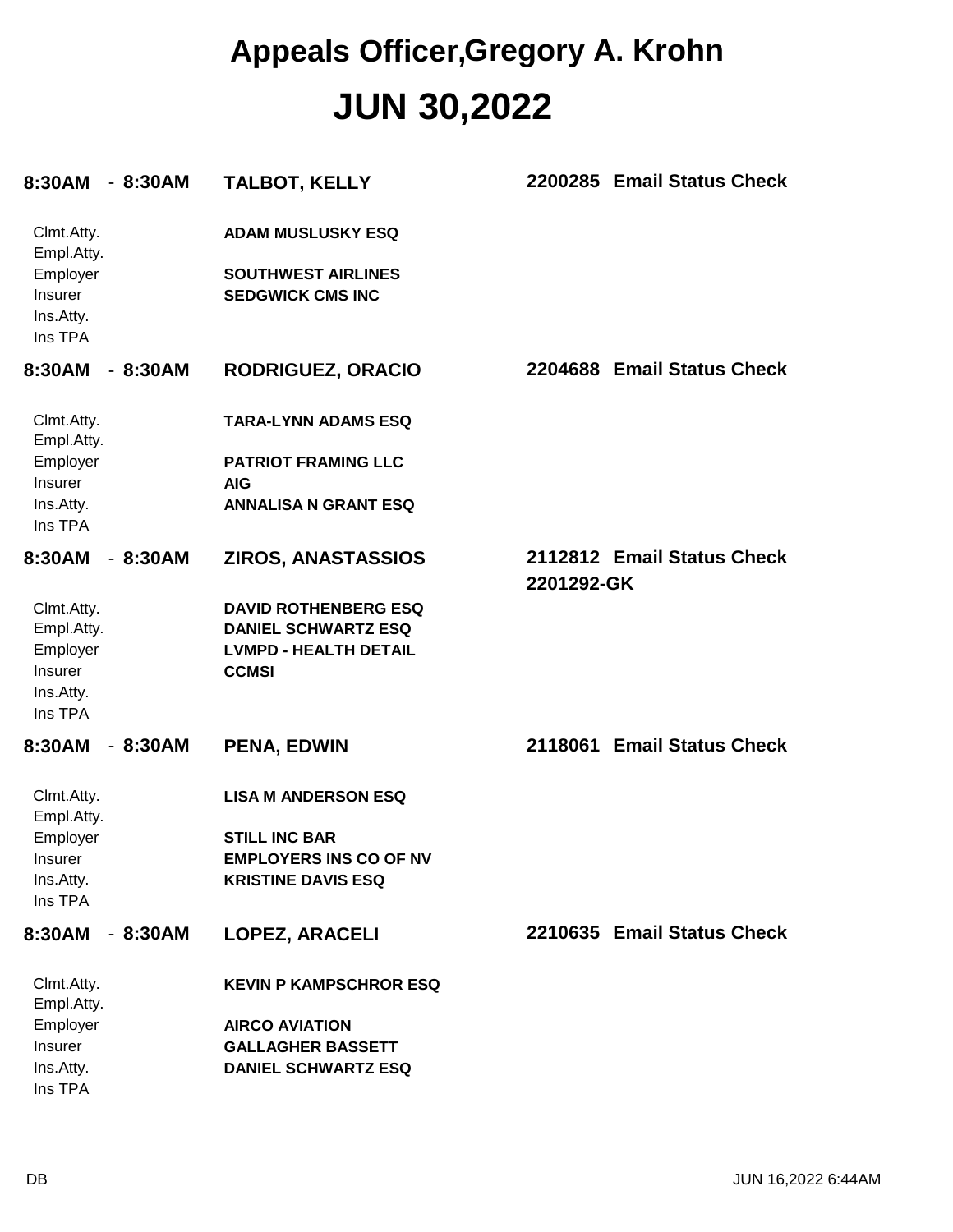## **JUL 1,2022 Appeals Officer,Gregory A. Krohn**

| $-8:30AM$<br>8:30AM                         | <b>VASQUEZ, ANDRES</b>                                                                                   | 2115334 Email Status Check<br>2115344-GK 2200816-GK 2205911-GK |
|---------------------------------------------|----------------------------------------------------------------------------------------------------------|----------------------------------------------------------------|
| Clmt.Atty.<br>Empl.Atty.                    | <b>JULIE SMITH ESQ</b>                                                                                   |                                                                |
| Employer<br>Insurer<br>Ins.Atty.<br>Ins TPA | <b>CLARK COUNTY SCHOOL DISTRICT</b><br><b>SIERRA NEVADA ADMINISTRATORS</b><br><b>DANIEL SCHWARTZ ESQ</b> |                                                                |
| 8:30AM<br>$-8:30AM$                         | <b>CABARTEJA, MARK</b>                                                                                   | 2212458 Email Status Check                                     |
| Clmt.Atty.<br>Empl.Atty.                    | <b>KATIA SPATARO ESQ</b>                                                                                 |                                                                |
| Employer                                    | <b>TESLA MOTORS INC</b>                                                                                  |                                                                |
| Insurer                                     | <b>ZURICH</b>                                                                                            |                                                                |
| Ins.Atty.<br>Ins TPA                        | <b>MATTHEW SMITH ESQ</b>                                                                                 |                                                                |
| $-8:30AM$<br>8:30AM                         | <b>BACHMAN, JEFF</b>                                                                                     | 1813490 Email Status Check<br>1813491-GK 2205400-GK            |
| Clmt.Atty.<br>Empl.Atty.                    | <b>IDA M YBARRA ESQ</b>                                                                                  |                                                                |
| Employer                                    | <b>CONTEMPORARY SERVICES CORP</b>                                                                        |                                                                |
| Insurer                                     | <b>ZURICH</b>                                                                                            |                                                                |
| Ins.Atty.                                   | <b>DANIEL SCHWARTZ ESQ</b>                                                                               |                                                                |
| Ins TPA                                     |                                                                                                          |                                                                |
| 8:30AM<br>$-8:30AM$                         | <b>MCCOY, NIKIAH</b>                                                                                     | 2207889 Email Status Check                                     |
| Clmt.Atty.<br>Empl.Atty.                    | <b>JULIE SMITH ESQ</b>                                                                                   |                                                                |
| Employer                                    | <b>CLARK COUNTY SCHOOL DISTRICT</b>                                                                      |                                                                |
| Insurer                                     | <b>SIERRA NEVADA ADMINISTRATORS</b>                                                                      |                                                                |
| Ins.Atty.                                   | <b>JOHN LAVERY ESQ</b>                                                                                   |                                                                |
| Ins TPA                                     |                                                                                                          |                                                                |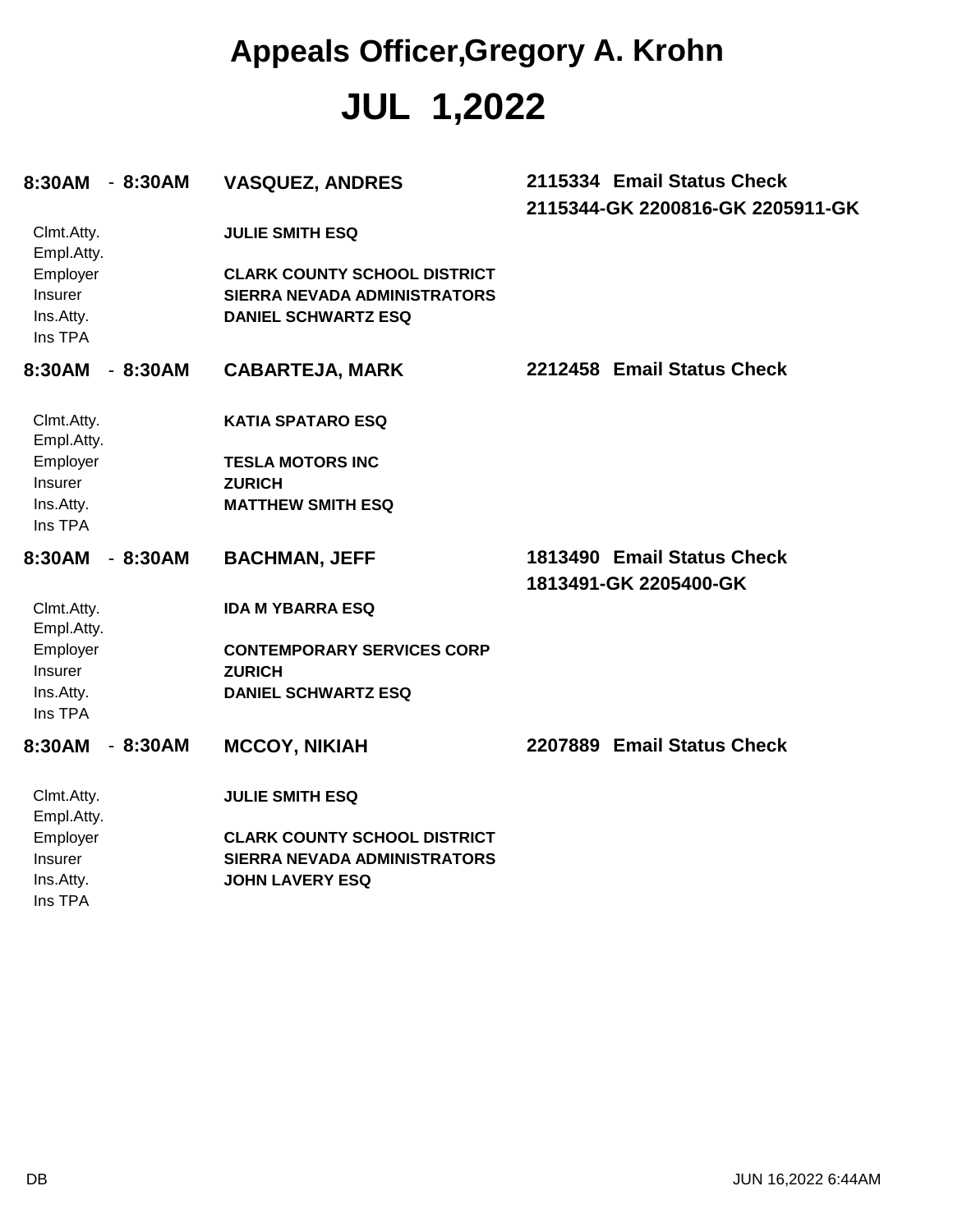#### **JUN 27,2022 Appeals Officer,Georganne W Bradley**

| 1:00PM<br>$-1:00PM$                                          | <b>HOOKS, THEODORE</b>                                                                                                | 2217562 Stacked            |
|--------------------------------------------------------------|-----------------------------------------------------------------------------------------------------------------------|----------------------------|
| Clmt.Atty.<br>Empl.Atty.<br>Employer<br>Insurer<br>Ins.Atty. | <b>DAVID ROTHENBERG ESQ</b><br><b>HEALTHCARE SERVICES GROUP</b><br><b>GALLAGHER BASSETT</b><br><b>JOHN LAVERY ESQ</b> |                            |
| Ins TPA                                                      |                                                                                                                       |                            |
| $-1:00PM$<br>1:00PM                                          | <b>SPAIN, ROBERT</b>                                                                                                  | 2217559 Stacked            |
| Clmt.Atty.<br>Empl.Atty.                                     | <b>DAVID ROTHENBERG ESQ</b>                                                                                           |                            |
| Employer                                                     | <b>D R HORTON INC</b>                                                                                                 |                            |
| Insurer                                                      | <b>LIBERTY MUTUAL</b>                                                                                                 |                            |
| Ins.Atty.<br>Ins TPA                                         | <b>DANIEL SCHWARTZ ESQ</b>                                                                                            |                            |
| 1:00PM<br>$-1:00PM$                                          | <b>TRIPLETT, TYRONE</b>                                                                                               | 2217560 Stacked            |
| Clmt.Atty.<br>Empl.Atty.                                     | <b>DAVID ROTHENBERG ESQ</b>                                                                                           |                            |
| Employer                                                     | <b>ARIZONA CHARLIES</b>                                                                                               |                            |
| Insurer                                                      | <b>SEDGWICK CMS INC</b>                                                                                               |                            |
| Ins.Atty.<br>Ins TPA                                         | <b>DANIEL SCHWARTZ ESQ</b>                                                                                            |                            |
| 1:00PM<br>$-1:00PM$                                          | <b>WILLIAMS, TRAVON</b>                                                                                               | 2217561 Stacked            |
| Clmt.Atty.<br>Empl.Atty.<br>Employer                         | <b>DAVID ROTHENBERG ESQ</b><br><b>MATTHEW SMITH ESQ</b><br><b>ORION PAX LLC</b>                                       | <b>CONSOLIDATED TO CJY</b> |
| Insurer                                                      | <b>ASSOCIATED RISK MGMT INC</b>                                                                                       |                            |
| Ins.Atty.                                                    | <b>SADIE J STAUB ESQ</b>                                                                                              |                            |
| Ins TPA                                                      |                                                                                                                       |                            |
| 1:30PM<br>$-1:30PM$                                          | <b>HOOKS, THEODORE</b>                                                                                                | 2217754 Stacked            |
| Clmt.Atty.<br>Empl.Atty.                                     | <b>DAVID ROTHENBERG ESQ</b>                                                                                           |                            |
| Employer                                                     | <b>HEALTH CARE SERVICES GROUP</b>                                                                                     |                            |
| Insurer                                                      | <b>GALLAGHER BASSETT</b>                                                                                              |                            |
| Ins.Atty.<br>Ins TPA                                         | <b>JOHN LAVERY ESQ</b>                                                                                                |                            |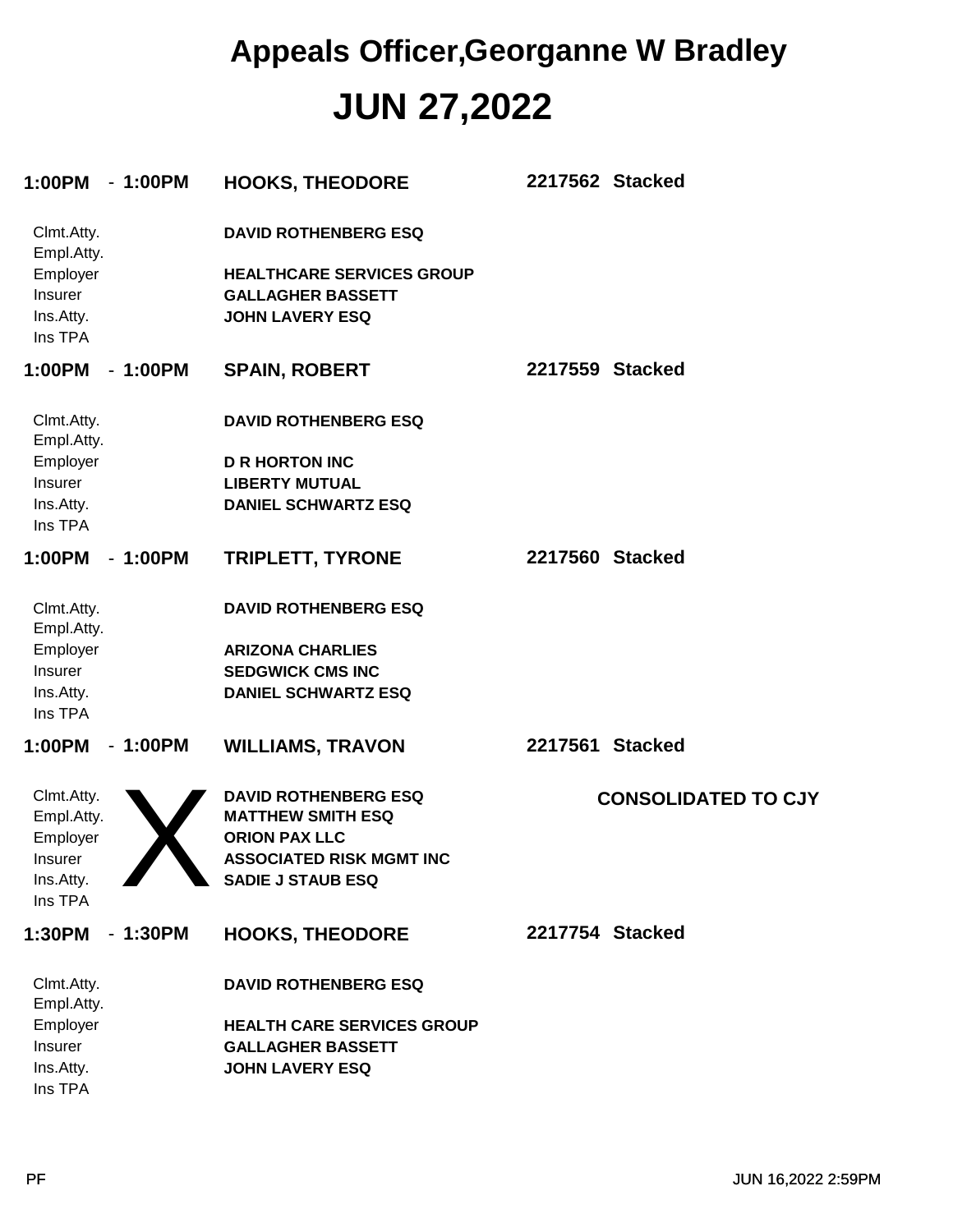## **JUN 27,2022 Appeals Officer,Georganne W Bradley**

| $-1:30PM$<br>1:30PM                         | <b>SEDANO, ANNA P.</b>                                                     | 2217755 Stacked |  |
|---------------------------------------------|----------------------------------------------------------------------------|-----------------|--|
| Clmt.Atty.<br>Empl.Atty.                    | <b>DAVID ROTHENBERG ESQ</b>                                                |                 |  |
| Employer<br>Insurer<br>Ins.Atty.<br>Ins TPA | <b>DOMINOS PIZZA HDQTRS</b><br><b>SEDGWICK CMS INC</b>                     |                 |  |
| 1:30PM<br>$-1:30PM$                         | <b>HENDERSON, YOLANDA</b>                                                  | 2217756 Stacked |  |
| Clmt.Atty.<br>Empl.Atty.                    | <b>DAVID ROTHENBERG ESQ</b>                                                |                 |  |
| Employer<br>Insurer<br>Ins.Atty.<br>Ins TPA | <b>CLARK COUNTY SCHOOL DISTRICT</b><br><b>SIERRA NEVADA ADMINISTRATORS</b> |                 |  |
| 1:30PM<br>$-1:30PM$                         | <b>LAMBEY, INGRID</b>                                                      | 2217758 Stacked |  |
| Clmt.Atty.<br>Empl.Atty.                    | <b>DAVID ROTHENBERG ESQ</b>                                                |                 |  |
| Employer<br>Insurer<br>Ins.Atty.<br>Ins TPA | <b>MV TRANSPORTATION, INC</b><br><b>BROADSPIRE SERVICES</b>                |                 |  |
| 2:00PM<br>$-2:00PM$                         | <b>SEGURA-GARCIA, JOSE</b>                                                 | 2217759 Stacked |  |
| Clmt.Atty.<br>Empl.Atty.                    | <b>DAVID ROTHENBERG ESQ</b>                                                |                 |  |
| Employer                                    | <b>EPIC WORLDWIDE</b>                                                      |                 |  |
| Insurer<br>Ins.Atty.<br>Ins TPA             | <b>MARKEL SERVICE INCORPORATED</b><br><b>MATTHEW SMITH ESQ</b>             |                 |  |
| 2:00PM - 2:00PM                             | <b>PEREZ, DAMARIS</b>                                                      | 2217760 Stacked |  |
| Clmt.Atty.<br>Empl.Atty.                    | <b>DAVID ROTHENBERG ESQ</b>                                                |                 |  |
| Employer                                    | <b>WESTGATE LAS VEGAS RESORT &amp; CA</b>                                  |                 |  |
| Insurer                                     | <b>BENCHMARK ADMINISTRATORS</b>                                            |                 |  |
| Ins.Atty.<br>Ins TPA                        | <b>MATTHEW SMITH ESQ</b>                                                   |                 |  |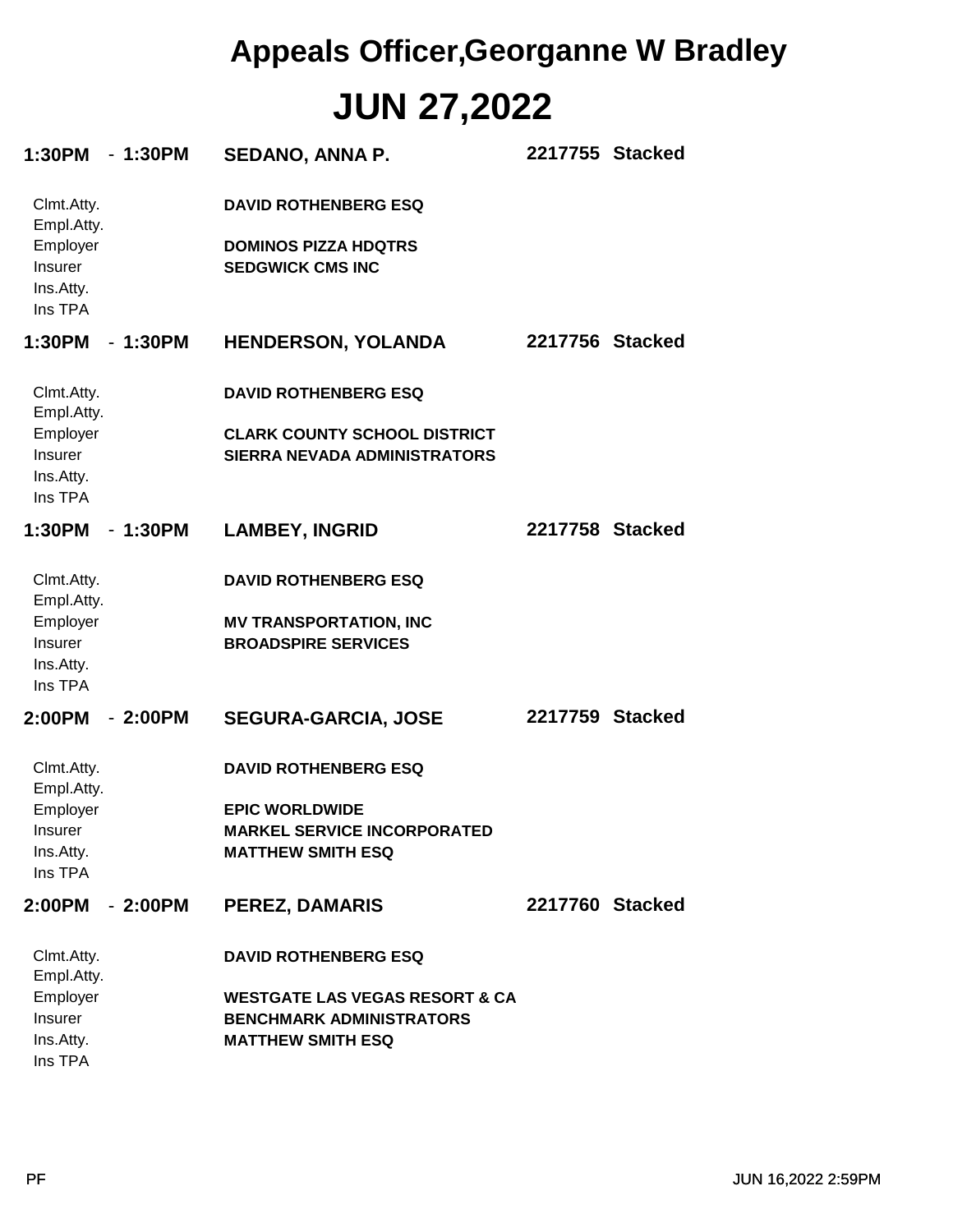## **JUN 27,2022 Appeals Officer,Georganne W Bradley**

| 2:00PM - 2:00PM                                                         |           | <b>STEPHENS, MICHAEL</b>                                                                                                    |                 | 2217761 Stacked       |
|-------------------------------------------------------------------------|-----------|-----------------------------------------------------------------------------------------------------------------------------|-----------------|-----------------------|
| Clmt.Atty.<br>Empl.Atty.<br>Employer<br>Insurer<br>Ins.Atty.<br>Ins TPA |           | <b>DAVID ROTHENBERG ESQ</b><br><b>DANIEL SCHWARTZ ESQ</b><br><b>AMERICAN BOTTLING COMPANY</b><br><b>SEDGWICK CMS INC</b>    |                 |                       |
| 2:00PM                                                                  | $-2:00PM$ | <b>TORSKY, GAVIN</b>                                                                                                        | 2217762 Stacked |                       |
| Clmt.Atty.<br>Empl.Atty.                                                |           | <b>DAVID ROTHENBERG ESQ</b>                                                                                                 |                 |                       |
| Employer                                                                |           | <b>W&amp;W STEEL ERECTORS</b>                                                                                               |                 |                       |
| Insurer                                                                 |           | <b>LIBERTY MUTUAL</b>                                                                                                       |                 |                       |
| Ins.Atty.<br>Ins TPA                                                    |           | <b>DANIEL SCHWARTZ ESQ</b>                                                                                                  |                 |                       |
| 2:30PM                                                                  | $-2:30PM$ | <b>HARGIS, YUKIKO</b>                                                                                                       | 2217763 Stacked |                       |
| Clmt.Atty.<br>Empl.Atty.<br>Employer                                    |           | <b>DAVID ROTHENBERG ESQ</b><br><b>COSTCO</b>                                                                                |                 |                       |
| <b>Insurer</b><br>Ins.Atty.<br>Ins TPA                                  |           | <b>HELMSMAN MANAGEMENT SERVICES</b><br><b>DANIEL SCHWARTZ ESQ</b>                                                           |                 |                       |
| 2:30PM                                                                  | - 2:30PM  | <b>ARAUJO, BRYAN</b>                                                                                                        | 2217764 Stacked |                       |
| Clmt.Atty.<br>Empl.Atty.<br>Employer<br>Insurer<br>Ins.Atty.<br>Ins TPA |           | <b>DAVID ROTHENBERG ESQ</b><br><b>DANIEL SCHWARTZ ESQ</b><br><b>CAST &amp; CREW ENT SERVICES</b><br><b>SEDGWICK CMS INC</b> |                 |                       |
| 3:00PM                                                                  | $-3:30PM$ | <b>BAKER, WILLIAM D</b>                                                                                                     | 2003089-GB      | 1902888 Tel.Conf. S/C |
| Clmt.Atty.                                                              |           | <b>PRO PER</b>                                                                                                              |                 |                       |
| Empl.Atty.                                                              |           | <b>JOHN D HOOKS ESQ</b>                                                                                                     |                 |                       |
| Employer                                                                |           | <b>GT VENTURES LLC</b>                                                                                                      |                 |                       |
| Insurer<br>Ins.Atty.<br>Ins TPA                                         |           | <b>BERKLEY ASSIGNED RISK SVCS</b>                                                                                           |                 |                       |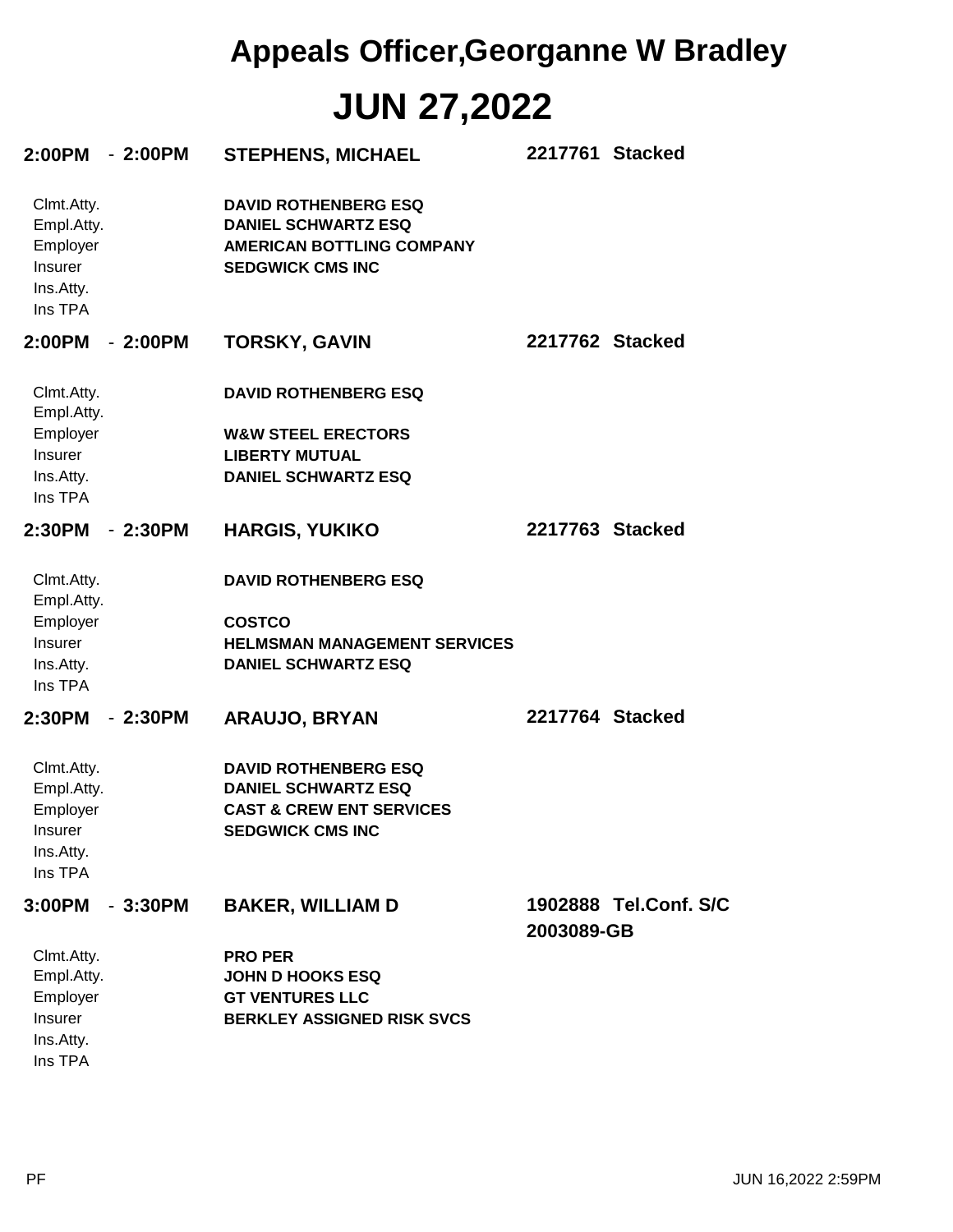#### **JUN 28,2022 Appeals Officer,Georganne W Bradley**

| 11:30AM - 12:00PM   | <b>HOLGUIN, JOHN</b>                | 2211528 1/2 Hr. Hearing           |
|---------------------|-------------------------------------|-----------------------------------|
|                     |                                     | 2215480-GB                        |
| Clmt.Atty.          | <b>JOSHUA DAVIDSON ESQ</b>          |                                   |
| Empl.Atty.          | <b>DANIEL SCHWARTZ ESQ</b>          |                                   |
| Employer            | <b>CITY OF HENDERSON</b>            |                                   |
| Insurer             | <b>CCMSI</b>                        |                                   |
| Ins.Atty.           |                                     |                                   |
| Ins TPA             |                                     |                                   |
| $-3:00PM$<br>1:00PM | <b>GORTE, DEANNA</b>                | 2012775 2 Hr.Hrg                  |
|                     |                                     |                                   |
|                     |                                     | 2012776-GB 2017862-GB, 2103171-GB |
| Clmt.Atty.          | <b>MICHAEL PAUL WOOD ESQ</b>        |                                   |
| Empl.Atty.          | <b>SHAUN MENG ESQ</b>               | <b>IN PERSON HEARING</b>          |
| Employer            | <b>EURO-LAS VEGAS CONNECT</b>       |                                   |
| <b>Insurer</b>      | <b>NEVADA ALTERNATIVE SOLUTIONS</b> |                                   |
| Ins.Atty.           | <b>CHRISTOPHER A ECCLES ESQ</b>     |                                   |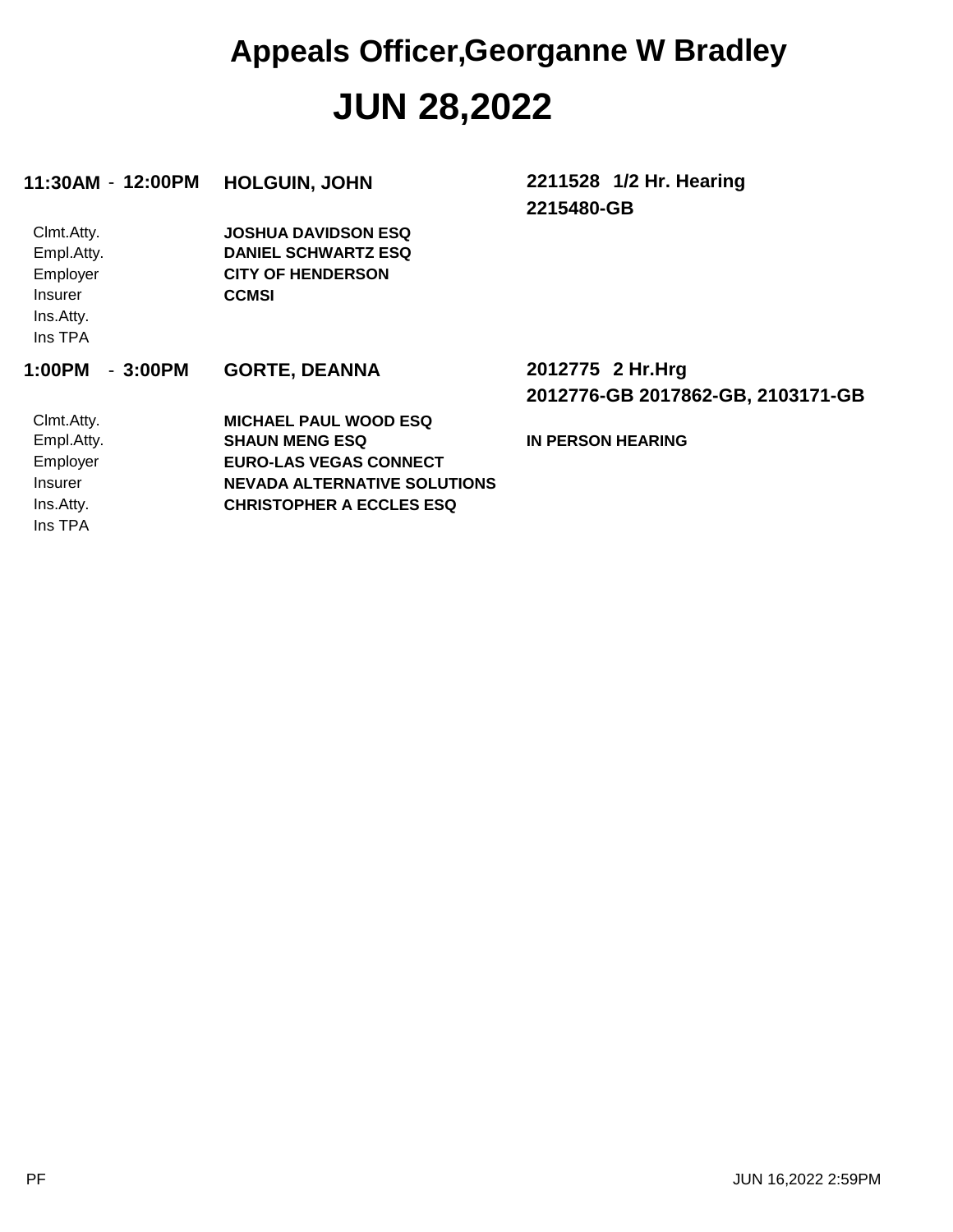#### **JUN 29,2022 Appeals Officer,Georganne W Bradley**

| 10:00AM - 11:00AM                                                       |           | <b>CORBIN, DAVID</b>                                                                                     | 2205568 1 Hr.Hrg.                                         |
|-------------------------------------------------------------------------|-----------|----------------------------------------------------------------------------------------------------------|-----------------------------------------------------------|
| Clmt.Atty.<br>Empl.Atty.<br>Employer<br>Insurer<br>Ins.Atty.<br>Ins TPA |           | <b>LISA M ANDERSON ESQ</b><br><b>DANIEL SCHWARTZ ESQ</b><br><b>LVMPD - HEALTH DETAIL</b><br><b>CCMSI</b> |                                                           |
| 11:00AM - 12:00PM                                                       |           | LEIVA, ANA M                                                                                             | 2214112 1 Hr.Hrg.                                         |
| Clmt.Atty.<br>Empl.Atty.                                                |           | <b>ADAM MUSLUSKY ESQ</b>                                                                                 |                                                           |
| Employer<br>Insurer                                                     |           | <b>WESTGATE LAS VEGAS RESORT &amp; CA</b><br><b>BENCHMARK ADMINISTRATORS</b>                             |                                                           |
| Ins.Atty.<br>Ins TPA                                                    |           | <b>MATTHEW SMITH ESQ</b>                                                                                 |                                                           |
| 1:00PM                                                                  | $-2:00PM$ | <b>MASON, ANTHONY</b>                                                                                    | 2202806 1 Hr.Hrg.                                         |
| Clmt.Atty.                                                              |           | <b>JAVIER A ARGUELLO ESQ</b>                                                                             |                                                           |
| Empl.Atty.                                                              |           | <b>DALTON HOOKS JR ESQ</b><br><b>UPS RISK MGMT</b>                                                       |                                                           |
| Employer<br>Insurer                                                     |           | <b>SEDGWICK CMS INC</b>                                                                                  |                                                           |
| Ins.Atty.                                                               |           |                                                                                                          |                                                           |
| Ins TPA                                                                 |           |                                                                                                          |                                                           |
| 4:00PM<br>-                                                             | 5:00PM    | <b>MUNDEN, SHAUNA</b>                                                                                    | 2013462 1 Hr.Hrg.<br>2016667-GB2017646-GB, 2017663-GB, 20 |
| Clmt.Atty.                                                              |           | <b>JULIE SMITH ESQ</b>                                                                                   |                                                           |
| Empl.Atty.                                                              |           | <b>DANIEL SCHWARTZ ESQ</b>                                                                               |                                                           |
| Employer<br>Insurer                                                     |           | <b>AMAZON.COM</b><br><b>SEDGWICK CMS INC</b>                                                             |                                                           |
| Ins.Atty.                                                               |           |                                                                                                          |                                                           |
| Ins TPA                                                                 |           |                                                                                                          |                                                           |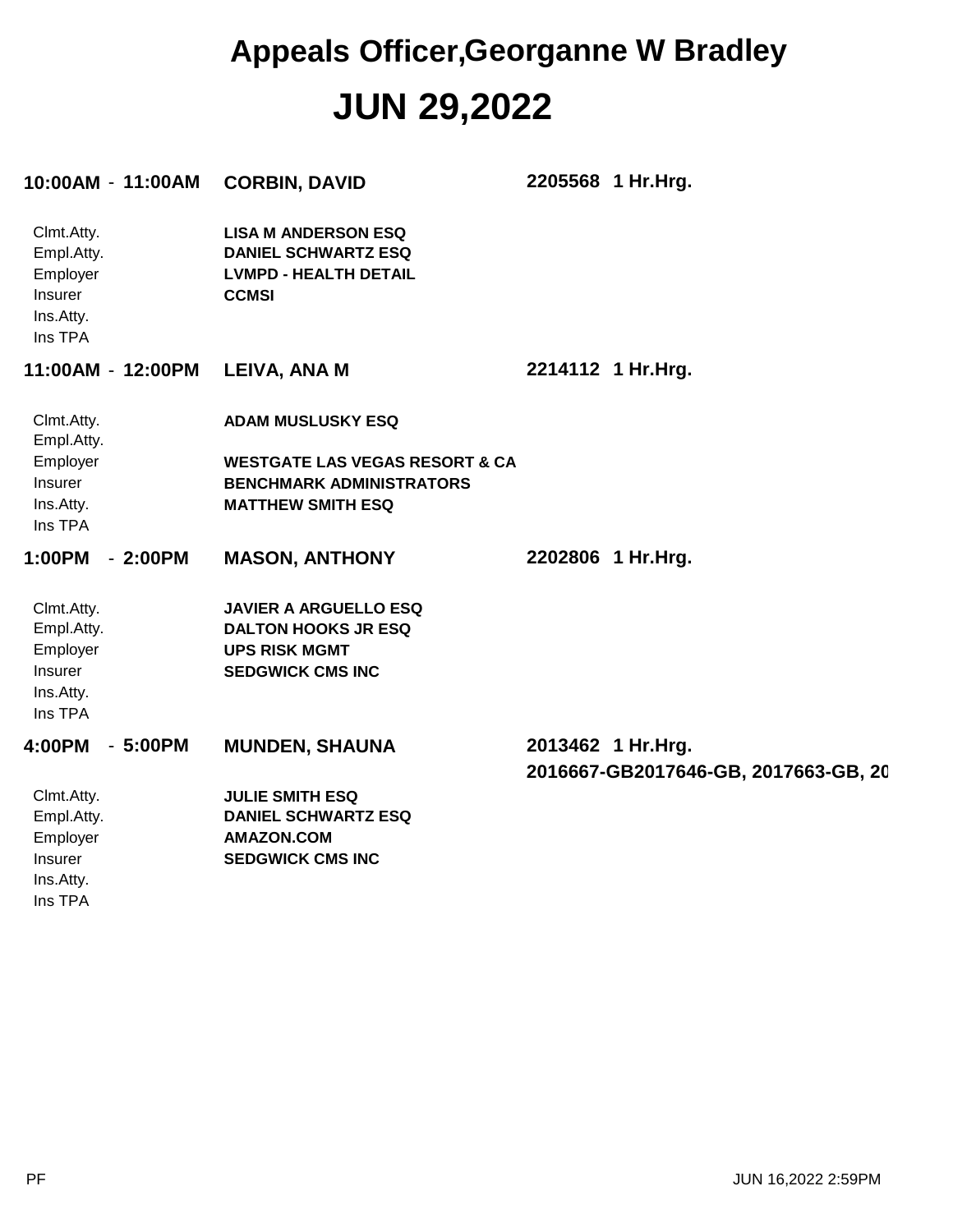#### **JUN 30,2022 Appeals Officer,Georganne W Bradley**

| 10:00AM - 11:00AM                                                       | <b>ZUNIGA, VICTOR</b>                                                                                                            | 2005479 1 Hr.Hrg. | 2006093-GB, 2006094-GB, 2218195-GB |
|-------------------------------------------------------------------------|----------------------------------------------------------------------------------------------------------------------------------|-------------------|------------------------------------|
| Clmt.Atty.<br>Empl.Atty.<br>Employer<br>Insurer<br>Ins.Atty.<br>Ins TPA | <b>ALBERTO CASTRO ESQ</b><br><b>DANIEL SCHWARTZ ESQ</b><br><b>SMITHS FOOD &amp; DRUG/THE KROGER (</b><br><b>SEDGWICK CMS INC</b> |                   |                                    |
| 11:30AM - 12:00PM                                                       | <b>GUSTAFSON, CRAIG</b>                                                                                                          |                   | 2200649 1/2 Hr. Hearing            |
| Clmt.Atty.<br>Empl.Atty.<br>Employer<br>Insurer<br>Ins.Atty.<br>Ins TPA | <b>THOMAS ASKEROTH</b><br><b>DANIEL SCHWARTZ ESQ</b><br><b>HARRIS COMPANIES</b><br><b>SEDGWICK CMS INC</b>                       |                   |                                    |
| 1:00PM<br>$-2:00PM$                                                     | <b>DONEGAN, CARMEN</b>                                                                                                           | 2200026 1 Hr.Hrg. |                                    |
| Clmt.Atty.<br>Empl.Atty.<br>Employer<br>Insurer<br>Ins.Atty.<br>Ins TPA | <b>DAVID ROTHENBERG ESQ</b><br><b>DANIEL SCHWARTZ ESQ</b><br><b>LVMPD - HEALTH DETAIL</b><br><b>CCMSI</b>                        |                   |                                    |
| 2:00PM<br>$-3:00PM$                                                     | HANISH SODHI DBA SMOKE SHO2218123 1 Hr. Hearing                                                                                  |                   |                                    |
| <b>PInt Atty</b>                                                        |                                                                                                                                  |                   | <b>DISMISSED</b>                   |

Ins TPA Ins Atty Insurer Employer Emp Atty

X

**CHRISTOPHER A ECCLES ESQ**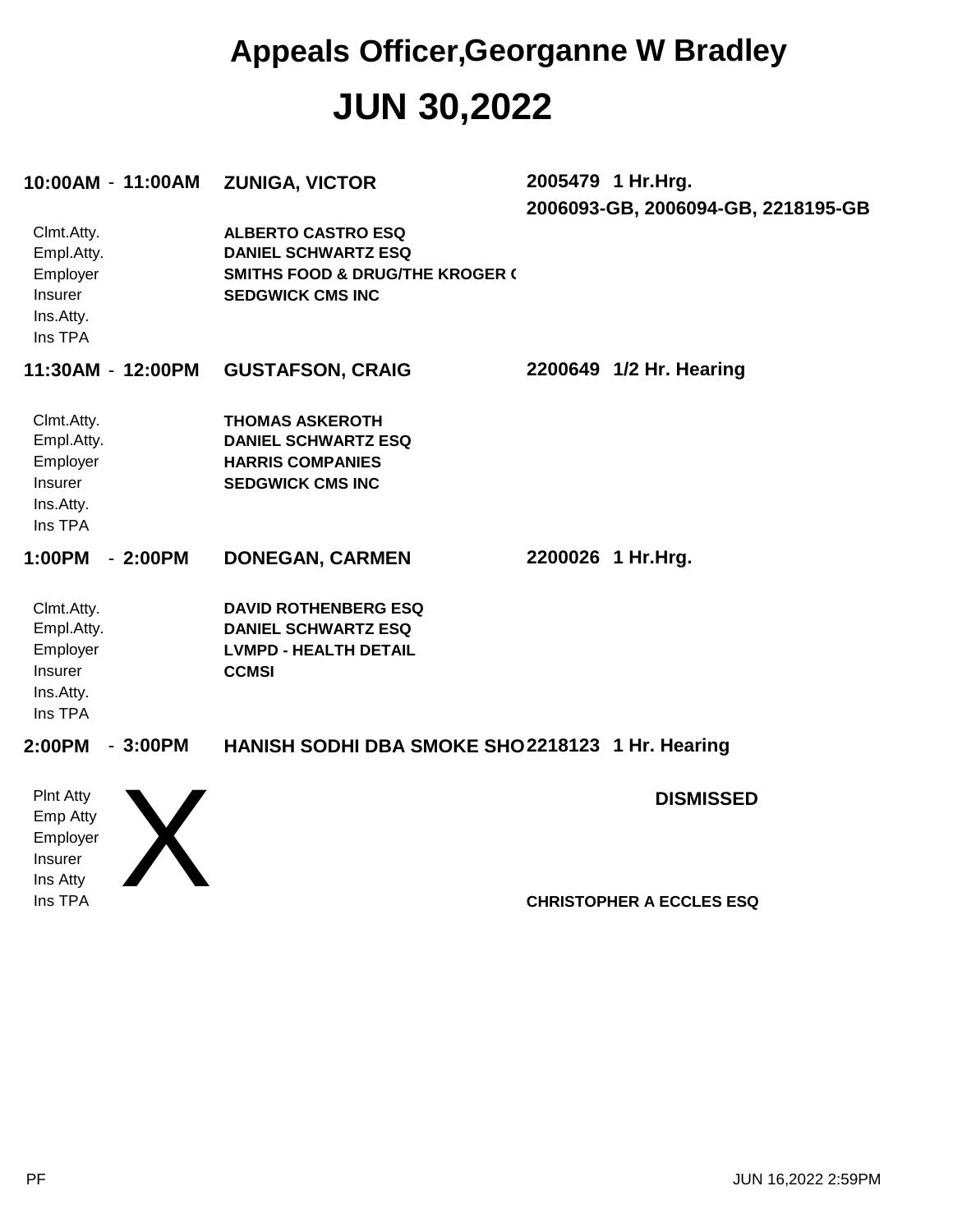## **JUL 1,2022 Appeals Officer,Georganne W Bradley**

#### **9:30AM** - **11:30AM RODRIGUEZ, GUSTAVO 1917620**

Ins TPA Ins.Atty. Insurer Employer Empl.Atty. Clmt.Atty.

**\*\*\*\*\*\*\* SPANISH INTERPRETER \*\*\*\*\*\* MARKEL SERVICE INCORPORATED CLASSIC FLOORS & INTERIORS DANIEL SCHWARTZ ESQ LINA SAKALAUSKAS ESQ**

**2005516-GB, 2008775-GB, 2009362-GB 2 Hr.Hrg**

**IN PERSON HEARING**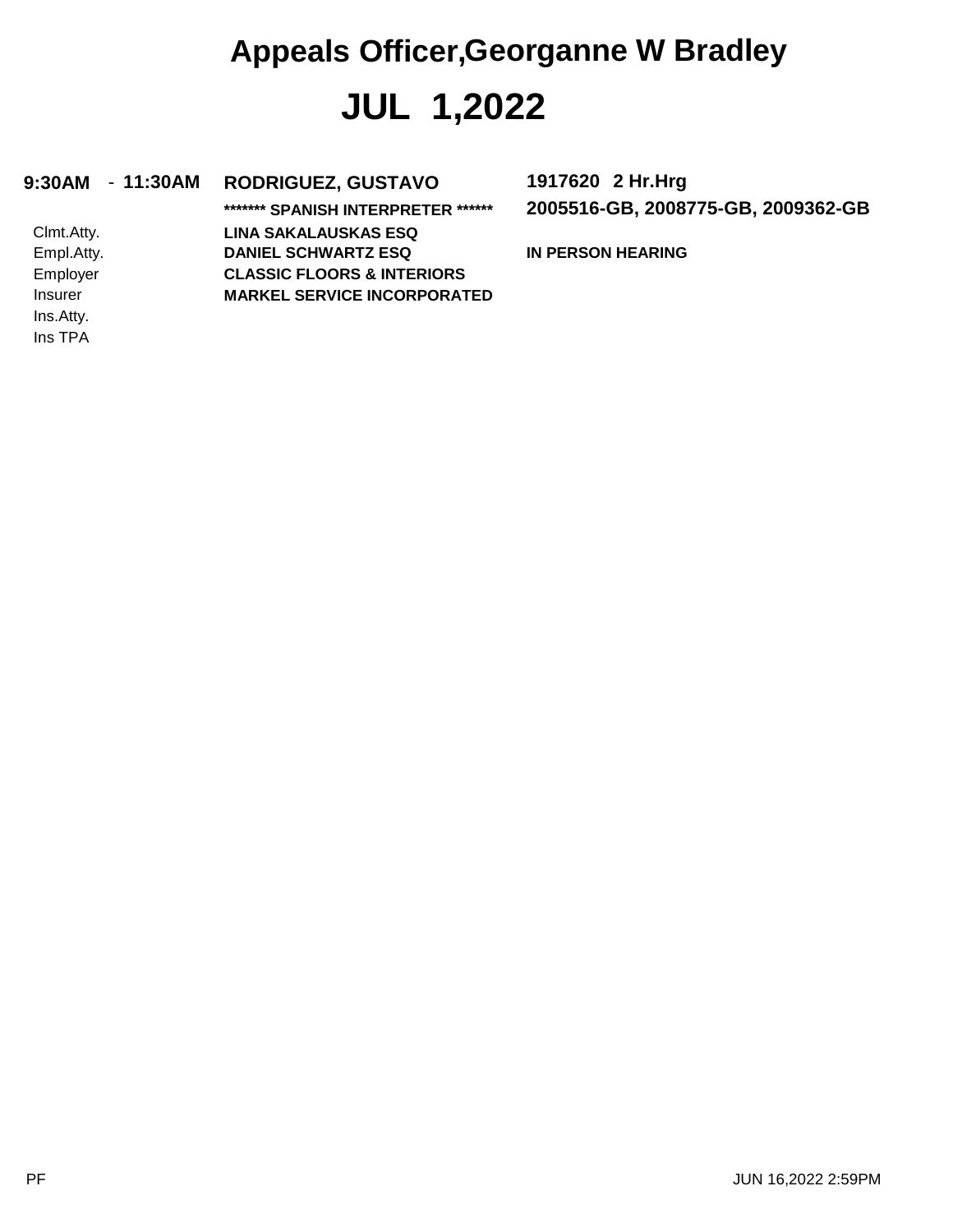| 9:00AM                   | $-9:00AM$ | <b>BUSCEMI, HEATHER</b>               | 2217488 Stacked |  |
|--------------------------|-----------|---------------------------------------|-----------------|--|
| Clmt.Atty.<br>Empl.Atty. |           | <b>KEVIN P KAMPSCHROR ESQ</b>         |                 |  |
| Employer                 |           | <b>R&amp;K TRADING CORP</b>           |                 |  |
| Insurer                  |           | <b>MARKEL SERVICE INCORPORATED</b>    |                 |  |
| Ins.Atty.<br>Ins TPA     |           | <b>MATTHEW SMITH ESQ</b>              |                 |  |
| 9:00AM                   | $-9:00AM$ | <b>GRIGSBY-HOWARD, TANEA</b>          | 2217489 Stacked |  |
| Clmt.Atty.<br>Empl.Atty. |           | <b>KEVIN P KAMPSCHROR ESQ</b>         |                 |  |
| Employer                 |           | <b>TRANSITIONAL CARE OF LAS VEGAS</b> |                 |  |
| Insurer                  |           | <b>TRAVELERS</b>                      |                 |  |
| Ins.Atty.<br>Ins TPA     |           | <b>RAY LEGO &amp; ASSOCIATES</b>      |                 |  |
| 9:00AM                   | $-9:00AM$ | <b>FOWLER, TASIA</b>                  | 2217490 Stacked |  |
| Clmt.Atty.<br>Empl.Atty. |           | <b>KEVIN P KAMPSCHROR ESQ</b>         |                 |  |
| Employer                 |           | <b>SDLA COURIER INC</b>               |                 |  |
| Insurer                  |           | <b>BENCHMARK ADMINISTRATORS</b>       |                 |  |
| Ins.Atty.<br>Ins TPA     |           | <b>LISA W ALSTEAD ESQ</b>             |                 |  |
| 9:00AM                   | $-9:00AM$ | <b>QUINTANA, EDWARD</b>               | 2217491 Stacked |  |
| Clmt.Atty.<br>Empl.Atty. |           | <b>KEVIN P KAMPSCHROR ESQ</b>         |                 |  |
| Employer                 |           | <b>AMAZON</b>                         |                 |  |
| <b>Insurer</b>           |           | <b>SEDGWICK CMS INC</b>               |                 |  |
| Ins.Atty.<br>Ins TPA     |           | <b>DANIEL SCHWARTZ ESQ</b>            |                 |  |
| 9:00AM                   | $-9:00AM$ | <b>PASCHAL, JOHN</b>                  | 2217493 Stacked |  |
| Clmt.Atty.<br>Empl.Atty. |           | <b>KEVIN P KAMPSCHROR ESQ</b>         |                 |  |
| Employer                 |           | <b>AMAZON.COM</b>                     |                 |  |
| Insurer                  |           | <b>SEDGWICK CMS INC</b>               |                 |  |
| Ins.Atty.                |           | <b>HOOKS MENG CLEMENT, PLLC</b>       |                 |  |
| Ins TPA                  |           |                                       |                 |  |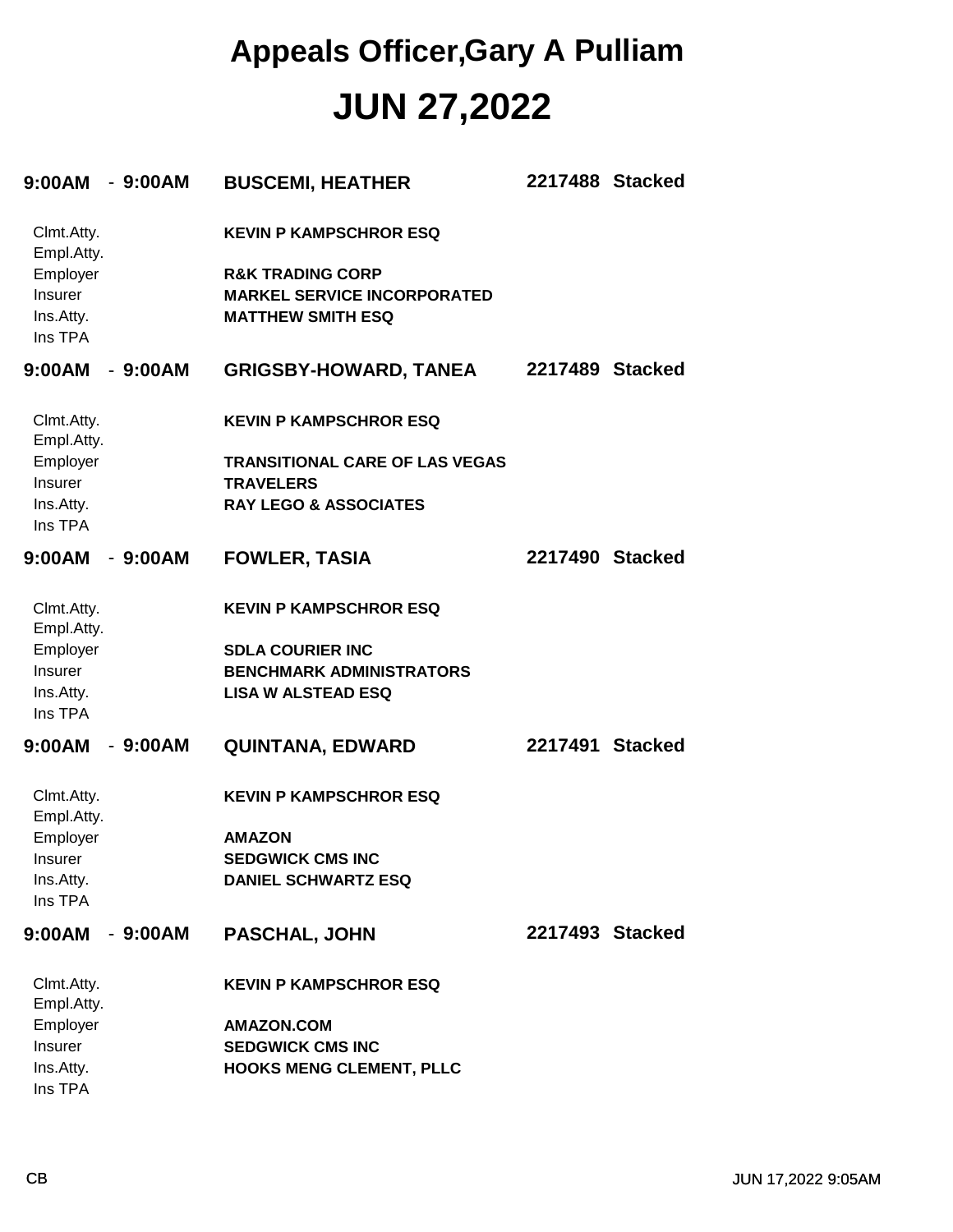| 10:00AM - 10:00AM                           | <b>MILLER, STEVEN D</b>                               | 2217504 Stacked |
|---------------------------------------------|-------------------------------------------------------|-----------------|
| Clmt.Atty.<br>Empl.Atty.                    | <b>AUSTIN SORRELS ESQ</b>                             |                 |
| Employer<br>Insurer<br>Ins.Atty.<br>Ins TPA | <b>YELLOW ROADWAY CORP</b><br><b>SEDGWICK CMS INC</b> |                 |
|                                             | 10:00AM - 10:00AM SAVALA-PALOMINO, JULIO              | 2217496 Stacked |
| Clmt.Atty.<br>Empl.Atty.                    | <b>AUSTIN SORRELS ESQ</b>                             |                 |
| Employer                                    | <b>WARRENS-MOVING</b>                                 |                 |
| Insurer                                     | <b>ASSOCIATED RISK MGMT INC</b>                       |                 |
| Ins.Atty.<br>Ins TPA                        | <b>SADIE J STAUB ESQ</b>                              |                 |
| 10:00AM - 10:00AM                           | <b>RAMOS, RANDY</b>                                   | 2217497 Stacked |
| Clmt.Atty.<br>Empl.Atty.                    | <b>AUSTIN SORRELS ESQ</b>                             |                 |
| Employer                                    | <b>BALDWIN DEVELOPMENT LLC</b>                        |                 |
| Insurer                                     | <b>ASSOCIATED RISK MGMT INC</b>                       |                 |
| Ins.Atty.<br>Ins TPA                        | <b>RICHARD STAUB ESQ</b>                              |                 |
| 10:00AM - 10:00AM                           | <b>JACKSON, KELLY</b>                                 | 2217487 Stacked |
| Clmt.Atty.                                  | <b>LISA M ANDERSON ESQ</b>                            |                 |
| Empl.Atty.                                  | <b>JOHN D HOOKS ESQ</b>                               |                 |
| Employer                                    | <b>NYE COUNTY SHERIFFS OFFICE</b>                     |                 |
| <b>Insurer</b>                              | <b>DAVIES CLAIMS SOLUTIONS</b>                        |                 |
| Ins.Atty.<br>Ins TPA                        |                                                       |                 |
| 11:00AM - 11:00AM                           | <b>REGALADO, ROSENDO</b>                              | 2217476 Stacked |
| Clmt.Atty.                                  | <b>NAIW</b>                                           |                 |
| Empl.Atty.                                  | <b>DANIEL SCHWARTZ ESQ</b>                            |                 |
| Employer                                    | <b>EXCALIBUR HOTEL &amp; CASINO</b>                   |                 |
| Insurer                                     |                                                       |                 |
| Ins.Atty.                                   |                                                       |                 |

Ins TPA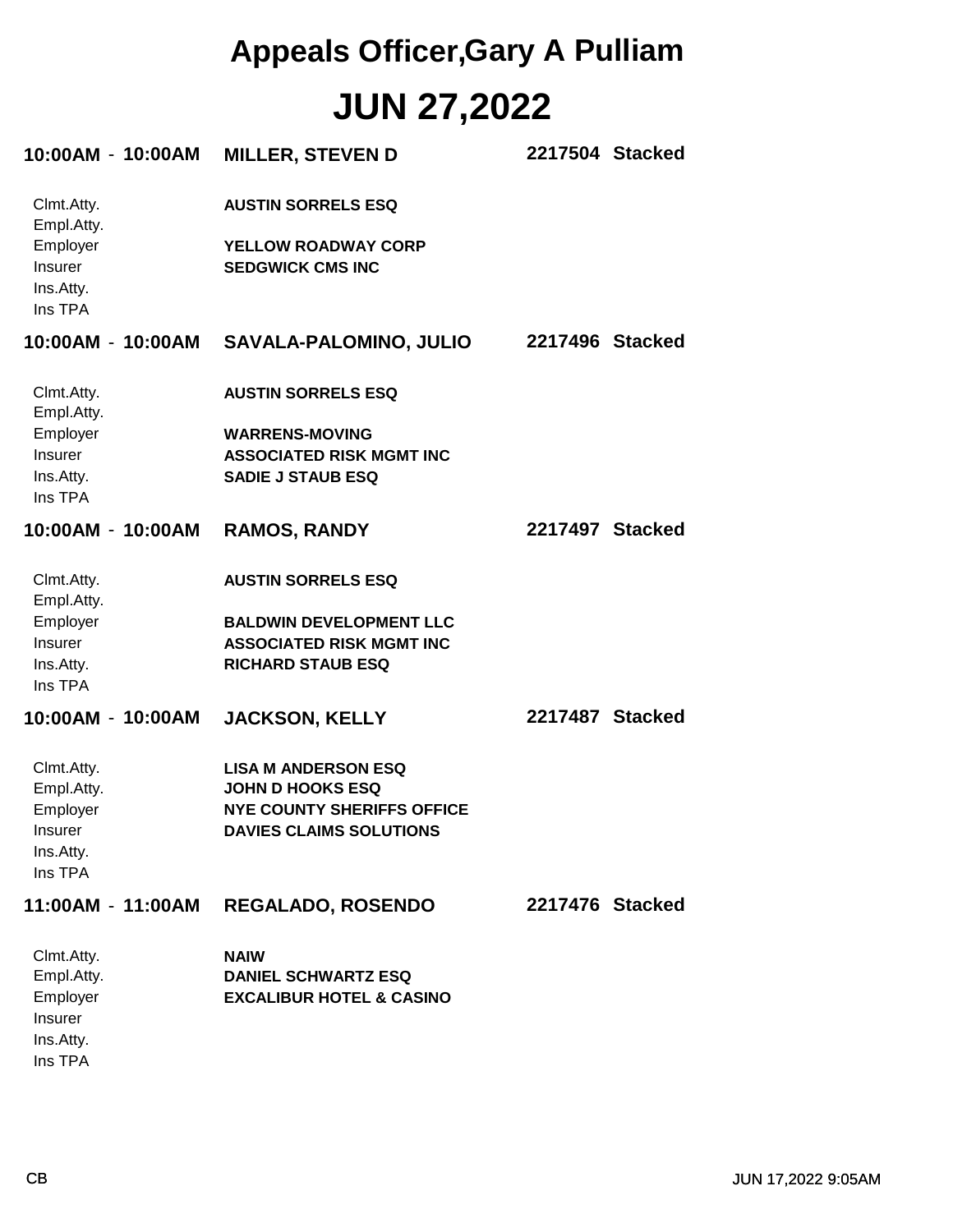|                                             |                   | 11:00AM - 11:00AM HAMILTON, LEE A.                                                           | 2217475 Stacked |                   |
|---------------------------------------------|-------------------|----------------------------------------------------------------------------------------------|-----------------|-------------------|
| Clmt.Atty.<br>Empl.Atty.                    |                   | <b>STEPHEN A NICHOL ESQ</b>                                                                  |                 |                   |
| Employer<br>Insurer<br>Ins.Atty.<br>Ins TPA |                   | <b>CLARK COUNTY SCHOOL DISTRICT</b><br>SIERRA NEVADA ADMINISTRATORS<br><b>JILL LYNNE ESQ</b> |                 |                   |
|                                             | 11:00AM - 11:00AM | <b>NABITY, DIANE L</b>                                                                       |                 | 2217500 Stacked   |
| Clmt.Atty.<br>Empl.Atty.                    |                   | <b>BERNSTEIN &amp; ASSOC</b>                                                                 |                 |                   |
| Employer                                    |                   | <b>KMART CO</b>                                                                              |                 |                   |
| Insurer                                     |                   | <b>SEDGWICK CMS INC</b>                                                                      |                 |                   |
| Ins.Atty.<br>Ins TPA                        |                   | <b>JOHN LAVERY ESQ</b>                                                                       |                 |                   |
|                                             | 11:00AM - 11:00AM | <b>BEYELER, NICK</b>                                                                         | 2217462 Stacked |                   |
| Clmt.Atty.<br>Empl.Atty.                    |                   | <b>LAWRENCE RUIZ ESQ</b>                                                                     |                 |                   |
| Employer                                    |                   | <b>WORMWOOD INDUSTRIES LLC</b>                                                               |                 |                   |
| Insurer                                     |                   | <b>TRAVELERS</b>                                                                             |                 |                   |
| Ins.Atty.<br>Ins TPA                        |                   | <b>RAY LEGO &amp; ASSOCIATES</b>                                                             |                 |                   |
| 12:30PM - 1:00PM                            |                   | HERNANDEZ-SANCHEZ, ARMANE2209584 1/2 Hr. Hearing                                             |                 |                   |
| Clmt.Atty.<br>Empl.Atty.                    |                   | <b>JASON H WEINSTOCK ESQ</b>                                                                 |                 |                   |
| Employer                                    |                   | <b>MARIANAS SUPERMARKET</b>                                                                  |                 |                   |
| Insurer                                     |                   | <b>GALLAGHER BASSETT</b>                                                                     |                 |                   |
| Ins.Atty.<br>Ins TPA                        |                   | <b>DANIEL SCHWARTZ ESQ</b>                                                                   |                 |                   |
| 2:00PM                                      | $-3:00PM$         | <b>SARIS, JAMES</b>                                                                          |                 | 2211485 1 Hr.Hrg. |
| Clmt.Atty.                                  |                   | <b>JENNY LEE ESQ</b>                                                                         |                 |                   |
| Empl.Atty.                                  |                   | <b>JOHN A CLEMENT ESQ</b>                                                                    |                 |                   |
| Employer                                    |                   | <b>UPS RISK MGMT</b>                                                                         |                 |                   |
| Insurer                                     |                   | <b>LIBERTY MUTUAL</b>                                                                        |                 |                   |
| Ins.Atty.                                   |                   |                                                                                              |                 |                   |
| Ins TPA                                     |                   |                                                                                              |                 |                   |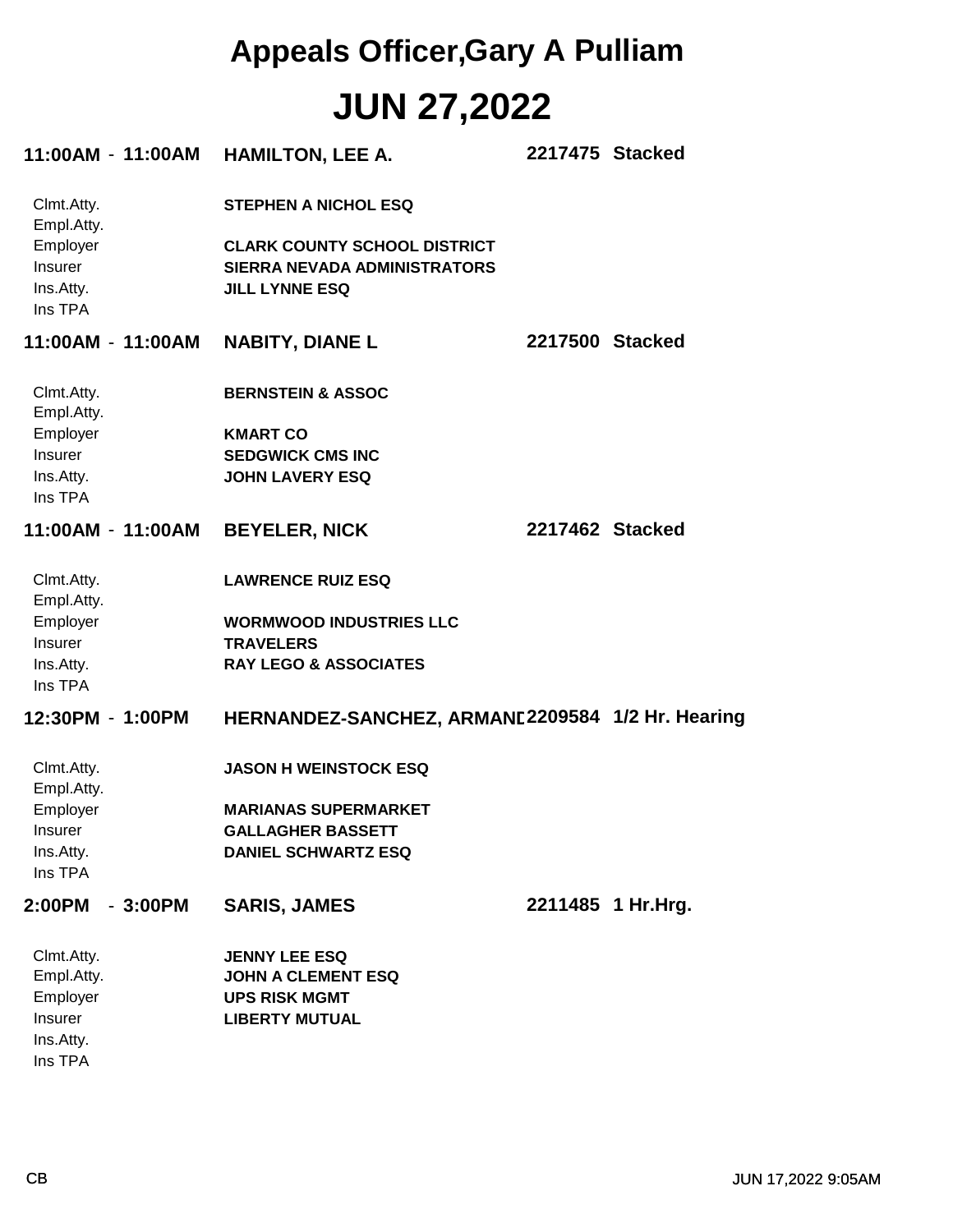| 3:00PM                   | $-4:00PM$ | <b>HERNANDEZ, MERARI</b>              | 2204386 1 Hr.Hrg. |
|--------------------------|-----------|---------------------------------------|-------------------|
| Clmt.Atty.<br>Empl.Atty. |           | <b>MARIA C ATKINSON ESQ</b>           |                   |
| Employer                 |           | <b>WYNN LAS VEGAS</b>                 |                   |
| Insurer                  |           | <b>SEDGWICK CMS INC</b>               |                   |
| Ins.Atty.<br>Ins TPA     |           | <b>DANIEL SCHWARTZ ESQ</b>            |                   |
| 4:00PM                   | $-5:00PM$ | <b>ROSERO, JAVIER</b>                 | 2204399 1 Hr.Hrg. |
| Clmt.Atty.<br>Empl.Atty. |           | <b>QUMARS BEHZADI ESQ</b>             |                   |
| Employer                 |           | <b>WESTCOR COMPANIES LLC</b>          |                   |
| Insurer                  |           | <b>COPPERPOINT INSURANCE COMPANIE</b> |                   |
| Ins.Atty.                |           | <b>DANIEL SCHWARTZ ESQ</b>            |                   |
| Ins TPA                  |           |                                       |                   |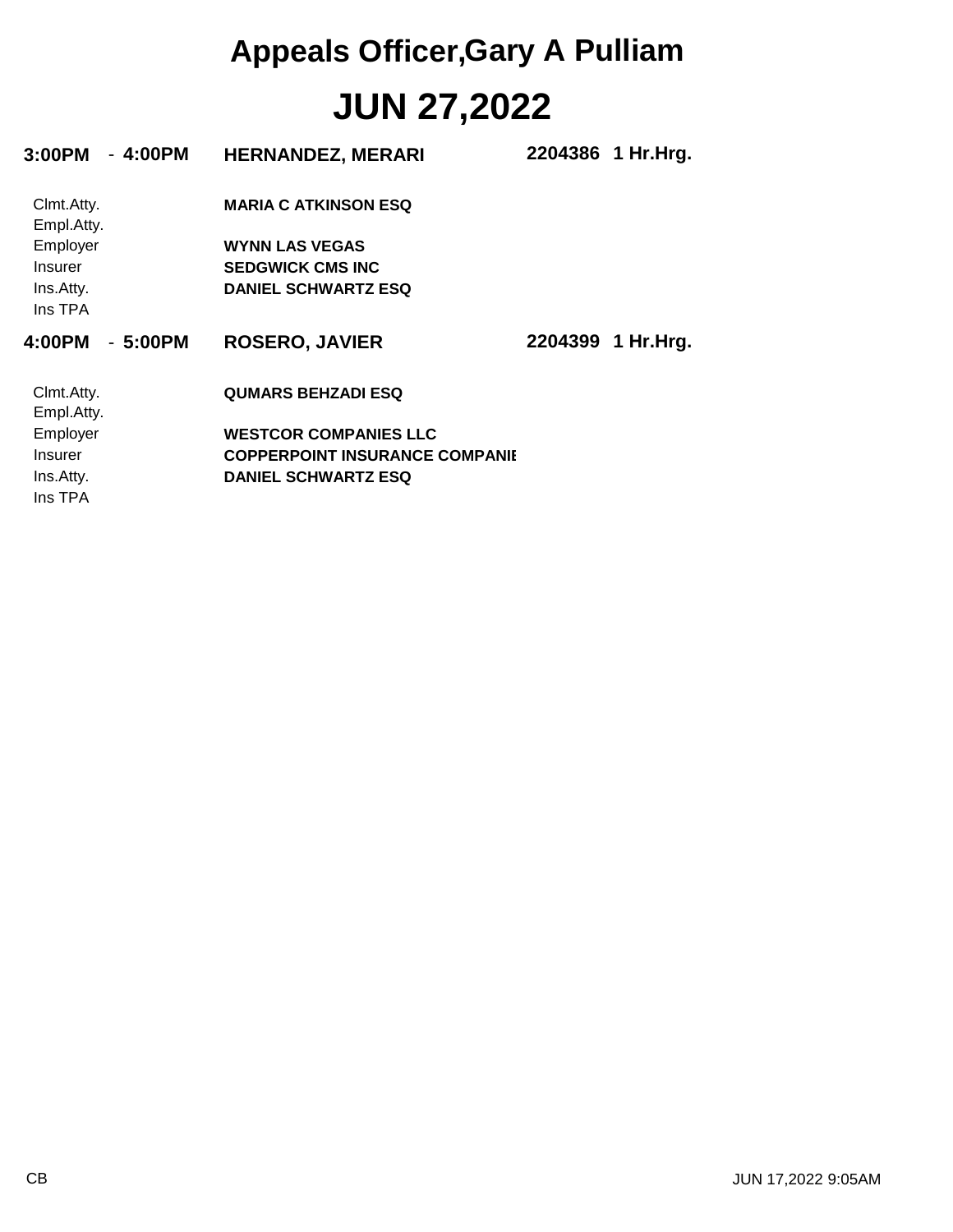| 9:00AM<br>$-10:00AM$                                                    | <b>MCGRANAHAN, ALYSSA</b>                                                                                                                                        | 2205740<br>1 Hr.Hrg. |
|-------------------------------------------------------------------------|------------------------------------------------------------------------------------------------------------------------------------------------------------------|----------------------|
| Clmt.Atty.<br>Empl.Atty.<br>Employer<br>Insurer<br>Ins.Atty.<br>Ins TPA | <b>JAVIER A ARGUELLO ESQ</b><br><b>DAVID BENAVIDEZ ESQ</b><br><b>BEST MODELS &amp; TALENT INC</b><br><b>ASSOCIATED RISK MGMT INC</b><br><b>RICHARD STAUB ESQ</b> |                      |
| 10:00AM - 11:00AM                                                       | <b>MELENDEZ, CHRISTIAN</b>                                                                                                                                       | 2204787 1 Hr.Hrg.    |
| Clmt.Atty.<br>Empl.Atty.                                                | <b>JUAN M SCLAFANI ESQ</b>                                                                                                                                       |                      |
| Employer                                                                | THE PROPER IMAGE                                                                                                                                                 |                      |
| <b>Insurer</b>                                                          | <b>CORVEL CORPORATION</b>                                                                                                                                        |                      |
| Ins.Atty.<br>Ins TPA                                                    | <b>DAVID BENAVIDEZ ESQ</b>                                                                                                                                       |                      |
| 12:00PM - 1:00PM                                                        | <b>SMITH, LAURA</b>                                                                                                                                              | 2209267 1 Hr.Hrg.    |
| Clmt.Atty.<br>Empl.Atty.                                                | <b>JOSHUA M SANTERAMO</b>                                                                                                                                        |                      |
| Employer                                                                | <b>WYNN LAS VEGAS</b>                                                                                                                                            |                      |
| Insurer                                                                 | <b>SEDGWICK CMS INC</b>                                                                                                                                          |                      |
| Ins.Atty.<br>Ins TPA                                                    | <b>DANIEL SCHWARTZ ESQ</b>                                                                                                                                       |                      |
| 1:00PM<br>$-2:00PM$                                                     | <b>JOINER, JACQUELINE</b>                                                                                                                                        | 2103364 1 Hr.Hrg.    |
| Clmt.Atty.<br>Empl.Atty.                                                | <b>LISA M ANDERSON ESQ</b>                                                                                                                                       |                      |
| Employer                                                                | <b>CLARK COUNTY RISK MGMT</b>                                                                                                                                    |                      |
| Insurer                                                                 | <b>CORVEL CORPORATION</b>                                                                                                                                        |                      |
| Ins.Atty.<br>Ins TPA                                                    | <b>DALTON HOOKS JR ESQ</b>                                                                                                                                       |                      |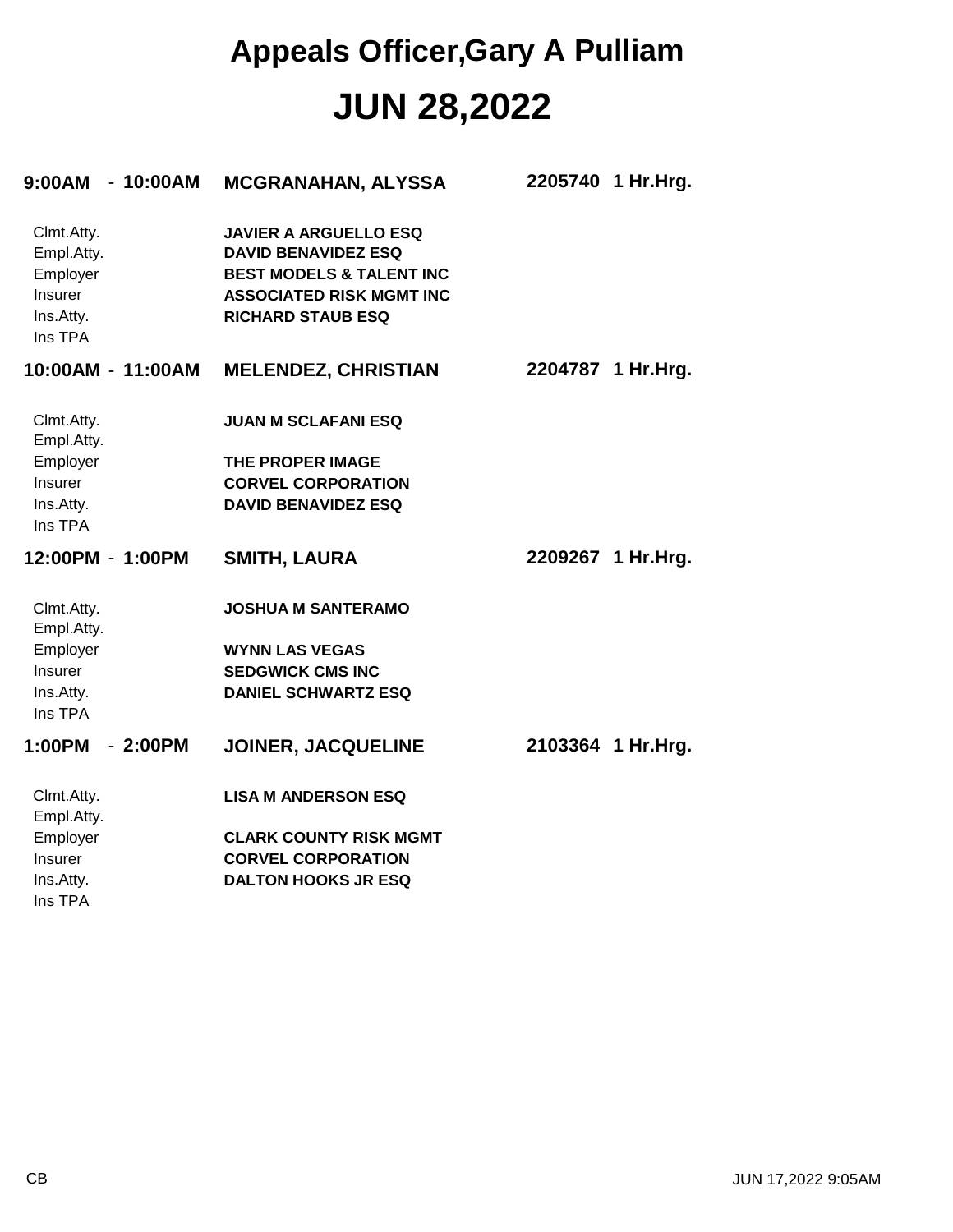|                          | 11:00AM - 12:00PM | <b>BELL, BARBARA</b>             | 1912775 1 Hr.Hrg.<br>2103368-GP/2106936-GP |
|--------------------------|-------------------|----------------------------------|--------------------------------------------|
| Clmt.Atty.<br>Empl.Atty. |                   | <b>MARCUS A BERG ESQ</b>         |                                            |
| Employer                 |                   | <b>AMERICAN AIRLINES INC</b>     |                                            |
| Insurer                  |                   | <b>SEDGWICK CMS INC</b>          |                                            |
| Ins.Atty.<br>Ins TPA     |                   | <b>DANIEL SCHWARTZ ESQ</b>       |                                            |
| 1:00PM                   | $-2:00PM$         | <b>VILLAREAL-AVALOS, KARLA</b>   | 2204398 1 Hr.Hrg.                          |
| Clmt.Atty.<br>Empl.Atty. |                   | <b>QUMARS BEHZADI ESQ</b>        |                                            |
| Employer                 |                   | <b>VDARA HOTEL &amp; SPA</b>     |                                            |
| Insurer                  |                   | <b>GALLAGHER BASSETT</b>         |                                            |
| Ins.Atty.                |                   | <b>DANIEL SCHWARTZ ESQ</b>       |                                            |
| Ins TPA                  |                   |                                  |                                            |
| 2:00PM                   | $-3:00PM$         | <b>MATTHEWS, GREGORY</b>         | 2012794 1 Hr.Hrg.                          |
| Clmt.Atty.               |                   | <b>KEVIN P KAMPSCHROR ESQ</b>    |                                            |
| Empl.Atty.               |                   | <b>DANIEL SCHWARTZ ESQ</b>       |                                            |
| Employer                 |                   | <b>MANPOWER INC OF SO NEVADA</b> |                                            |
| Insurer                  |                   | <b>GALLAGHER BASSETT</b>         |                                            |
| Ins.Atty.                |                   |                                  |                                            |
| Ins TPA                  |                   |                                  |                                            |
| 3:00PM                   | $-4:00PM$         | <b>GHAFARSHAD, ZAKI</b>          | 2117735 1 Hr. Hrg.                         |
| Clmt.Atty.               |                   | <b>QUMARS BEHZADI ESQ</b>        |                                            |
| Empl.Atty.               |                   | <b>DANIEL SCHWARTZ ESQ</b>       |                                            |
| Employer                 |                   | <b>PANDA RESTAURANT GROUP</b>    |                                            |
| Insurer                  |                   | <b>SEDGWICK CMS INC</b>          |                                            |
| Ins.Atty.<br>Ins TPA     |                   |                                  |                                            |
|                          |                   |                                  |                                            |
| 4:00PM                   | $-5:00PM$         | <b>LOUGHHARY, DENISE</b>         | 2112836 1 Hr.Hrg.                          |
| Clmt.Atty.<br>Empl.Atty. |                   | <b>SHAUN K MUAINA ESQ</b>        |                                            |
| Employer                 |                   | <b>ALBERTSONS HQ</b>             |                                            |
| Insurer                  |                   | <b>SEDGWICK CMS INC</b>          |                                            |
| Ins.Atty.                |                   | <b>DANIEL SCHWARTZ</b>           |                                            |
| Ins TPA                  |                   |                                  |                                            |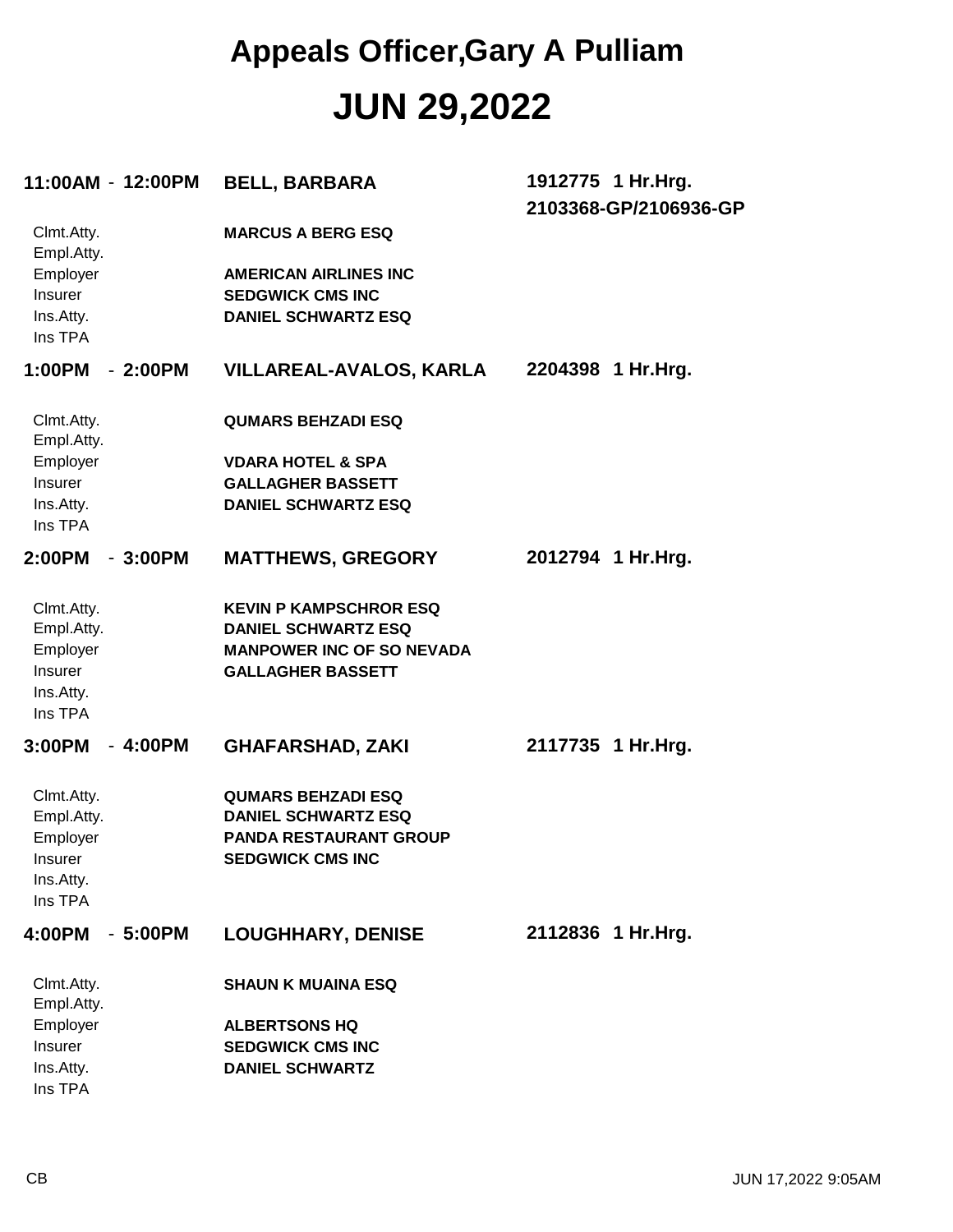#### **10:00AM** - **11:00AM O'CONNELL, EDWARD 2203810**

**2203996-JPK 1 Hr.Hrg.**

Ins TPA Ins.Atty. Insurer Employer Empl.Atty. Clmt.Atty.

**ALIKA ANGERMAN ESQ**

**JILL LYNNE ESQ SIERRA NEVADA ADMINISTRATORS CLARK COUNTY SCHOOL DISTRICT**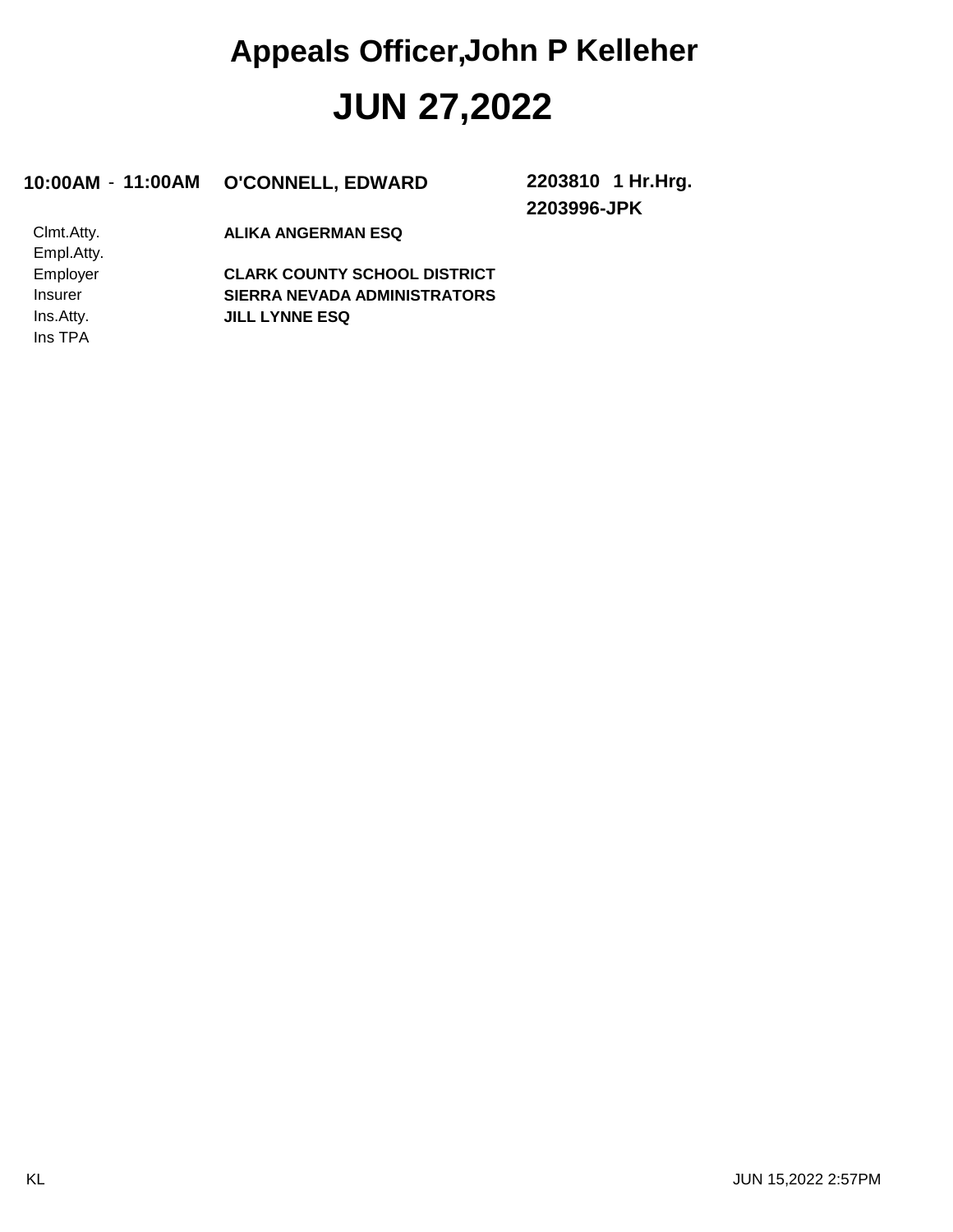| 10:00AM - 11:00AM                                                       |           | <b>MONGUIN, MARIE</b>                                                                                            | 2105521 1 Hr. Hrg.                                       |
|-------------------------------------------------------------------------|-----------|------------------------------------------------------------------------------------------------------------------|----------------------------------------------------------|
| Clmt.Atty.<br>Empl.Atty.<br>Employer<br>Insurer<br>Ins.Atty.<br>Ins TPA |           | <b>KAREN GREENE-LEWIS ESQ</b><br>THE SERVICE COMPANIES<br><b>GALLAGHER BASSETT</b><br><b>DANIEL SCHWARTZ ESQ</b> |                                                          |
| 11:00AM - 12:00PM                                                       |           | <b>ROLDAN, AMOR</b>                                                                                              | 2205239 1 Hr.Hrg.<br>2207471-JPK                         |
| Clmt.Atty.<br>Empl.Atty.                                                |           | <b>LISA M ANDERSON ESQ</b>                                                                                       |                                                          |
| Employer                                                                |           | <b>AMAZON WAREHOUSE</b>                                                                                          |                                                          |
| Insurer                                                                 |           | <b>SEDGWICK CMS INC</b>                                                                                          |                                                          |
| Ins.Atty.                                                               |           | <b>DALTON HOOKS JR ESQ</b>                                                                                       |                                                          |
| Ins TPA                                                                 |           |                                                                                                                  |                                                          |
| 12:00PM - 1:00PM                                                        |           | DIAZ-HERNANDEZ, MARIA                                                                                            | 2208223 1 Hr. Hrg.                                       |
|                                                                         |           |                                                                                                                  | 2208224-JPK 2217772-JPK                                  |
| Clmt.Atty.<br>Empl.Atty.                                                |           | <b>JULIE SMITH ESQ</b>                                                                                           |                                                          |
| Employer                                                                |           | <b>LAS VEGAS REVIEW JOURNAL</b>                                                                                  |                                                          |
| Insurer                                                                 |           | <b>GALLAGHER BASSETT</b>                                                                                         |                                                          |
| Ins.Atty.                                                               |           | <b>DANIEL SCHWARTZ ESQ</b>                                                                                       |                                                          |
| Ins TPA                                                                 |           |                                                                                                                  |                                                          |
| 1:00PM                                                                  | $-2:00PM$ | <b>CLOT, JOSEPH</b>                                                                                              | 2207050 1 Hr.Hrg.<br>2207052-JPK                         |
| Clmt.Atty.<br>Empl.Atty.                                                |           | <b>NAIW</b>                                                                                                      | <b>CONTINUED</b>                                         |
| Employer                                                                |           | <b>NEWPORT DIVERSIFIED INC</b>                                                                                   |                                                          |
| <b>Insurer</b>                                                          |           | <b>CORVEL CORPORATION</b>                                                                                        |                                                          |
| Ins.Atty.                                                               |           | <b>DANIEL SCHWARTZ ESQ</b>                                                                                       |                                                          |
| Ins TPA                                                                 |           |                                                                                                                  |                                                          |
| 2:00PM                                                                  | $-3:00PM$ | <b>COSIO-DAVENPORT, HEIDI</b>                                                                                    | 2003307 1 Hr.Hrg.<br>2017485-JPK 2017695-JPK 2217766-JPK |
| Clmt.Atty.<br>Empl.Atty.                                                |           | <b>KEVIN P KAMPSCHROR ESQ</b>                                                                                    |                                                          |
| Employer                                                                |           | <b>BOYD GAMING LINEN &amp; UNIFORM SER</b>                                                                       |                                                          |
| Insurer                                                                 |           | <b>CCMSI</b>                                                                                                     |                                                          |
| Ins.Atty.                                                               |           | <b>ALEXANDER M BROWN ESQ</b>                                                                                     |                                                          |
| Ins TPA                                                                 |           |                                                                                                                  |                                                          |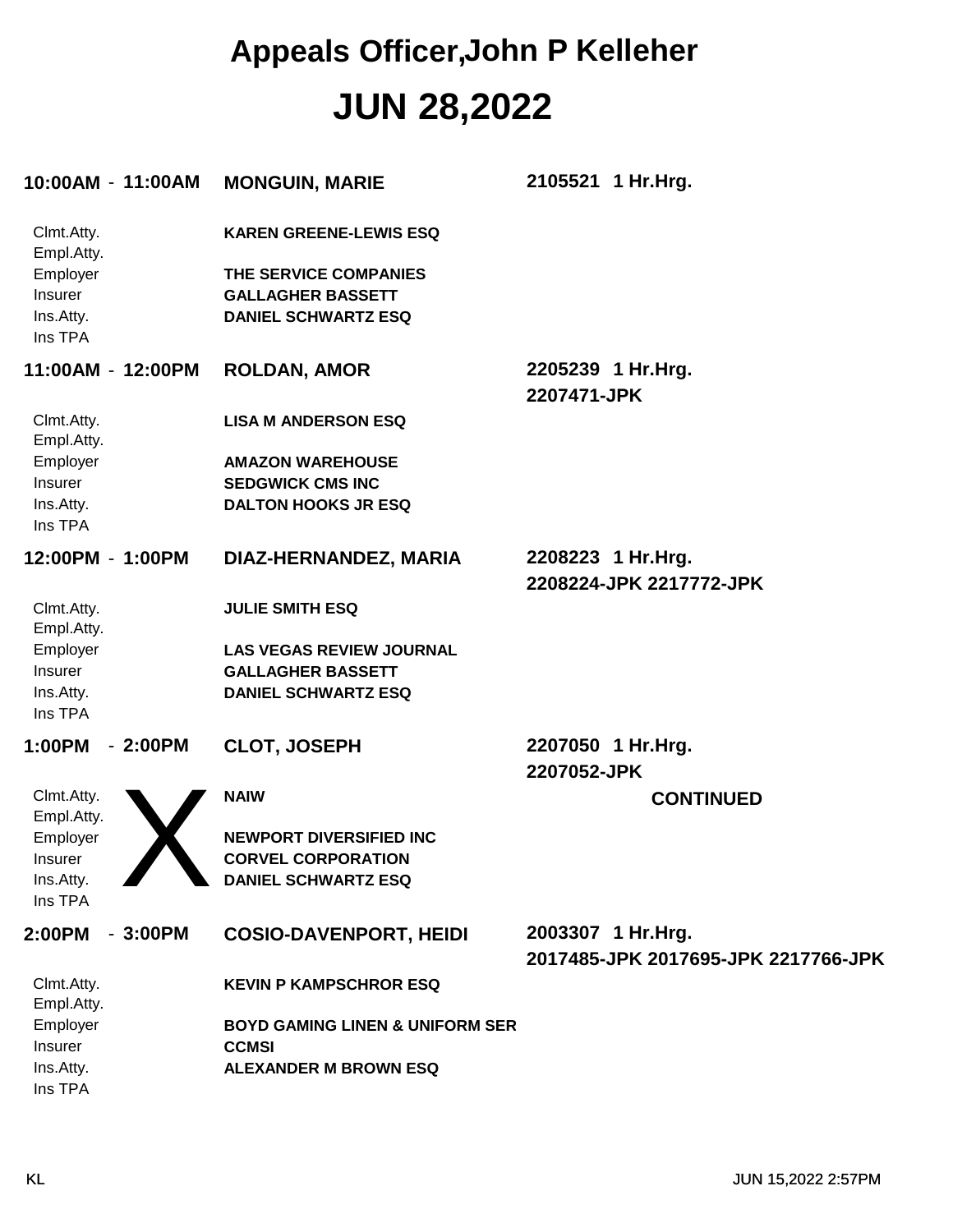| 3:00PM<br>- 4:00PM       | <b>MONDRAGON, JASMIN</b>   | 2205770 1 Hr.Hrg. |
|--------------------------|----------------------------|-------------------|
| Clmt.Atty.<br>Empl.Atty. | <b>ADAM MUSLUSKY ESQ</b>   |                   |
| Employer                 | <b>AMAZON</b>              |                   |
| Insurer                  | <b>SEDGWICK CMS INC</b>    |                   |
| Ins.Atty.                | <b>DANIEL SCHWARTZ ESQ</b> |                   |
| Ins TPA                  |                            |                   |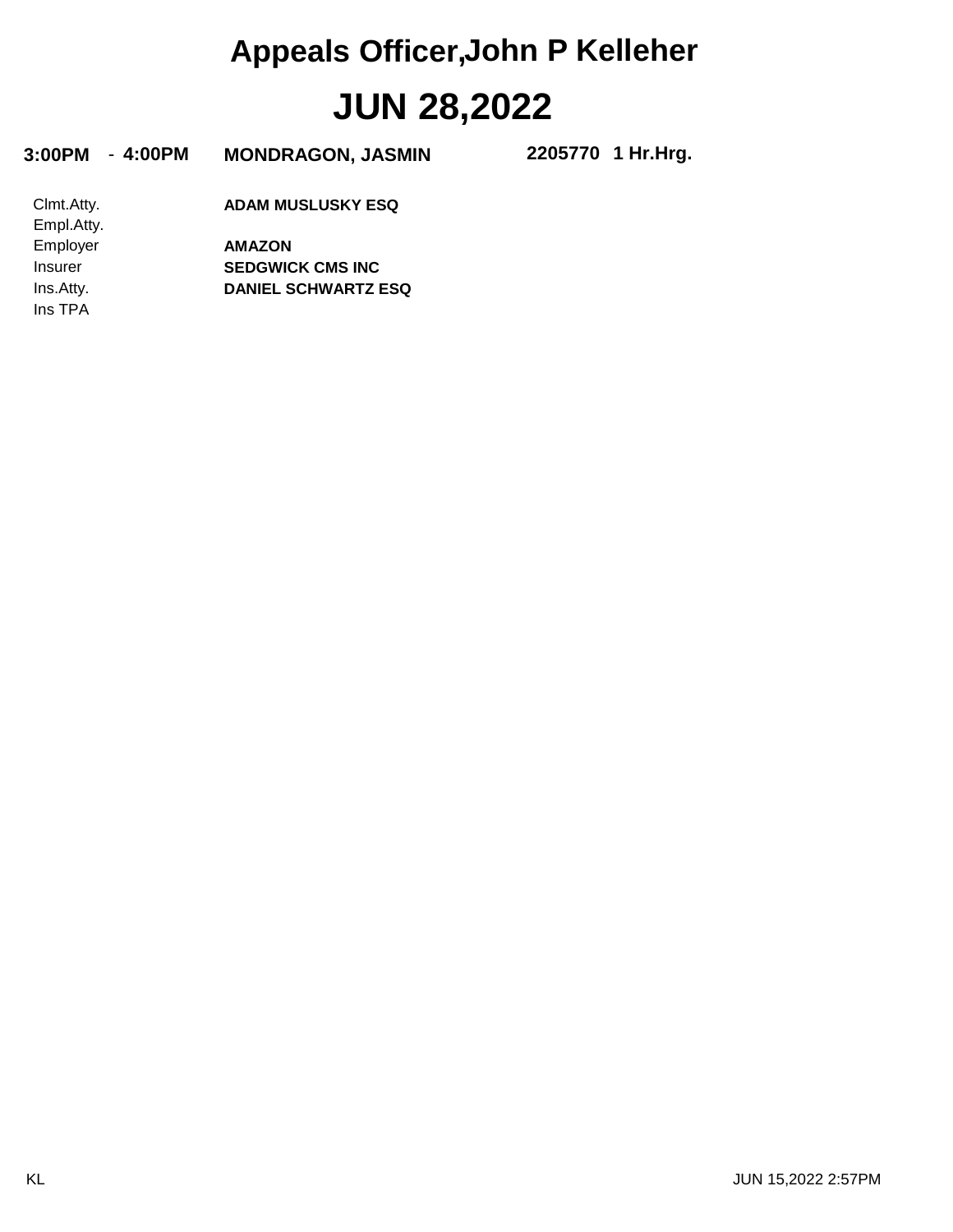| 8:00AM                   | $-8:15AM$ | <b>RAGLER, AUTUMN M</b>               | 2108674 Tel. S/C                |
|--------------------------|-----------|---------------------------------------|---------------------------------|
| Clmt.Atty.<br>Empl.Atty. |           | <b>KEVIN P KAMPSCHROR ESQ</b>         |                                 |
| Employer                 |           | <b>SITEL CORPORATION</b>              |                                 |
| Insurer<br>Ins.Atty.     |           | <b>ZURICH</b><br><b>LEE DAVIS ESQ</b> |                                 |
| Ins TPA                  |           |                                       |                                 |
| 8:00AM                   | $-8:15AM$ | <b>CHRISTOPHER, JENNIFER</b>          | 2113786 Tel. S/C<br>2201672-JPK |
| Clmt.Atty.<br>Empl.Atty. |           | <b>DAVID ROTHENBERG ESQ</b>           |                                 |
| Employer                 |           | EL CORTEZ HOTEL & CASINO              |                                 |
| Insurer                  |           | <b>NEVADA ALTERNATIVE SOLUTIONS</b>   |                                 |
| Ins.Atty.                |           | <b>MATTHEW SMITH ESQ</b>              |                                 |
| Ins TPA                  |           |                                       |                                 |
| 8:00AM                   | $-8:15AM$ | <b>TAYLOR, SHEYENNE</b>               | 2111231 Tel. S/C                |
| Clmt.Atty.<br>Empl.Atty. |           | <b>JOSHUA DAVIDSON ESQ</b>            |                                 |
| Employer                 |           | <b>FLOOR AND DECOR OUTLETS</b>        |                                 |
| Insurer                  |           | <b>CORVEL CORPORATION</b>             |                                 |
| Ins.Atty.<br>Ins TPA     |           | <b>JOHN LAVERY ESQ</b>                |                                 |
| 8:15AM                   | $-8:30AM$ | <b>BARRAGAN, JESUS</b>                | 2110843 Tel. S/C                |
| Clmt.Atty.<br>Empl.Atty. |           | <b>ERIC PALACIOS ESQ</b>              |                                 |
| Employer                 |           | <b>UNKNOWN</b>                        |                                 |
| Insurer                  |           | <b>SIERRA NEVADA ADMINISTRATORS</b>   |                                 |
| Ins.Atty.                |           | <b>DANIEL SCHWARTZ ESQ</b>            |                                 |
| Ins TPA                  |           |                                       |                                 |
| 8:15AM                   | $-8:30AM$ | <b>OLIVER, CARNELL</b>                | 2211932 Tel. S/C                |
| Clmt.Atty.<br>Empl.Atty. |           | <b>ERICA TOSH ESQ</b>                 |                                 |
| Employer<br>Insurer      |           | <b>WESTERN STATES CONTRACTING</b>     |                                 |
| Ins.Atty.<br>Ins TPA     |           | <b>RA WONG</b>                        |                                 |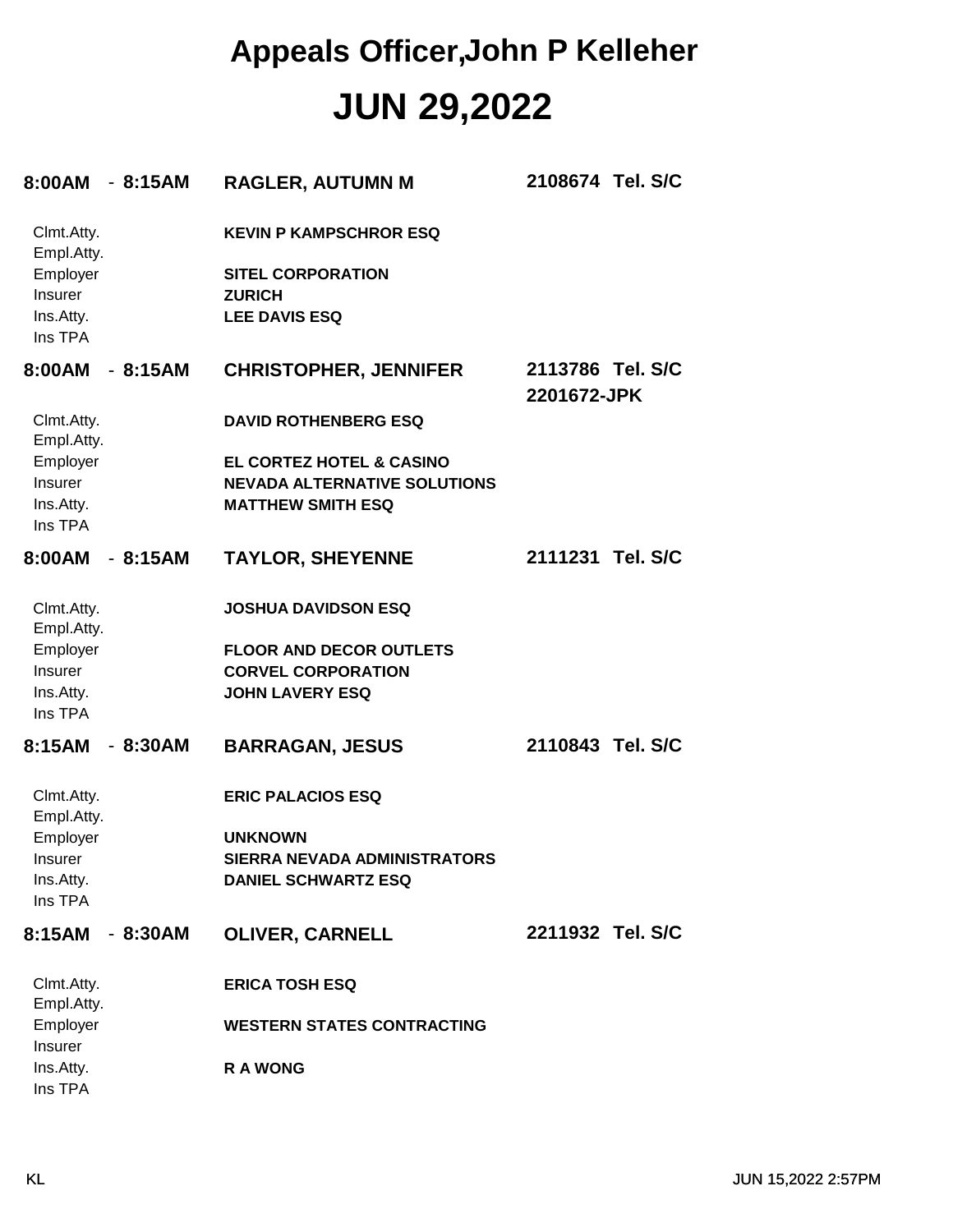| 8:15AM - 8:30AM                                                         |           | <b>LAFAYETTE, HEATHER</b>                                                                                                 | 2016499 Tel. S/C |                                                                   |
|-------------------------------------------------------------------------|-----------|---------------------------------------------------------------------------------------------------------------------------|------------------|-------------------------------------------------------------------|
| Clmt.Atty.<br>Empl.Atty.<br>Employer<br>Insurer<br>Ins.Atty.<br>Ins TPA |           | <b>DS &amp; S INC</b><br><b>ICW GROUP</b><br><b>DANIEL SCHWARTZ ESQ</b>                                                   |                  | <b>CONTINUED</b>                                                  |
| 8:30AM                                                                  | $-8:45AM$ | LORUSSO, VITO                                                                                                             |                  | 2111707 Email Status Check<br>2112444-JPK 2112936-JPK2112937-JPK: |
| Clmt.Atty.<br>Empl.Atty.                                                |           | <b>JULIE SMITH ESQ</b>                                                                                                    |                  |                                                                   |
| Employer<br>Insurer<br>Ins.Atty.<br>Ins TPA                             |           | <b>WESTGATE LAS VEGAS RESORT &amp; CA</b><br><b>BENCHMARK ADMINISTRATORS</b><br><b>MATTHEW SMITH ESQ</b>                  |                  |                                                                   |
| 8:30AM                                                                  | - 8:45AM  | ARZOLA, JUAN                                                                                                              |                  | 2206520 Email Status Check                                        |
| Clmt.Atty.<br>Empl.Atty.<br>Employer<br>Insurer<br>Ins.Atty.<br>Ins TPA |           | <b>ERICA TOSH ESQ</b><br>A CAB LLC<br><b>BROADSPIRE SERVICES</b><br><b>JEANNE BAWA ESQ</b>                                |                  |                                                                   |
| 8:30AM                                                                  | - 8:45AM  | <b>FURMAN, ERIC</b>                                                                                                       |                  | 2113787 Email Status Check                                        |
| Clmt.Atty.<br>Empl.Atty.<br>Employer<br>Insurer<br>Ins.Atty.<br>Ins TPA |           | <b>DAVID ROTHENBERG ESQ</b><br><b>GOODFELLOWS CORP</b><br><b>BERKLEY ASSIGNED RISK SVCS</b><br><b>DANIEL SCHWARTZ ESQ</b> |                  |                                                                   |
| 8:30AM - 8:45AM                                                         |           | <b>TURNER, LATOYA</b>                                                                                                     |                  | 2203624 Email Status Check<br>2203626-JPK 2203719-JPK 2203720-JPK |
| Clmt.Atty.<br>Empl.Atty.<br>Employer<br>Insurer<br>Ins.Atty.<br>Ins TPA |           | <b>ERICA TOSH ESQ</b><br><b>COX ENTERPRISES</b><br><b>SEDGWICK CMS INC</b><br><b>DANIEL SCHWARTZ ESQ</b>                  |                  |                                                                   |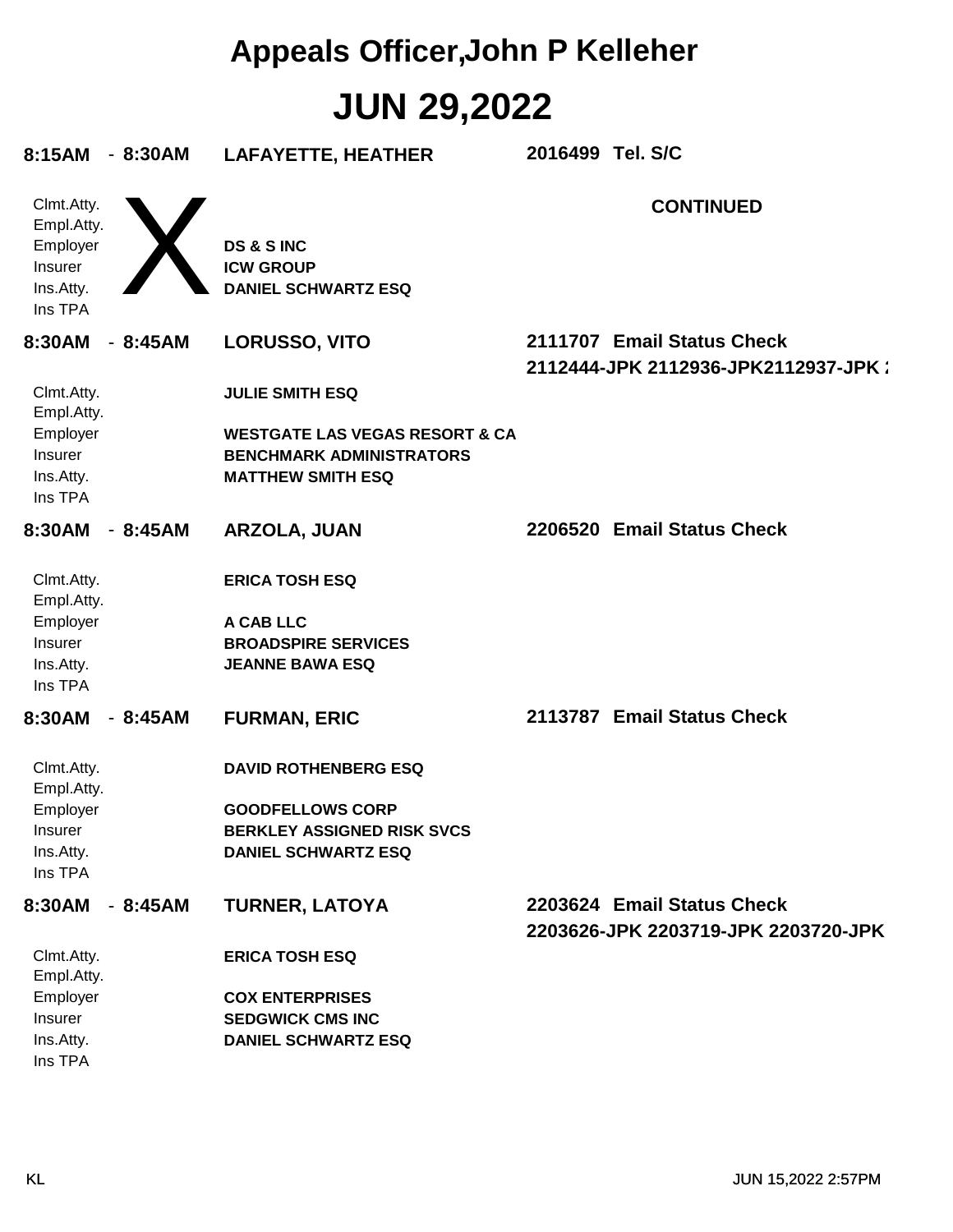| $-8:45AM$<br>8:30AM                                                                                       | <b>RAUGHT, CLARENCE</b>                                                                                           | 2206949 Email Status Check                                        |
|-----------------------------------------------------------------------------------------------------------|-------------------------------------------------------------------------------------------------------------------|-------------------------------------------------------------------|
| Clmt.Atty.<br>Empl.Atty.                                                                                  | <b>ALIKA ANGERMAN ESQ</b>                                                                                         |                                                                   |
| Employer<br><b>Insurer</b>                                                                                | <b>CLARENCE RAUGHT</b>                                                                                            |                                                                   |
| Ins.Atty.<br>Ins TPA                                                                                      | <b>DAVID BENAVIDEZ ESQ</b>                                                                                        |                                                                   |
| 8:30AM<br>$-8:45AM$                                                                                       | <b>LORUSSO, VITO</b>                                                                                              | 2110948 Email Status Check<br>2110953-JPK 2114287-JPK 2203380-JPK |
| Clmt.Atty.<br>Empl.Atty.                                                                                  | <b>JULIE SMITH ESQ</b>                                                                                            | <b>VACATED</b>                                                    |
| Employer<br>Insurer<br>Ins.Atty.<br>Ins TPA                                                               | <b>WESTGATE LAS VEGAS RESORT &amp; CA</b><br><b>BENCHMARK ADMINISTRATORS</b><br><b>MATTHEW SMITH ESQ</b>          |                                                                   |
| 10:00AM - 11:00AM                                                                                         | <b>LOCKLIN, SHAMIKA</b>                                                                                           | 2110844 1 Hr. Hrg.                                                |
| Clmt.Atty.<br>Empl.Atty.<br>Employer<br>Insurer<br>Ins.Atty.<br>Ins TPA                                   | <b>JP KEMP ESQ</b><br><b>JOHN A CLEMENT ESQ</b><br><b>MANDALAY BAY HOTEL &amp; CASINO</b>                         |                                                                   |
| 11:00AM - 12:00PM                                                                                         | <b>AUGUST, PETER</b>                                                                                              | 2208563 1 Hr.In Person Hrg.                                       |
| <b>CTRM 3 AT HO- IN PERSON</b><br>Clmt.Atty.<br>Empl.Atty.<br>Employer<br>Insurer<br>Ins.Atty.<br>Ins TPA | <b>JULIE SMITH ESQ</b><br><b>DANIEL SCHWARTZ ESQ</b><br><b>NICHOLAS &amp; COMPANY</b><br><b>GALLAGHER BASSETT</b> | 2217180-JPK                                                       |
| 12:00PM - 1:00PM                                                                                          | <b>CASTRO, ANTHONY</b>                                                                                            | 2013137 1 Hr.Hrg.<br>2013316-JPK 2013317-JPK 2100053-JPK          |
| Clmt.Atty.<br>Empl.Atty.<br>Employer<br>Insurer<br>Ins.Atty.<br>Ins TPA                                   | <b>JULIE SMITH ESQ</b><br><b>DANIEL SCHWARTZ ESQ</b><br><b>MV TRANSPORTATION</b><br><b>SEDGWICK CMS INC</b>       |                                                                   |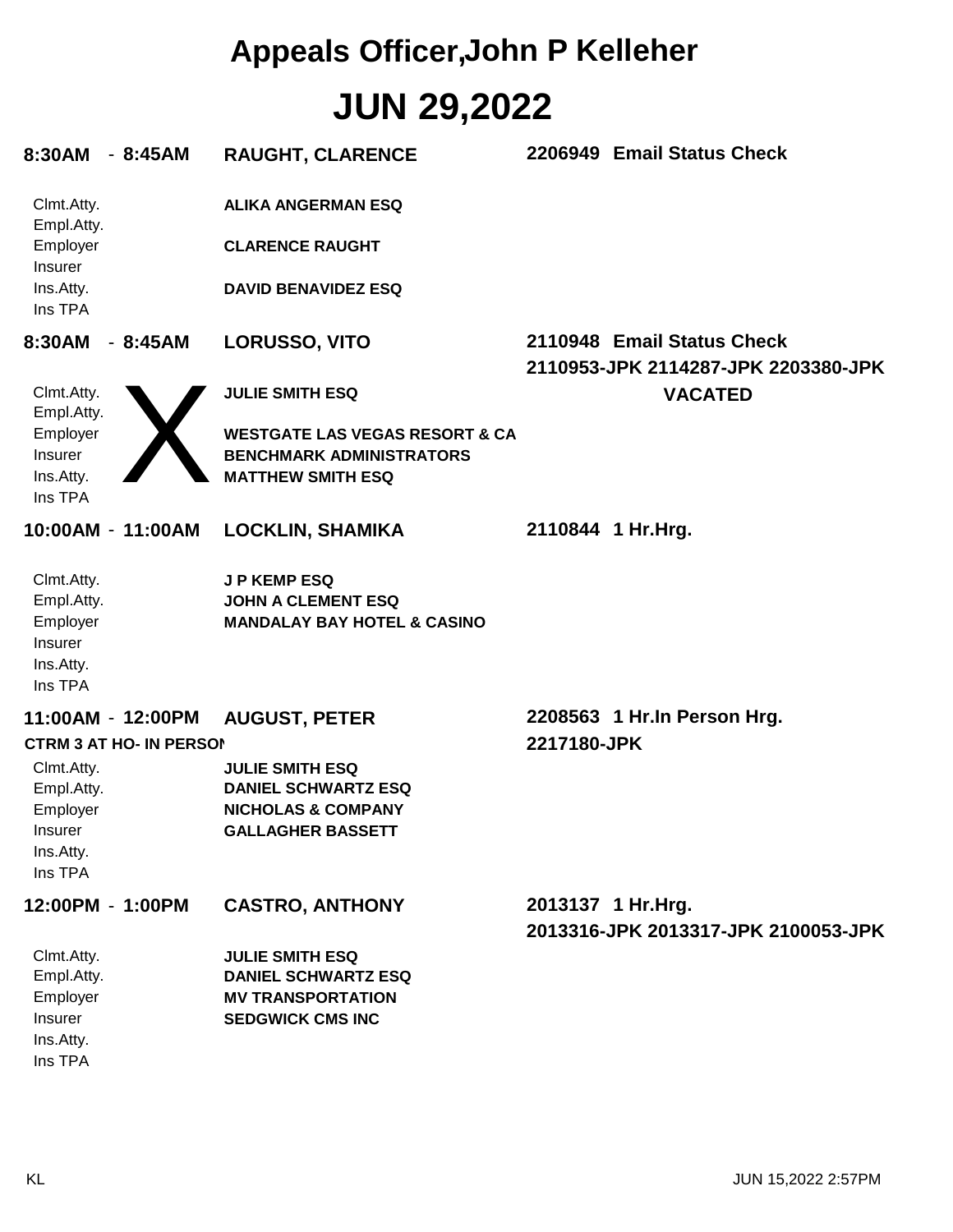| 9:00AM - 10:00AM                                                        | <b>GOLDSON, TANYA</b>                                                                         | 2207975 1 Hr.Hrg.                                        |
|-------------------------------------------------------------------------|-----------------------------------------------------------------------------------------------|----------------------------------------------------------|
| Clmt.Atty.<br>Empl.Atty.<br>Employer<br>Insurer<br>Ins.Atty.<br>Ins TPA | <b>ALIKA ANGERMAN ESQ</b><br><b>DANIEL SCHWARTZ ESQ</b><br><b>BARCLAYS BANK</b><br><b>AIG</b> |                                                          |
| 10:00AM - 11:00AM                                                       | <b>DIVINCENZO, JOHN</b>                                                                       | 2003893 1 Hr.Hrg.<br>2100162-JPK                         |
| Clmt.Atty.<br>Empl.Atty.                                                | <b>JULIE A SPERAW ESQ</b>                                                                     |                                                          |
| Employer<br>Insurer                                                     | <b>SOUTHWEST AIRLINES</b><br><b>SEDGWICK CMS INC</b>                                          |                                                          |
| Ins.Atty.<br>Ins TPA                                                    | <b>DANIEL SCHWARTZ ESQ</b>                                                                    |                                                          |
| 11:00AM - 12:00PM                                                       | <b>BURKE, MICHAEL</b>                                                                         | 2206211 1 Hr.Hrg.<br>2209723-JPK 2216868-JPK 2215172-JPK |
| Clmt.Atty.<br>Empl.Atty.                                                | <b>ADAM MUSLUSKY ESQ</b>                                                                      |                                                          |
| Employer                                                                | <b>TDR MEDICAL INC</b>                                                                        |                                                          |
| Insurer<br>Ins.Atty.<br>Ins TPA                                         | <b>GALLAGHER BASSETT</b><br><b>DANIEL SCHWARTZ ESQ</b>                                        |                                                          |
| 1:00PM<br>$-1:00PM$                                                     | <b>VAZQUEZ, GILBERT</b>                                                                       | 2217521 Stacked                                          |
| Clmt.Atty.<br>Empl.Atty.                                                | <b>JASON H WEINSTOCK ESQ</b>                                                                  |                                                          |
| Employer                                                                | <b>CEMEX</b>                                                                                  |                                                          |
| Insurer<br>Ins.Atty.                                                    | <b>GALLAGHER BASSETT</b><br><b>DANIEL SCHWARTZ ESQ</b>                                        |                                                          |
| Ins TPA                                                                 |                                                                                               |                                                          |
| 1:00PM<br>$-1:00PM$                                                     | <b>GUARDADO, RUDY</b>                                                                         | 2217522 Stacked                                          |
| Clmt.Atty.<br>Empl.Atty.                                                | <b>JASON H WEINSTOCK ESQ</b>                                                                  |                                                          |
| Employer                                                                | <b>DBA PIT STIP CHEVRON</b>                                                                   |                                                          |
| Insurer<br>Ins.Atty.                                                    | <b>EMPLOYERS</b><br><b>MATTHEW SMITH ESQ</b>                                                  |                                                          |
| Ins TPA                                                                 |                                                                                               |                                                          |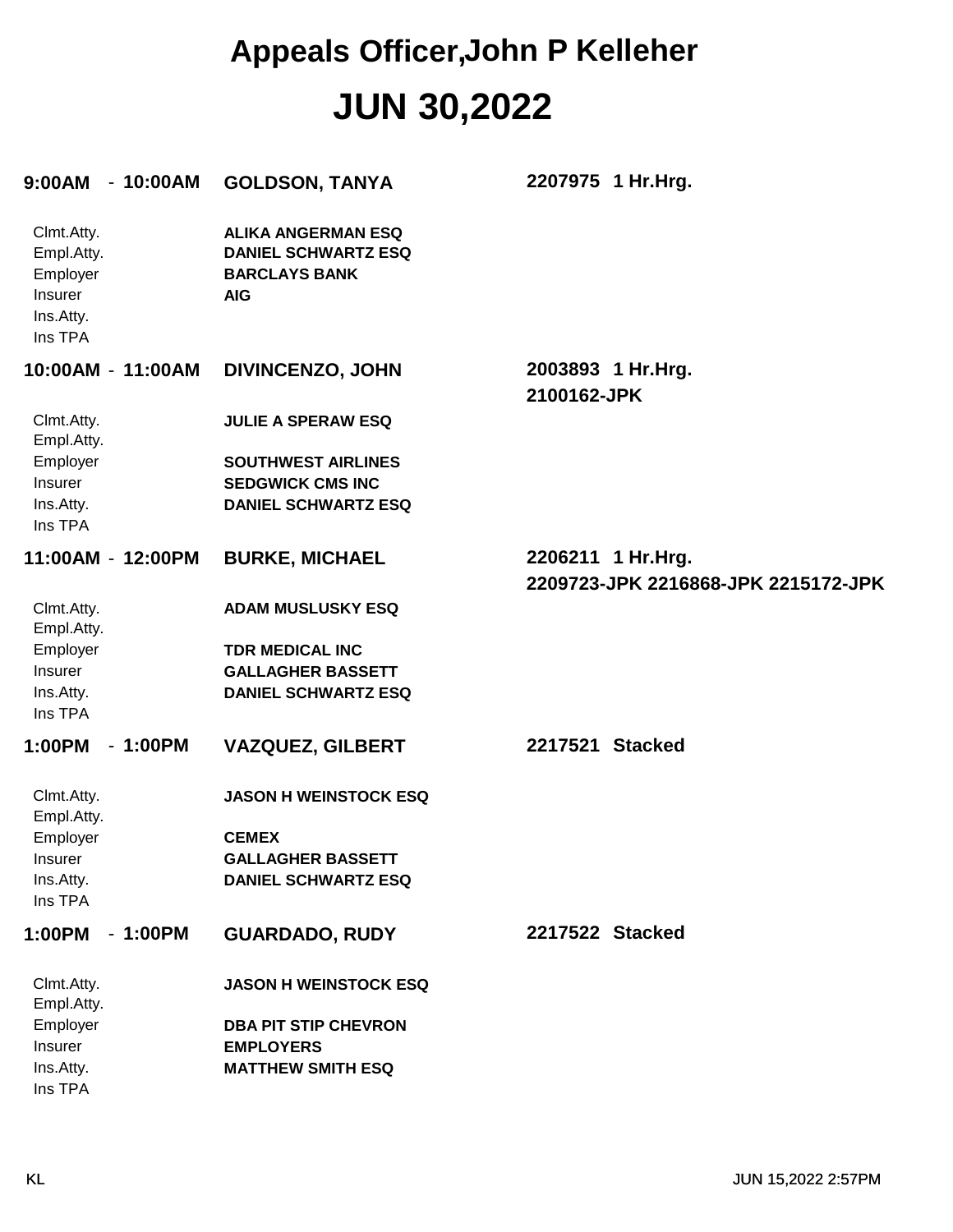| 1:00PM                                                                  | $-1:00PM$ | <b>ARGUETA, ELIO</b>                                                                                                       | 2217523 Stacked |                  |
|-------------------------------------------------------------------------|-----------|----------------------------------------------------------------------------------------------------------------------------|-----------------|------------------|
| Clmt.Atty.<br>Empl.Atty.<br>Employer<br>Insurer<br>Ins.Atty.<br>Ins TPA |           | <b>JASON H WEINSTOCK ESQ</b><br><b>BIG BOSS- PRODUCTIONS INC</b><br><b>AMTRUST NORTH AMERICA</b><br><b>JEANNE BAWA ESQ</b> |                 | <b>DISMISSED</b> |
| 1:00PM                                                                  | $-1:00PM$ | <b>TAKAMI, ASHLEY</b>                                                                                                      | 2217520 Stacked |                  |
| Clmt.Atty.<br>Empl.Atty.<br>Employer<br>Insurer<br>Ins.Atty.<br>Ins TPA |           | <b>JASON H WEINSTOCK ESQ</b><br><b>WHOLE FOODS MARKET</b><br><b>GALLAGHER BASSETT</b><br><b>DANIEL SCHWARTZ ESQ</b>        |                 | <b>DISMISSED</b> |
| 1:30PM                                                                  | $-1:30PM$ | <b>PEREZ, JENNIFER</b>                                                                                                     | 2217738 Stacked |                  |
| Clmt.Atty.<br>Empl.Atty.<br>Employer<br>Insurer<br>Ins.Atty.<br>Ins TPA |           | <b>JOSHUA DAVIDSON ESQ</b><br><b>HENDERSON HOSPITAL</b><br><b>SEDGWICK CMS INC</b><br><b>ADAM M WINER ESQ</b>              |                 |                  |
| 1:30PM                                                                  | $-1:30PM$ | <b>CISNEROS, FRANSCISCO</b>                                                                                                | 2217742 Stacked |                  |
| Clmt.Atty.<br>Empl.Atty.<br>Employer<br>Insurer<br>Ins.Atty.<br>Ins TPA |           | <b>QUMARS BEHZADI ESQ</b><br><b>AMERICAN PAVEMENT PRESERVATIOI</b><br><b>LIBERTY MUTUAL</b><br><b>DANIEL SCHWARTZ ESQ</b>  |                 |                  |
| 1:30PM                                                                  | $-1:30PM$ | <b>GUDINO GARRIBAY, ANTONIO</b>                                                                                            | 2217744 Stacked |                  |
| Clmt.Atty.<br>Empl.Atty.<br>Employer<br>Insurer<br>Ins.Atty.<br>Ins TPA |           | <b>QUMARS BEHZADI ESQ</b><br><b>H &amp; T BATTERY COMPONENTS</b><br><b>THE HARTFORD</b><br><b>ALYSSA M FISCHER ESQ</b>     |                 |                  |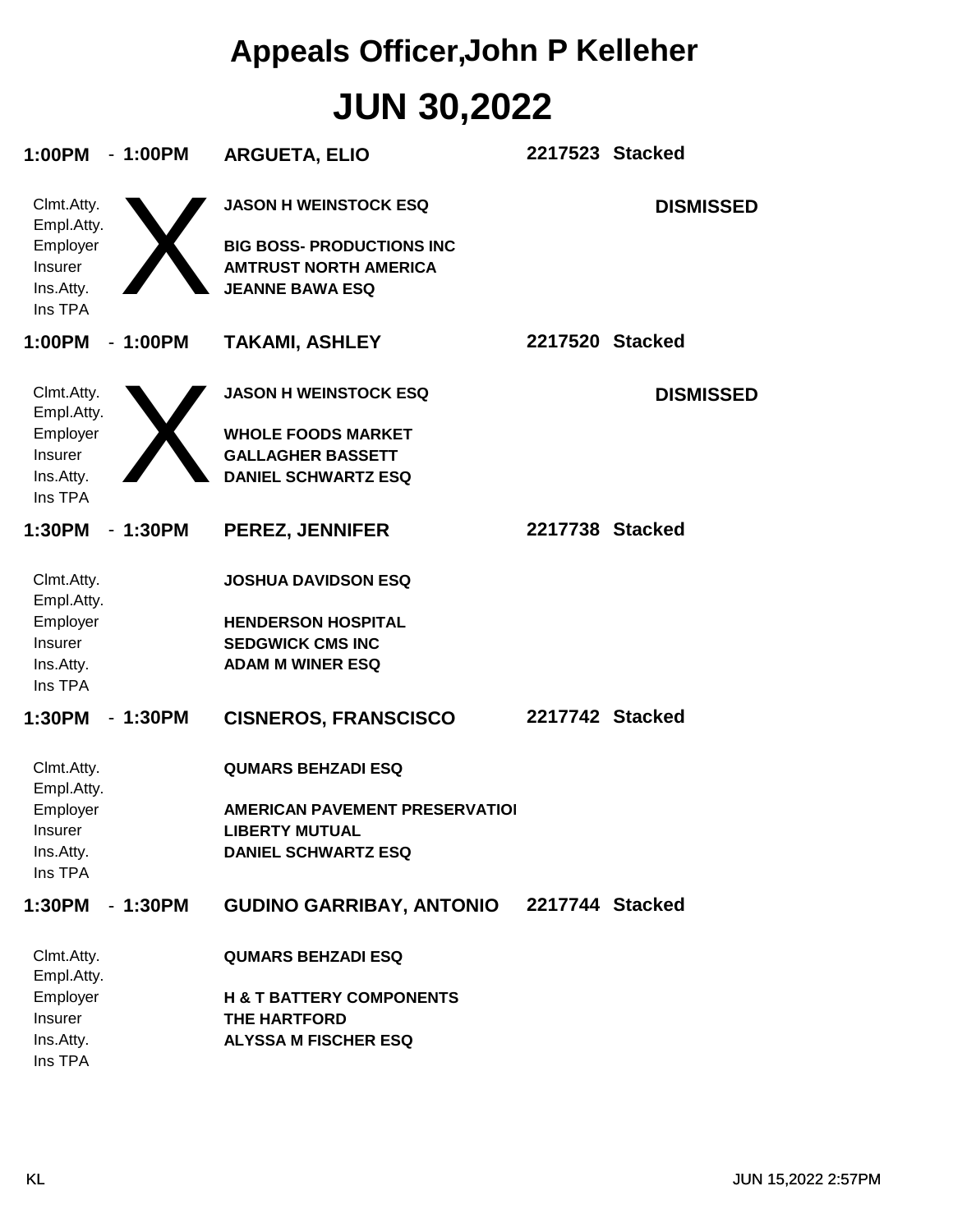| 1:30PM<br>$-1:30PM$      | <b>SANCHEZ, RICHARD</b>           | 2217740 Stacked                   |
|--------------------------|-----------------------------------|-----------------------------------|
| Clmt.Atty.<br>Empl.Atty. | <b>DAVID D BOEHRER ESQ</b>        | <b>CONTINUED FOR TIME CERTAIN</b> |
| Employer                 | <b>QUALITY IRON INC</b>           |                                   |
| Insurer                  | <b>ASSOCIATED RISK MGMT INC</b>   |                                   |
| Ins.Atty.<br>Ins TPA     | <b>MATTHEW SMITH ESQ</b>          |                                   |
|                          |                                   |                                   |
| $-2:00PM$<br>2:00PM      | <b>HUERTA, OSCAR</b>              | 2217563 Stacked                   |
| Clmt.Atty.<br>Empl.Atty. | <b>JOSHUA DAVIDSON ESQ</b>        |                                   |
| Employer                 | <b>REPUBLIC SERVICES OF SO NV</b> |                                   |
| <b>Insurer</b>           | <b>CCMSI</b>                      |                                   |
| Ins.Atty.<br>Ins TPA     | <b>ALEXANDER M BROWN ESQ</b>      |                                   |
| 2:00PM<br>$-2:00PM$      | <b>HUERTA, OSCAR</b>              | 2217564 Stacked                   |
| Clmt.Atty.<br>Empl.Atty. | <b>JOSHUA DAVIDSON ESQ</b>        |                                   |
| Employer                 | REPUBLIC SILVER STATE DISPOSAL    |                                   |
| Insurer                  | <b>CCMSI</b>                      |                                   |
| Ins.Atty.<br>Ins TPA     | <b>ALEXANDER M BROWN ESQ</b>      |                                   |
| 2:00PM<br>$-2:00PM$      | <b>FAHIM, HUMA</b>                | 2217565 Stacked                   |
| Clmt.Atty.<br>Empl.Atty. | <b>JOSHUA DAVIDSON ESQ</b>        |                                   |
| Employer                 | <b>CVS PHARMACY CORP</b>          |                                   |
| Insurer                  | <b>SEDGWICK CMS INC</b>           |                                   |
| Ins.Atty.<br>Ins TPA     | <b>DANIEL SCHWARTZ ESQ</b>        |                                   |
| 2:00PM<br>$-2:00PM$      | <b>BODNAR, MICHAEL</b>            | 2217566 Stacked                   |
| Clmt.Atty.               | <b>JOSHUA DAVIDSON ESQ</b>        |                                   |
| Empl.Atty.               | <b>DANIEL SCHWARTZ ESQ</b>        |                                   |
| Employer                 | <b>CITY OF NORTH LAS VEGAS</b>    |                                   |
| Insurer<br>Ins.Atty.     | <b>CCMSI</b>                      |                                   |
| Ins TPA                  |                                   |                                   |
|                          |                                   |                                   |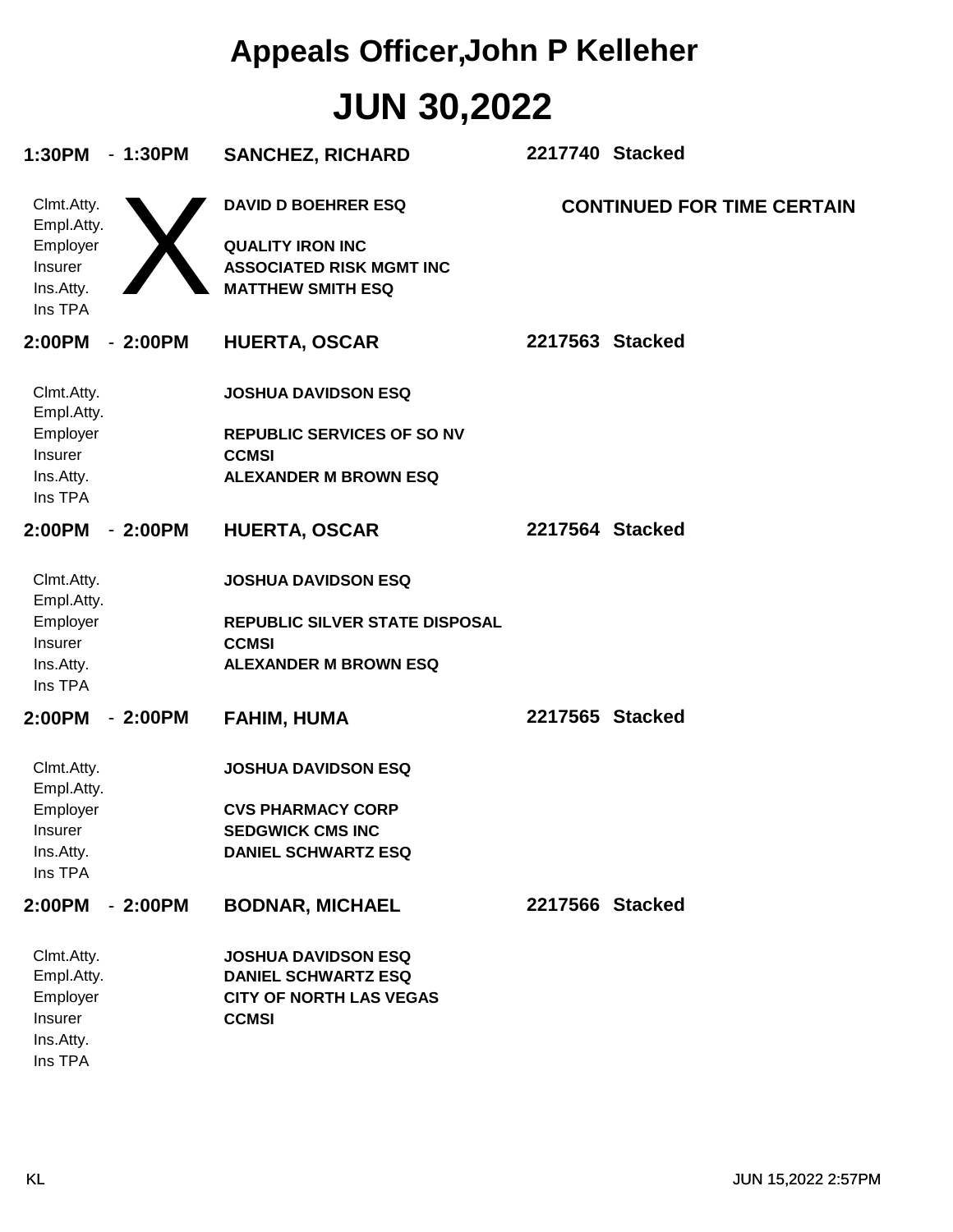| 2:30PM                                                                         | $-2:30PM$ | HERNANDEZ, PAUL                                                                                                         | 2217567 Stacked |  |
|--------------------------------------------------------------------------------|-----------|-------------------------------------------------------------------------------------------------------------------------|-----------------|--|
| Clmt.Atty.<br>Empl.Atty.<br>Employer<br>Insurer<br>Ins.Atty.<br>Ins TPA        |           | <b>JOSHUA DAVIDSON ESQ</b><br><b>STONESCAPE PAVERS</b><br><b>AMTRUST NORTH AMERICA</b><br><b>SHAUN MENG ESQ</b>         |                 |  |
| 2:30PM                                                                         | $-2:30PM$ | <b>HERNANDEZ, PAUL</b>                                                                                                  | 2217568 Stacked |  |
| Clmt.Atty.<br>Empl.Atty.                                                       |           | <b>JOSHUA DAVIDSON ESQ</b>                                                                                              |                 |  |
| Employer<br>Insurer<br>Ins.Atty.<br>Ins TPA                                    |           | <b>STONESCAPE PAVERS</b><br><b>AMTRUST NORTH AMERICA</b><br><b>SHAUN MENG ESQ</b>                                       |                 |  |
| 2:30PM                                                                         | $-2:30PM$ | <b>CORONA, ANGELICA</b>                                                                                                 | 2217569 Stacked |  |
| Clmt.Atty.<br>Empl.Atty.<br>Employer<br><b>Insurer</b><br>Ins.Atty.<br>Ins TPA |           | <b>JOSHUA DAVIDSON ESQ</b><br><b>WELLS ENTERPRISES, INC.</b><br><b>SEDGWICK CMS INC</b><br><b>ALEXANDER M BROWN ESQ</b> |                 |  |
| 2:30PM                                                                         | $-2:30PM$ | <b>SILVA, WILLIAM</b>                                                                                                   | 2217571 Stacked |  |
| Clmt.Atty.<br>Empl.Atty.<br>Employer<br><b>Insurer</b><br>Ins.Atty.<br>Ins TPA |           | <b>JOSHUA DAVIDSON ESQ</b><br><b>DANIEL SCHWARTZ ESQ</b><br><b>CITY OF NORTH LAS VEGAS</b><br><b>CCMSI</b>              |                 |  |
| 3:00PM                                                                         | $-3:00PM$ | <b>ESPEJO, JESUS</b>                                                                                                    | 2216488 Stacked |  |
| Clmt.Atty.<br>Empl.Atty.<br>Employer<br>Insurer<br>Ins.Atty.<br>Ins TPA        |           | <b>ERICA TOSH ESQ</b><br><b>GLS</b><br><b>SIERRA NEVADA ADMINISTRATORS</b><br><b>MATTHEW SMITH ESQ</b>                  |                 |  |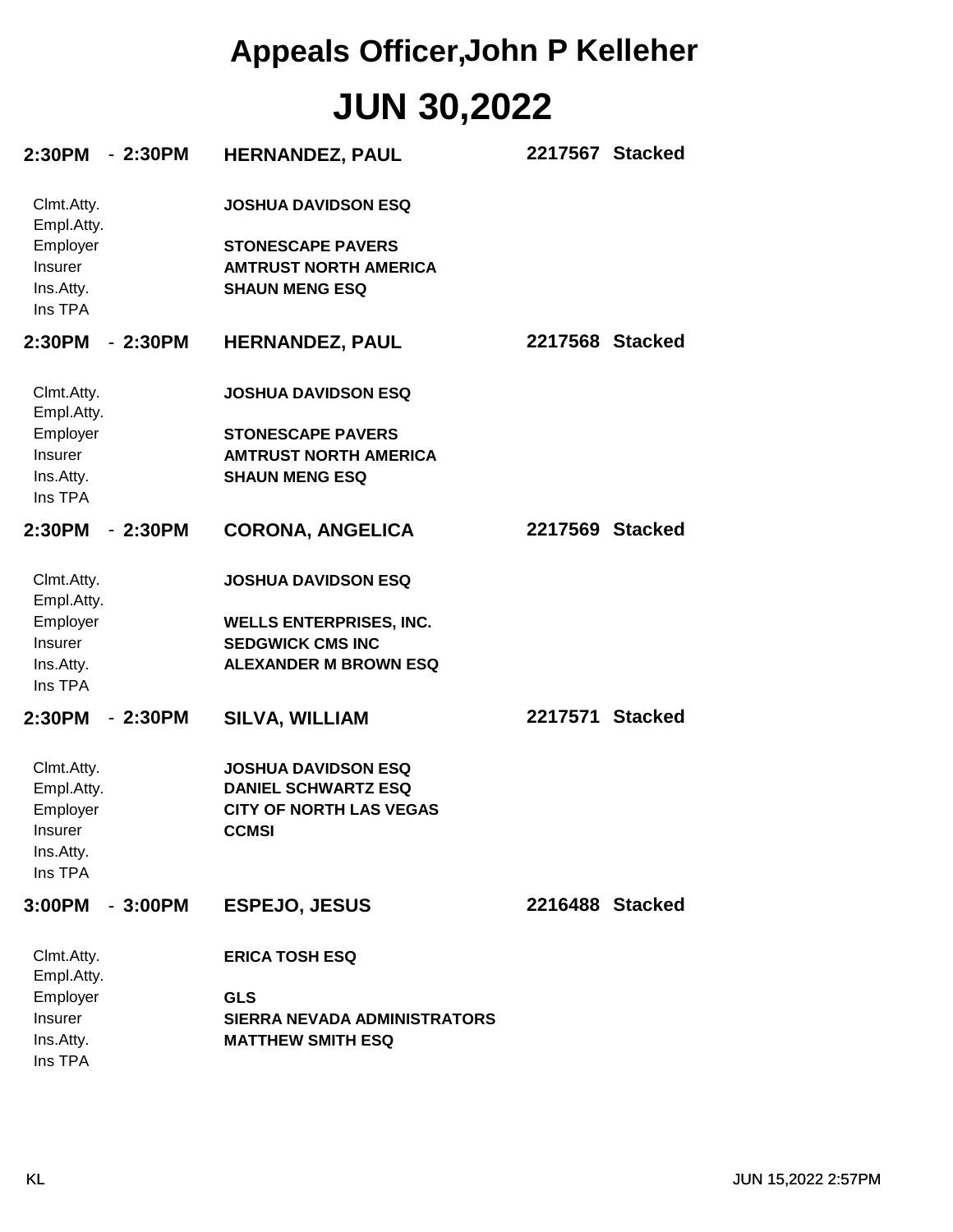| $-3:00PM$<br>3:00PM      | <b>SCOTT, NATHAN</b>         | 2216471 Stacked                |
|--------------------------|------------------------------|--------------------------------|
| Clmt.Atty.<br>Empl.Atty. | <b>JULIE SMITH ESQ</b>       |                                |
| Employer                 | <b>MV TRANSPORTATION</b>     |                                |
| <b>Insurer</b>           | <b>BROADSPIRE SERVICES</b>   |                                |
| Ins.Atty.<br>Ins TPA     | <b>ALEXANDER M BROWN ESQ</b> |                                |
| $-3:00PM$<br>3:00PM      | <b>JONES, PATRICIA</b>       | 2216478 Stacked<br>2216847-JPK |
| Clmt.Atty.               | <b>JULIE SMITH ESQ</b>       |                                |
| Empl.Atty.               | <b>DANIEL SCHWARTZ ESQ</b>   |                                |
| Employer                 | <b>TRANSDEV</b>              |                                |
| <b>Insurer</b>           | <b>SEDGWICK CMS INC</b>      |                                |
| Ins.Atty.                |                              |                                |
| Ins TPA                  |                              |                                |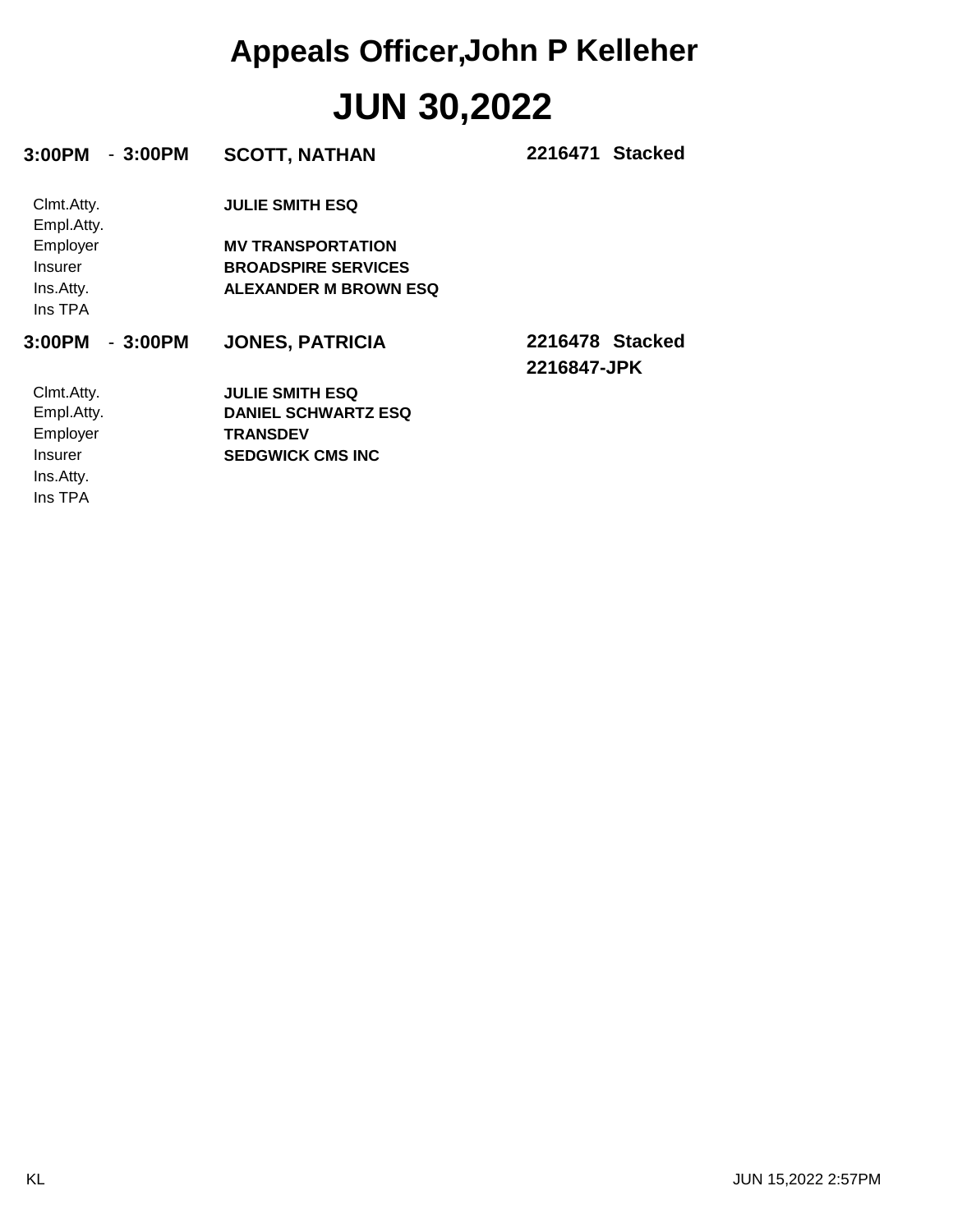#### **JUN 27,2022 Appeals Officer,Robin Chase**

| 8:00AM - 8:15AM                                                         |           | THE ESTATE OF DAVE BENNETT 1810498 Email Status Check                                                    |                                                           |
|-------------------------------------------------------------------------|-----------|----------------------------------------------------------------------------------------------------------|-----------------------------------------------------------|
| Clmt.Atty.<br>Empl.Atty.<br>Employer<br>Insurer<br>Ins.Atty.<br>Ins TPA |           | <b>LISA M ANDERSON ESQ</b><br><b>DANIEL SCHWARTZ ESQ</b><br><b>LVMPD - HEALTH DETAIL</b><br><b>CCMSI</b> |                                                           |
| 8:00AM                                                                  | $-8:15AM$ | <b>LINDSEY, TOMMIE</b>                                                                                   | 2013299 Email Status Check<br>2112892-KWA                 |
| Clmt.Atty.<br>Empl.Atty.                                                |           | <b>JAVIER A ARGUELLO ESQ</b>                                                                             |                                                           |
| Employer                                                                |           | <b>TRENCH PLATE RENTAL</b>                                                                               |                                                           |
| Insurer                                                                 |           | <b>GALLAGHER BASSETT</b>                                                                                 |                                                           |
| Ins.Atty.                                                               |           | <b>ALEXANDER M BROWN ESQ</b>                                                                             |                                                           |
| Ins TPA                                                                 |           |                                                                                                          |                                                           |
| 8:00AM - 8:15AM                                                         |           | <b>WILSON, ROBERT</b>                                                                                    | 2102677 Email Status Check                                |
| Clmt.Atty.<br>Empl.Atty.                                                |           | <b>ALIKA ANGERMAN ESQ</b>                                                                                |                                                           |
| Employer<br>Insurer                                                     |           | <b>SPROUTS FARMERS MARKET INC</b>                                                                        |                                                           |
| Ins.Atty.<br>Ins TPA                                                    |           | <b>SHAUN MENG ESQ</b>                                                                                    |                                                           |
| 12:00PM - 1:00PM                                                        |           | <b>RUIZ, OLAY</b>                                                                                        | 1809143 1 Hr.Hrg.<br>1814524-1811962-1814935-1902810-1902 |
| Clmt.Atty.<br>Empl.Atty.                                                |           | <b>JASON MILLS ESQ</b>                                                                                   |                                                           |
| Employer                                                                |           | <b>WALLIN CONSTRUCTION</b>                                                                               |                                                           |
| Insurer                                                                 |           | <b>SEDGWICK CMS INC</b>                                                                                  |                                                           |
| Ins.Atty.                                                               |           |                                                                                                          |                                                           |
| Ins TPA                                                                 |           |                                                                                                          |                                                           |
| 1:00PM                                                                  | $-2:00PM$ | <b>GEEGANAGE, ANURA K</b>                                                                                | 2207828 1 Hr.Hrg.                                         |
| Clmt.Atty.<br>Empl.Atty.                                                |           | <b>ERICA TOSH ESQ</b>                                                                                    |                                                           |
| Employer                                                                |           | <b>FEDERAL EXPRESS CORP</b>                                                                              |                                                           |
| Insurer                                                                 |           | <b>SEDGWICK CMS INC</b>                                                                                  |                                                           |
| Ins.Atty.                                                               |           | <b>DANIEL SCHWARTZ ESQ</b>                                                                               |                                                           |
| Ins TPA                                                                 |           |                                                                                                          |                                                           |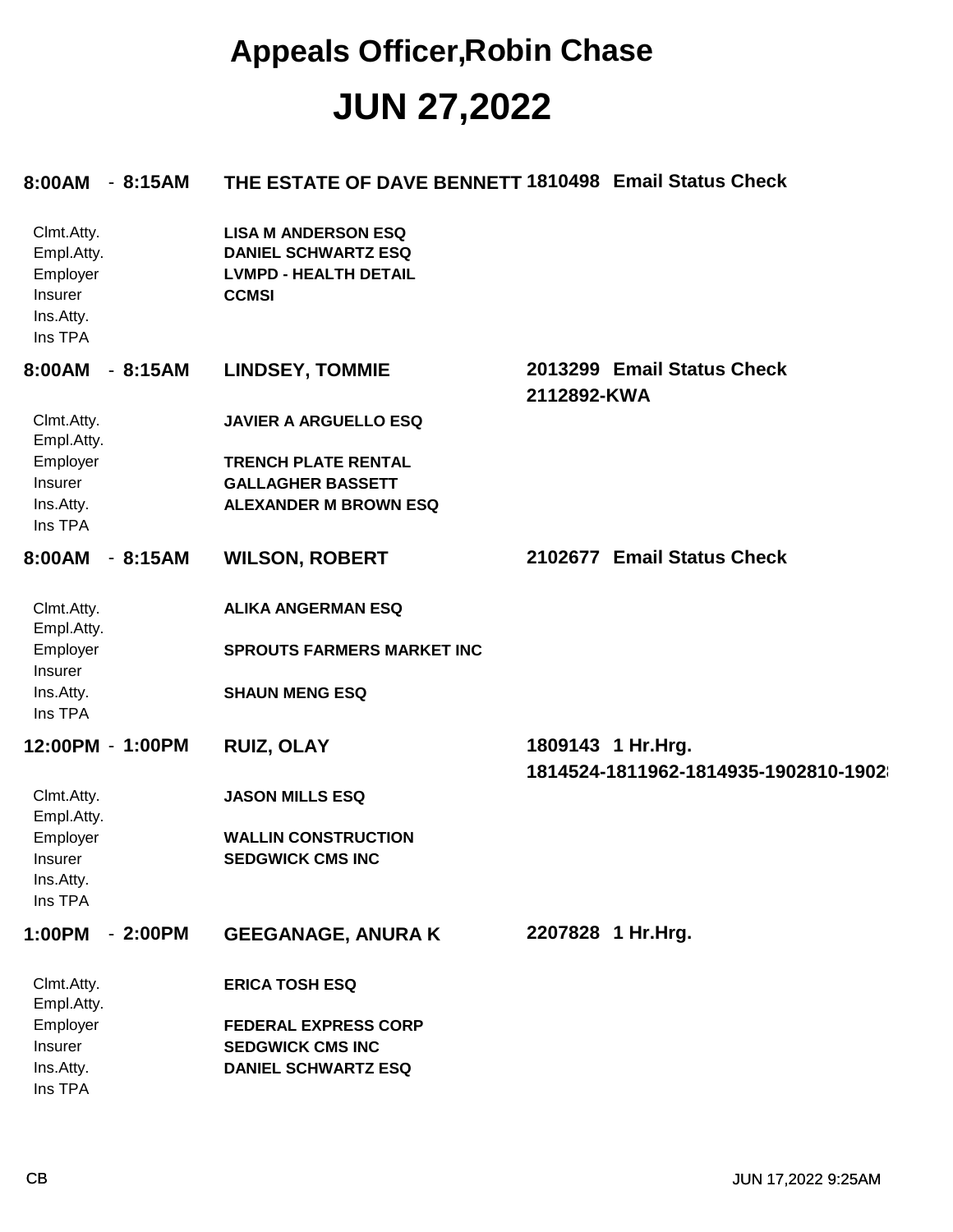### **JUN 27,2022 Appeals Officer,Robin Chase**

#### **2:00PM** - **3:00PM CHIMAL-PEREZ, JOSE C. 2200996**

**2203545-KWA 2203546-KWA 2205534-KWA 2205535-KWA 1 Hr.Hrg.**

**LISA M ANDERSON ESQ**

Ins TPA Ins.Atty. Insurer Employer Empl.Atty. Clmt.Atty.

**DANIEL SCHWARTZ ESQ ZURICH TJX COMPANIES INC**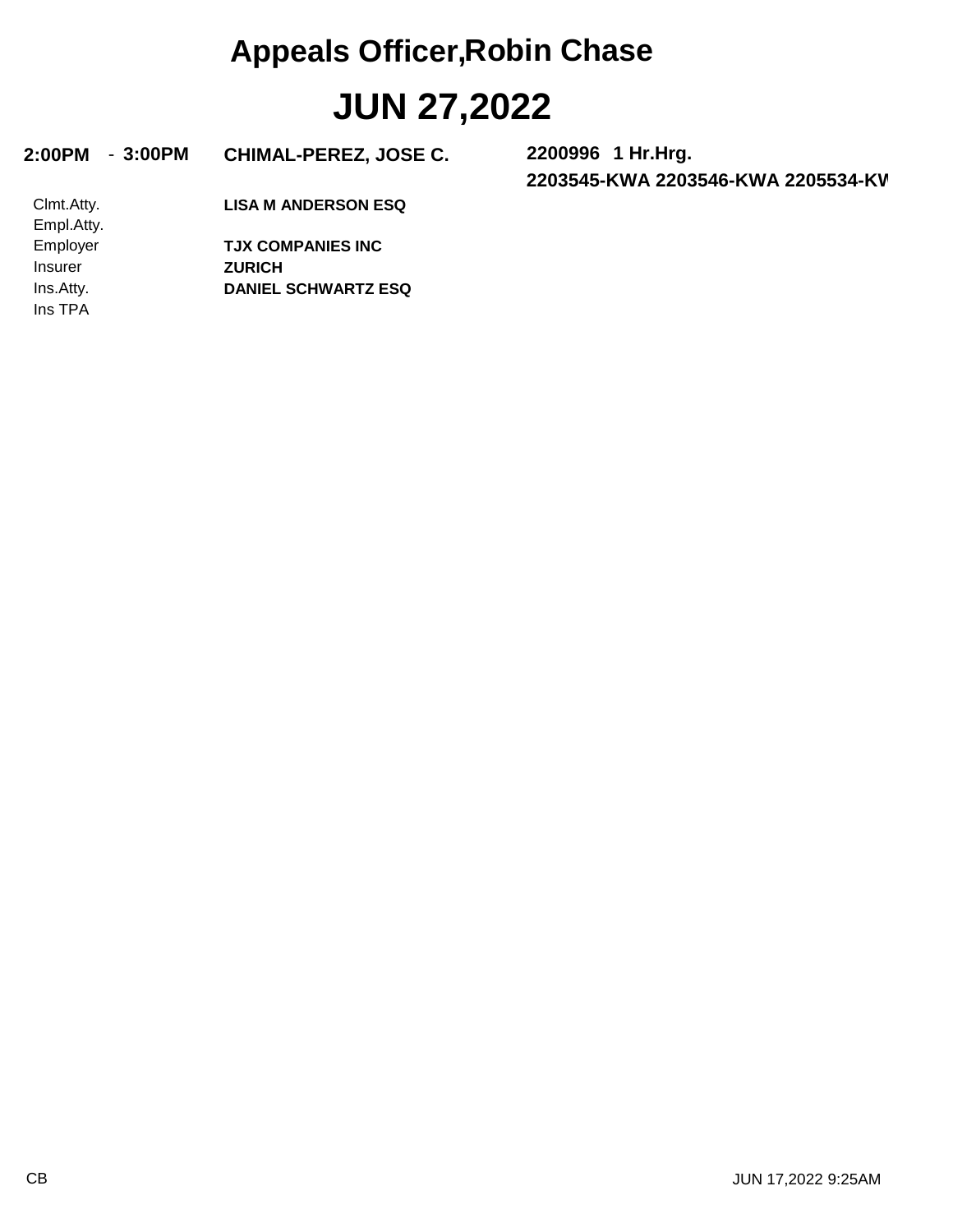### **JUN 28,2022 Appeals Officer,Robin Chase**

| 8:00AM - 8:15AM                                                         |           | <b>SIEBERG, LAURELYN</b>                                                                                        | 2207673 In Crt S/C<br>2207959-KWA                        |
|-------------------------------------------------------------------------|-----------|-----------------------------------------------------------------------------------------------------------------|----------------------------------------------------------|
| Clmt.Atty.<br>Empl.Atty.                                                |           | <b>ERICA TOSH ESQ</b>                                                                                           |                                                          |
| Employer<br>Insurer<br>Ins.Atty.                                        |           | PENN NATIONAL GAMING INC<br><b>SEDGWICK CMS INC</b><br><b>DANIEL SCHWARTZ ESQ</b>                               |                                                          |
| Ins TPA<br>8:00AM - 8:15AM                                              |           | <b>ARRIAGA, ROMAN</b>                                                                                           | 2113620 In Crt S/C                                       |
|                                                                         |           |                                                                                                                 |                                                          |
| Clmt.Atty.<br>Empl.Atty.                                                |           | <b>ERICA TOSH ESQ</b>                                                                                           |                                                          |
| Employer<br>Insurer                                                     |           | <b>AMAZON.COM</b>                                                                                               |                                                          |
| Ins.Atty.<br>Ins TPA                                                    |           | <b>DANIEL SCHWARTZ ESQ</b>                                                                                      |                                                          |
| 8:00AM - 8:15AM                                                         |           | <b>THOMAS, HAROLD M</b>                                                                                         | 2118241 In Crt S/C<br>2118242-KWA                        |
| Clmt.Atty.<br>Empl.Atty.<br>Employer<br>Insurer<br>Ins.Atty.<br>Ins TPA |           | <b>HAYLEY N PRICE</b><br><b>JOHN LAVERY ESQ</b><br><b>KEOLIS TRANSIT AMERICA LLC</b><br><b>SEDGWICK CMS INC</b> |                                                          |
| 8:00AM                                                                  | $-8:15AM$ | <b>DIAZ RODRIGUEZ, MICHELLE A</b>                                                                               | 1906895 In Crt S/C<br>1908436-KWA 1908437-KWA 1908438-KV |
| Clmt.Atty.<br>Empl.Atty.                                                |           | <b>ERICA TOSH ESQ</b>                                                                                           |                                                          |
| Employer<br>Insurer                                                     |           | <b>GET FRESH SALES INC</b><br><b>TRAVELERS</b>                                                                  |                                                          |
| Ins.Atty.<br>Ins TPA                                                    |           | <b>MELANIE C POLK ESQ</b>                                                                                       |                                                          |
| 8:30AM - 8:45AM                                                         |           | NOZAWA, STACY                                                                                                   | 2206116 In Crt S/C                                       |
| Clmt.Atty.<br>Empl.Atty.                                                |           | <b>JULIE SMITH ESQ</b>                                                                                          |                                                          |
| Employer<br>Insurer                                                     |           | <b>BARX PARX</b><br><b>TRAVELERS</b>                                                                            |                                                          |
| Ins.Atty.<br>Ins TPA                                                    |           | <b>TAYLOR A AFFLECK ESQ</b>                                                                                     |                                                          |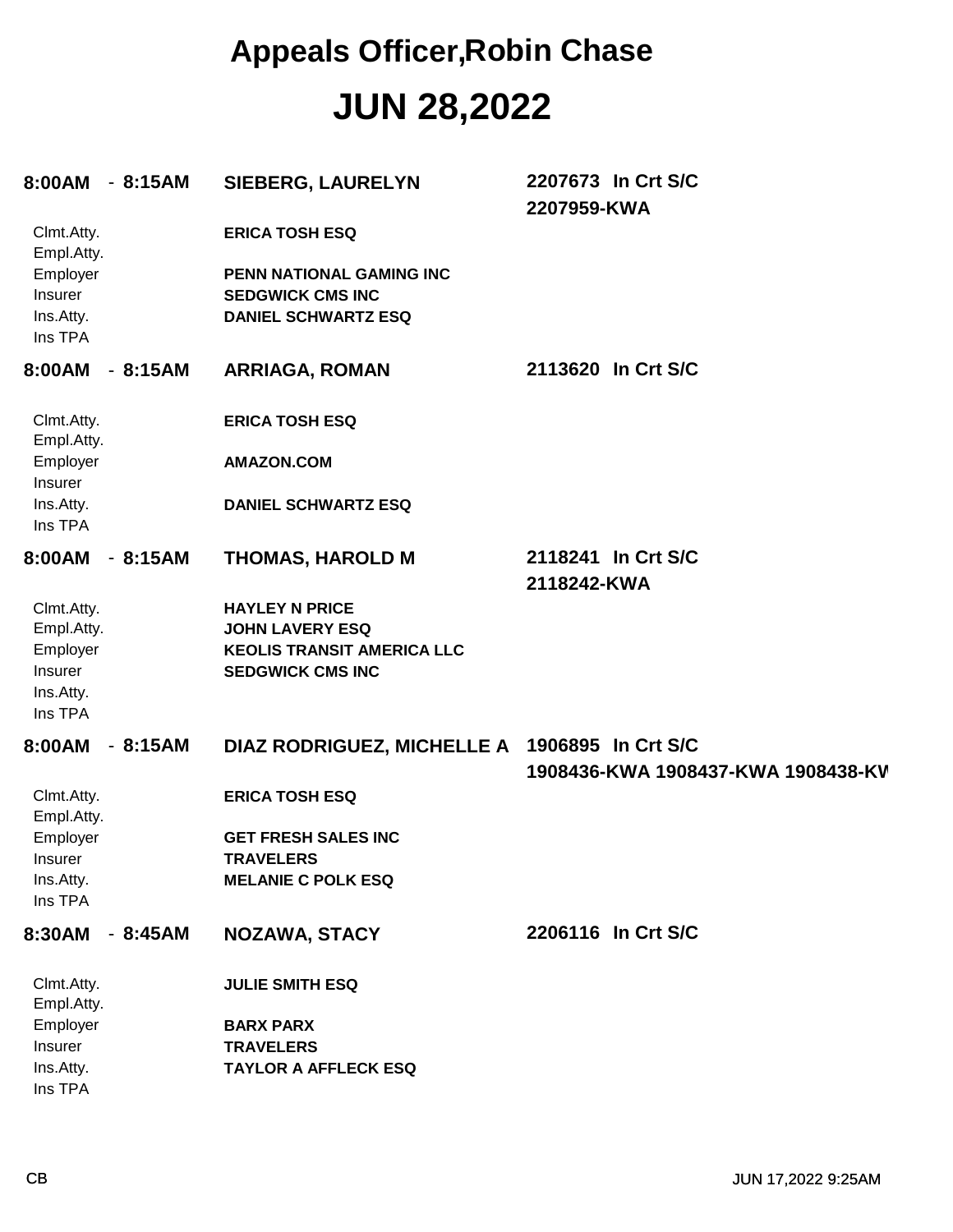# **JUN 28,2022 Appeals Officer,Robin Chase**

**4:00PM** - **5:00PM NAVARA, SHANE 2000576**

**1 Hr.Hrg.**

Ins TPA Ins.Atty. Insurer Employer Empl.Atty. Clmt.Atty. **SIERRA NEVADA ADMINISTRATORS VENETIAN RESORT DANIEL SCHWARTZ ESQ LISA M ANDERSON ESQ**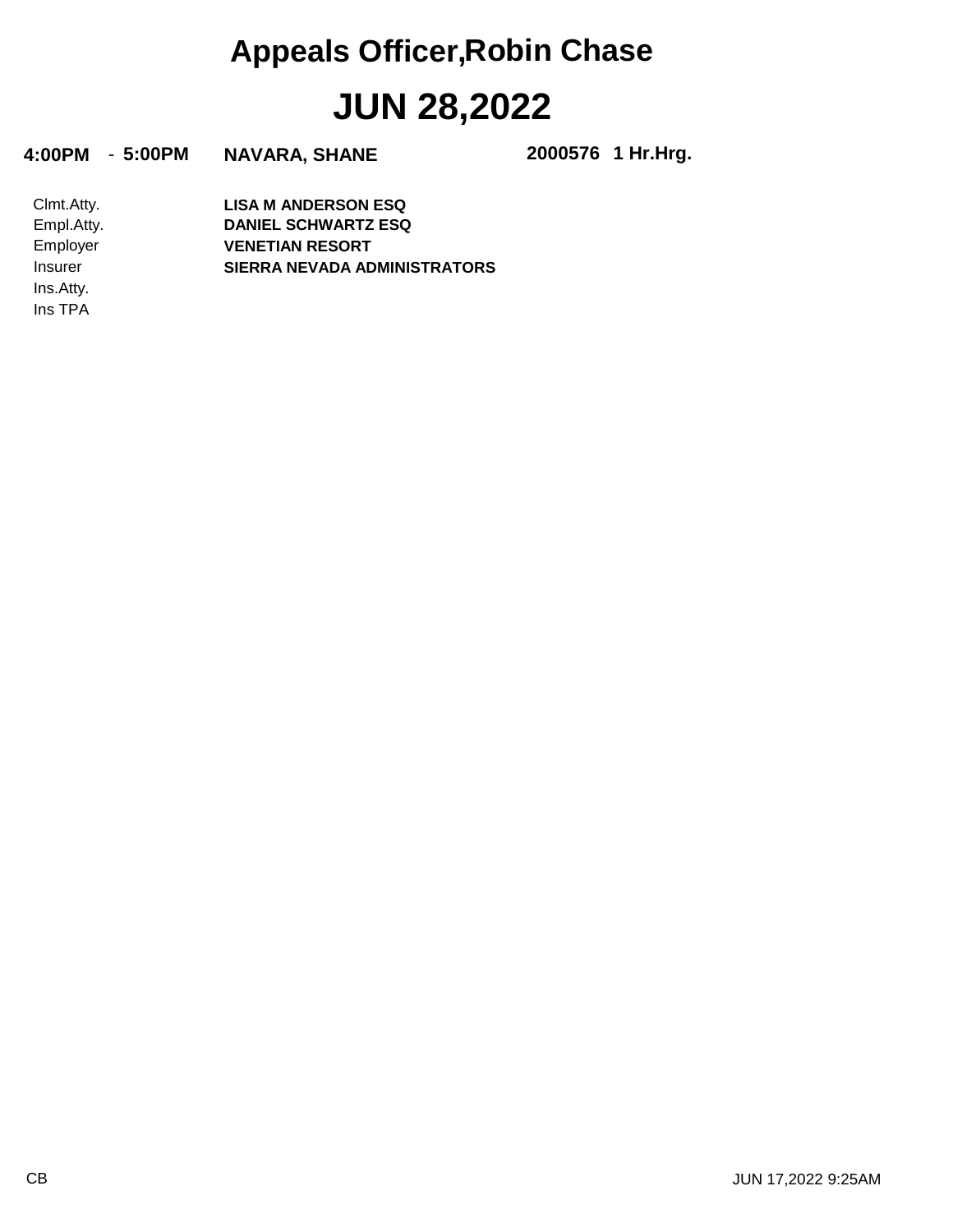### **JUN 29,2022 Appeals Officer,Robin Chase**

| 2:00PM<br>$-3:00PM$      | PINTO, EDDY                       | 2207868 1 Hr.Hrg.                           |
|--------------------------|-----------------------------------|---------------------------------------------|
| Clmt.Atty.<br>Empl.Atty. | <b>ZACHARY JONES ESQ</b>          |                                             |
| Employer                 | <b>WHOLE FOODS</b>                |                                             |
| Insurer                  | <b>GALLAGHER BASSETT</b>          |                                             |
| Ins.Atty.<br>Ins TPA     | <b>DANIEL SCHWARTZ ESQ</b>        |                                             |
| $-4:00PM$<br>3:00PM      | <b>HUNDLEY, JENNIFER</b>          | 2207374 1 Hr. Hrg.<br>2213514-GP/2215108-GP |
| Clmt.Atty.               | <b>ERICA TOSH ESQ</b>             |                                             |
| Empl.Atty.               | <b>JOHN LAVERY ESQ</b>            |                                             |
| Employer                 | <b>KEOLIS TRANSIT AMERICA LLC</b> |                                             |
| Insurer                  | <b>BROADSPIRE SERVICES</b>        |                                             |
| Ins.Atty.                |                                   |                                             |
| Ins TPA                  |                                   |                                             |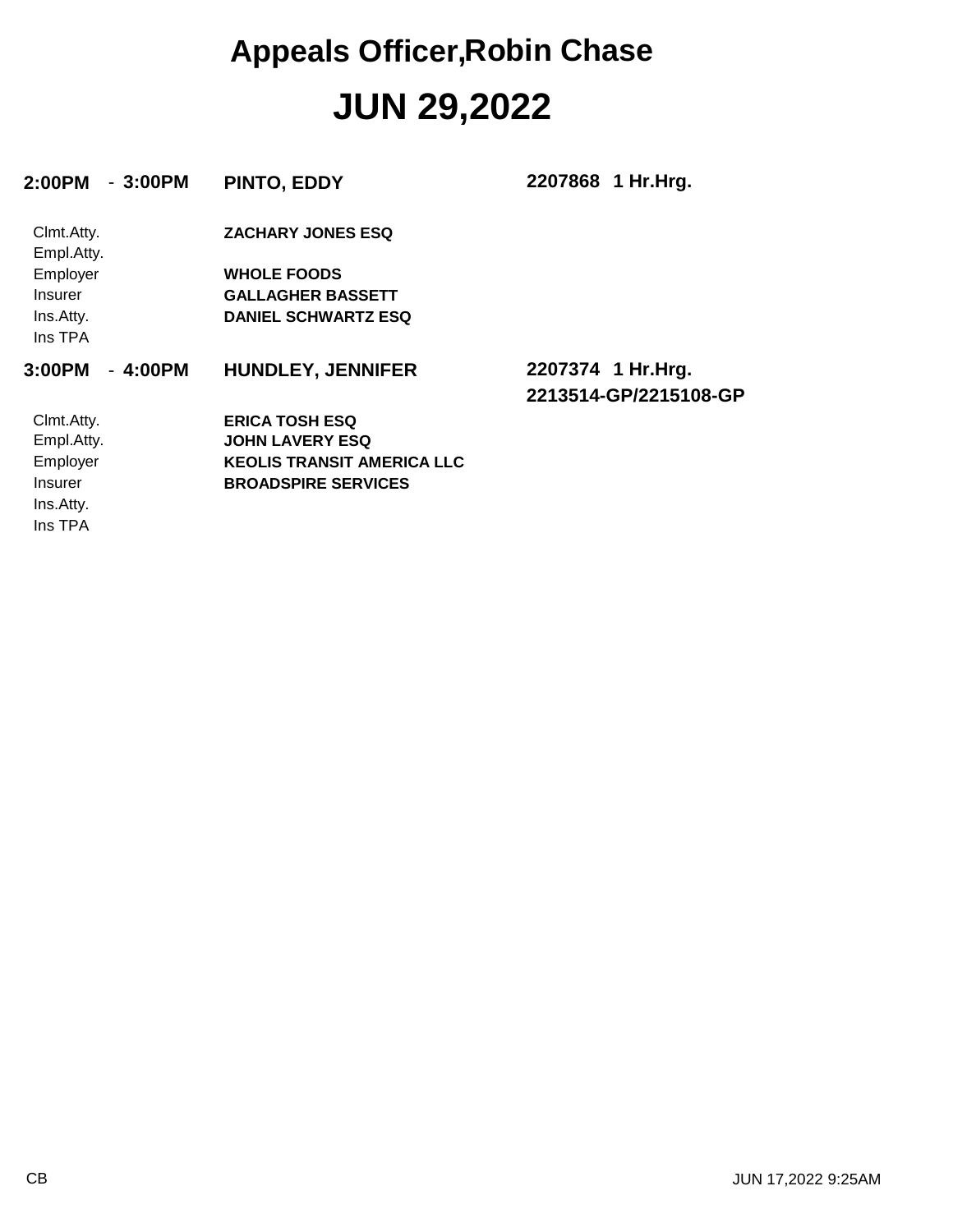#### **JUN 30,2022 Appeals Officer,Robin Chase**

| 9:00AM - 10:00AM         |           | <b>SANTOS-QUIROZ, ERICK</b>                     | 2117446 1 Hr.Hrg.<br>2212370-KWA |
|--------------------------|-----------|-------------------------------------------------|----------------------------------|
| Clmt.Atty.<br>Empl.Atty. |           | <b>KEVIN P KAMPSCHROR ESQ</b>                   |                                  |
| Employer<br>Insurer      |           | <b>WESTLAND REAL ESTATE GROUP</b><br><b>AIG</b> |                                  |
| Ins.Atty.<br>Ins TPA     |           | <b>ANNALISA N GRANT ESQ</b>                     |                                  |
| 11:00AM - 11:15AM        |           | <b>JOHNSON, DAVID</b>                           | 2206902 15 Min. Hearing          |
| Clmt.Atty.<br>Empl.Atty. |           | <b>JAVIER A ARGUELLO ESQ</b>                    |                                  |
| Employer                 |           | <b>CLARK COUNTY SCHOOL DISTRICT</b>             |                                  |
| Insurer                  |           | <b>SIERRA NEVADA ADMINISTRATORS</b>             |                                  |
| Ins.Atty.<br>Ins TPA     |           | <b>JOHN LAVERY ESQ</b>                          |                                  |
| 2:00PM                   | $-3:00PM$ | <b>MONTOYA, LIZETH</b>                          | 2207368 1 Hr.Hrg.<br>2213033-KWA |
| Clmt.Atty.<br>Empl.Atty. |           | <b>ERICA TOSH ESQ</b>                           |                                  |
| Employer                 |           | THE LINQ HOTEL & CASINO                         |                                  |
| Insurer                  |           | <b>CCMSI</b>                                    |                                  |
| Ins.Atty.<br>Ins TPA     |           | <b>DANIEL SCHWARTZ ESQ</b>                      |                                  |
| 3:00PM                   | $-4:00PM$ | <b>GONZALEZ, DENISE</b>                         | 2206122 1 Hr.Hrg.                |
| Clmt.Atty.<br>Empl.Atty. |           | <b>DAVID ROTHENBERG ESQ</b>                     |                                  |
| Employer                 |           | <b>AMAZON</b>                                   |                                  |
| <b>Insurer</b>           |           | <b>SEDGWICK CMS INC</b>                         |                                  |
| Ins.Atty.<br>Ins TPA     |           | <b>DANIEL SCHWARTZ ESQ</b>                      |                                  |
| 4:00PM                   | $-5:00PM$ | <b>DAVIS, PATRICIA</b>                          | 2002742 1 Hr.Hrg.                |
| Clmt.Atty.               |           | <b>JULIE A SPERAW ESQ</b>                       |                                  |
| Empl.Atty.               |           | <b>DANIEL SCHWARTZ ESQ</b>                      |                                  |
| Employer                 |           | <b>HOME CARE ASSISTANCE</b>                     |                                  |
| Insurer<br>Ins.Atty.     |           | <b>GALLAGHER BASSETT</b>                        |                                  |
| Ins TPA                  |           |                                                 |                                  |